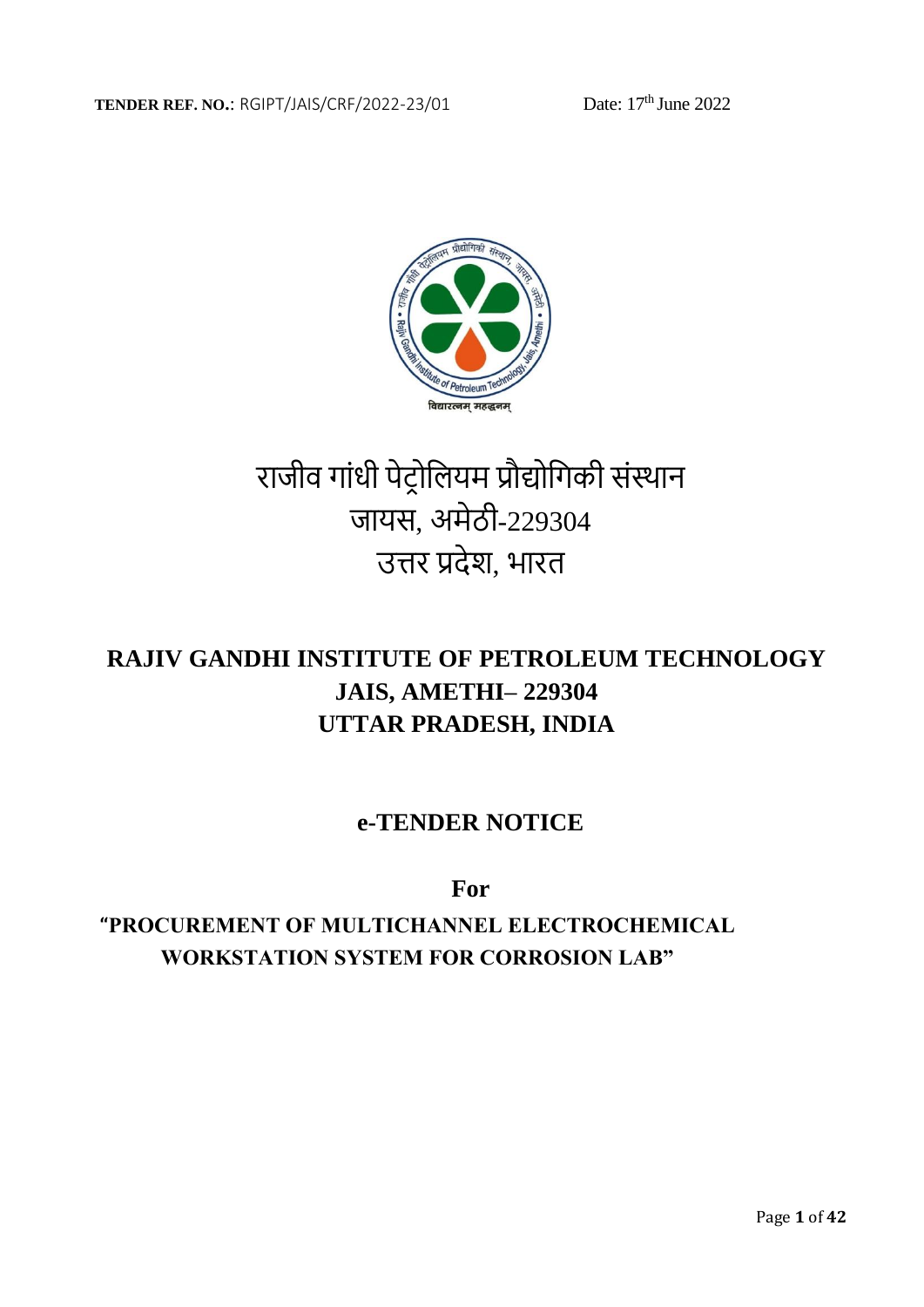Rajiv Gandhi Institute of Petroleum Technology (RGIPT), Jais, Amethi, Uttar Pradesh has been established through an Act of the Parliament by the Ministry of Petroleum and Natural Gas (MoPNG), Government of India in 2008.

The Institute has been accorded the eminence of being an Institution of National Importance on the lines of the IITs. The Institute is associating with leading International Universities/ Institutions specializing in Petroleum Technology and Energy.

The Institute invites online bids for the **Procurement of 01 No. MULTICHANNEL ELECTROCHEMICAL WORKSTATION**

# **CRITICAL DATE AND INFORMATION**

| <b>Name of Work</b>                                                                                        | PROCURUREMENT OF MULTICHANNEL<br>ELECTROCHEMICAL WORKSTATION SYSTEM FOR<br><b>CORROSION LAB"</b>                                                          |
|------------------------------------------------------------------------------------------------------------|-----------------------------------------------------------------------------------------------------------------------------------------------------------|
| Tender No.                                                                                                 | RGIPT/JAIS/CRF/2022-23/01                                                                                                                                 |
| Date of Issue/publication of Tender Notice                                                                 | 17 <sup>th</sup><br>June 2022, 15.00 P.M                                                                                                                  |
| <b>Bid Document Download Date &amp; Time</b>                                                               | 18 <sup>th</sup><br>June 2022, 09:00 am                                                                                                                   |
| <b>Pre-Bid Meeting Date, Time &amp; Venue (All</b><br>queries shall be discussed in the Pre- Bid Meeting.) | 23 <sup>th</sup> June 2022, 03:00 PM,<br>Admin Building, 2 <sup>nd</sup> Floor Conference Room, RGIPT<br>Campus Jais, Amethi UP.                          |
| <b>Bid Submission Start Date &amp; Time</b>                                                                | 18.06.2022, 10:00 AM.                                                                                                                                     |
| Last Date and time of submission of Bids                                                                   | $11th$ July 2022, 12:00 PM.                                                                                                                               |
| Date and time of opening of Technical Bids                                                                 | $12th$ Jul 2022, 15:00 PM.                                                                                                                                |
| Date and Time of Interview/Presentation                                                                    | Shall be intimated through email.                                                                                                                         |
| <b>Bid Address to the</b>                                                                                  | The Director<br>Rajiv Gandhi Institute of Petroleum<br>Technology, Mubarakpur, Mukhtia,<br><b>Bahadurpur</b><br>Post: Harbanshganj, Jais, Amethi - 229304 |
| Contact person & address for communication                                                                 | Name: U Ojha<br>Chairman, CRF purchase committee<br>Email: uojha@rgipt.ac.in<br>Contact Nos. +91 535 270 4510, 9451959597                                 |

#### **Notes:**

**1.** Details regarding the tender are available on website of the Institute **[https://www.rgipt.ac.in](https://www.rgipt.ac.in/)**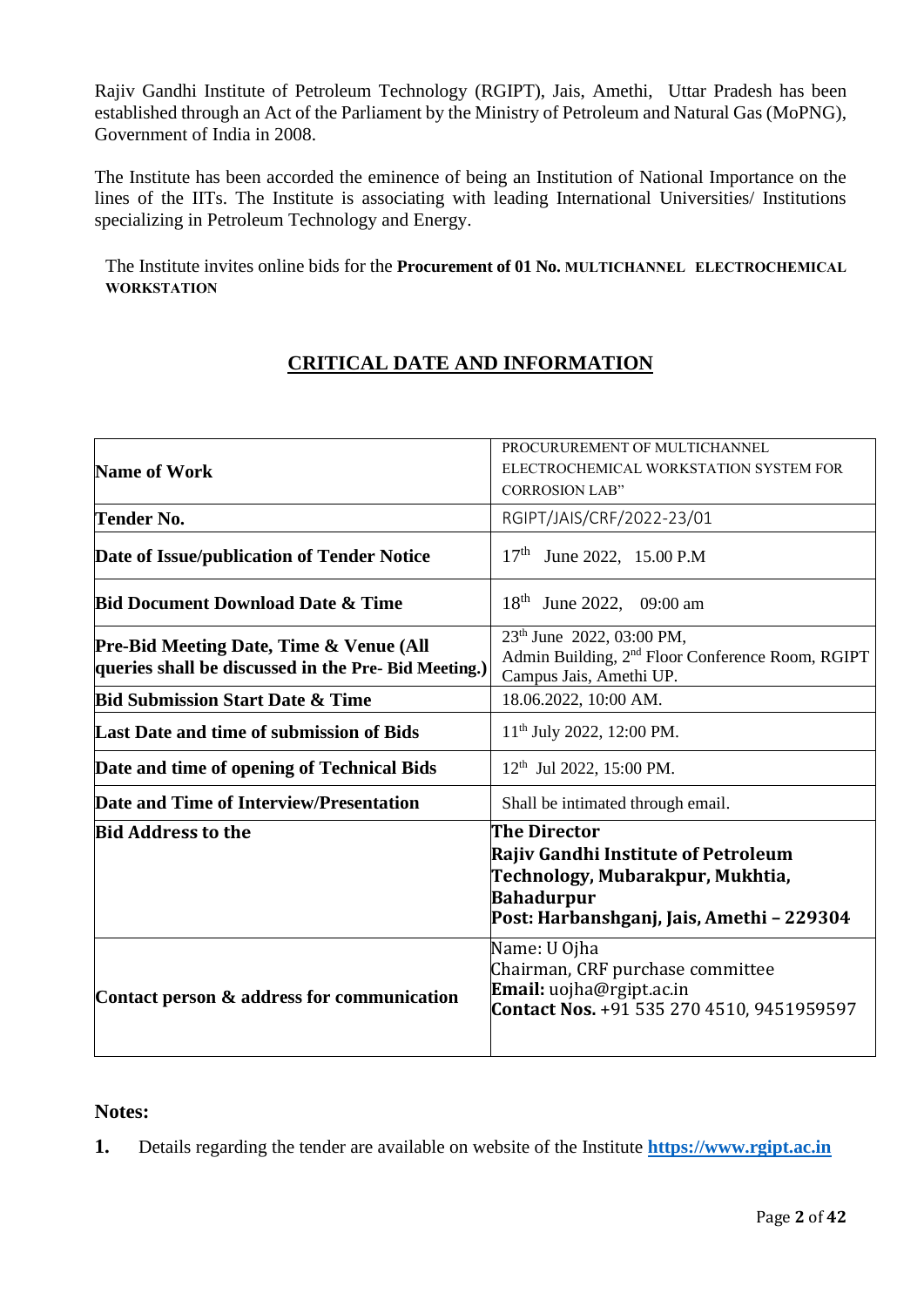- **2. and CPP Portal** Tender document may be downloaded from above mentioned websites. Bidders are therefore, requested to visit the websites regularly to keep themselves updated. Any Addendum/Corrigendum will be displayed on the aforesaid websites only.
- **3.** For submission of e-Bids, bidders are required to get themselves registered with CPP Portal.
- **4.** The HARD COPY of original Bid documents (Only Technical Bid documents) along with payment proof pertaining to EMD and Tender processing fee to be sent to the Institute at the address indicated below on or before bid opening date/time as mentioned in critical date sheet.
- **5.** Tender documents received in incomplete shape or beyond the stipulated period shall not be entertained under any circumstances. The authority reserves the right to accept or reject any or all tenders without assigning any reason thereof.
- **6.** Earnest Money Deposit (EMD) of **Rs. 76,000/** (Exempted in case of MSME registered, certificate to be enclosed) in the form of NEFT/Demand Draft, Fixed Deposit Receipt, Bankers Cheque issued by any Nationalized Bank in favour of "**Rajiv Gandhi Institute of Petroleum Technology, payable at Jais".**

**Bank Account Details of the Institute: Name: Rajiv Gandhi Institute of Petroleum Technology Bank: Bank of Baroda Address: RGIPT Campus, Bahadurpur Jais, Amethi. Account No. 59480100000001 IFSC Code: BARB0JAICAM (5th Character is ZERO)**

#### **ADDRESS OF THE INSTITUTE:**

RAJIV GANDHI INSTITUTE OF PETROLEUM TECHNOLOGY, Mubarakpur, Mukhtia More, Bahadurpur, Post: Harbanshganj, Jais, Amethi, Uttar Pradesh 229304, Website: [www.rgipt.ac.in](http://www.rgipt.ac.in/)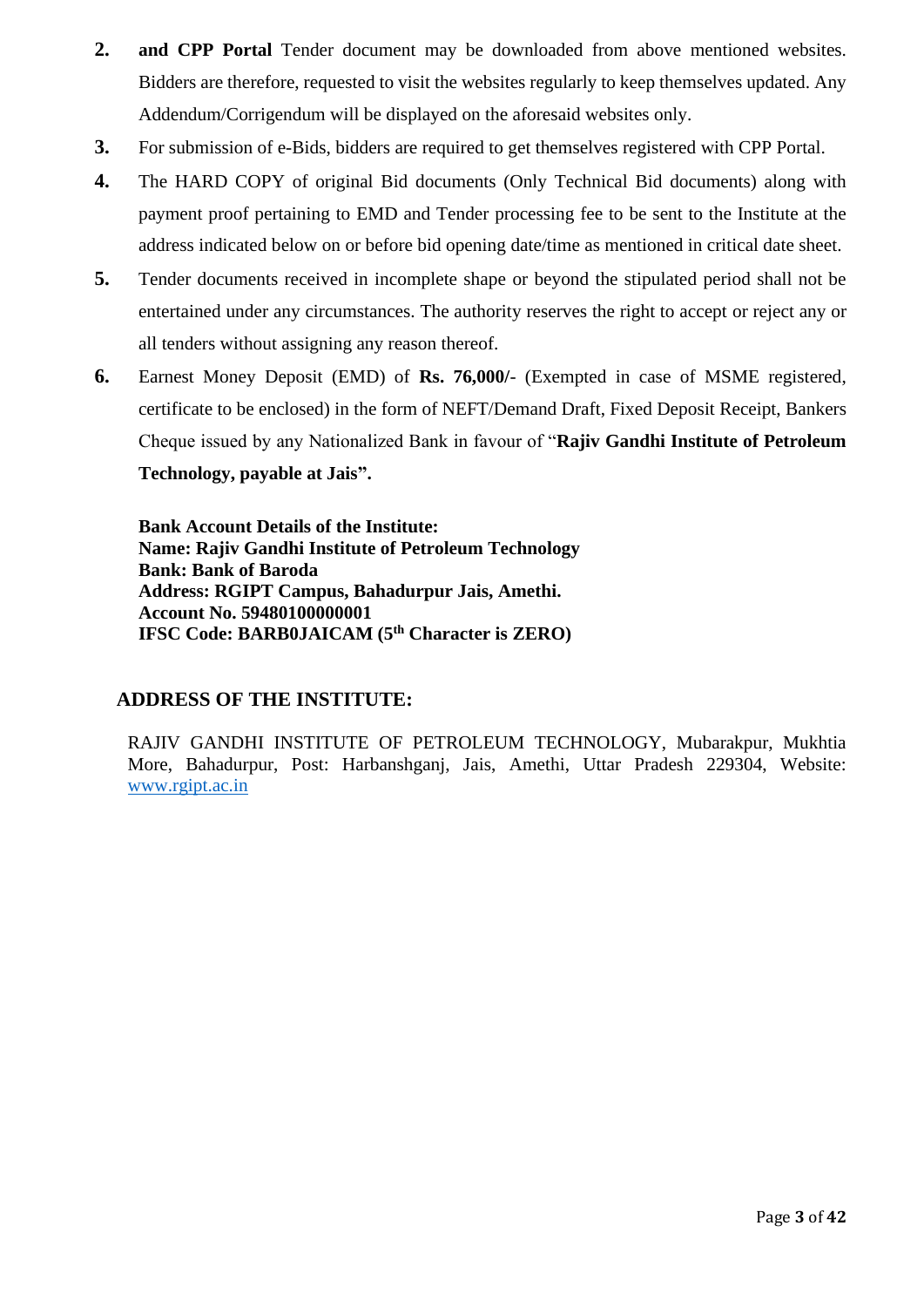# **INTRODUCTION**

Rajiv Gandhi Institute of Petroleum Technology (RGIPT), Jais, Amethi, Uttar Pradesh has been established through an Act of the Parliament by the Ministry of Petroleum and Natural Gas (MoPNG), Government of India in 2008.

The Institute has been accorded the eminence of being an Institution of National Importance on the lines of the IITs. The Institute is associating with leading International Universities/ Institutions specializing in Petroleum Technology and Energy.

The prime objective of the Institute is to provide education, training, and research to roll out efficient human resources, and to meet the growing requirements of the Petroleum and Energy sector.

The main campus of the Institute is located at Jais, Amethi, Uttar Pradesh and B. Tech., M. Tech., MBA and Ph.D. programmes from there. The Institute has set two centres, namely- Assam Energy Institute (AEI), Sivasagar and Energy Institute, Bengaluru (EIB) to offer Diploma and M. Tech. programmes respectively.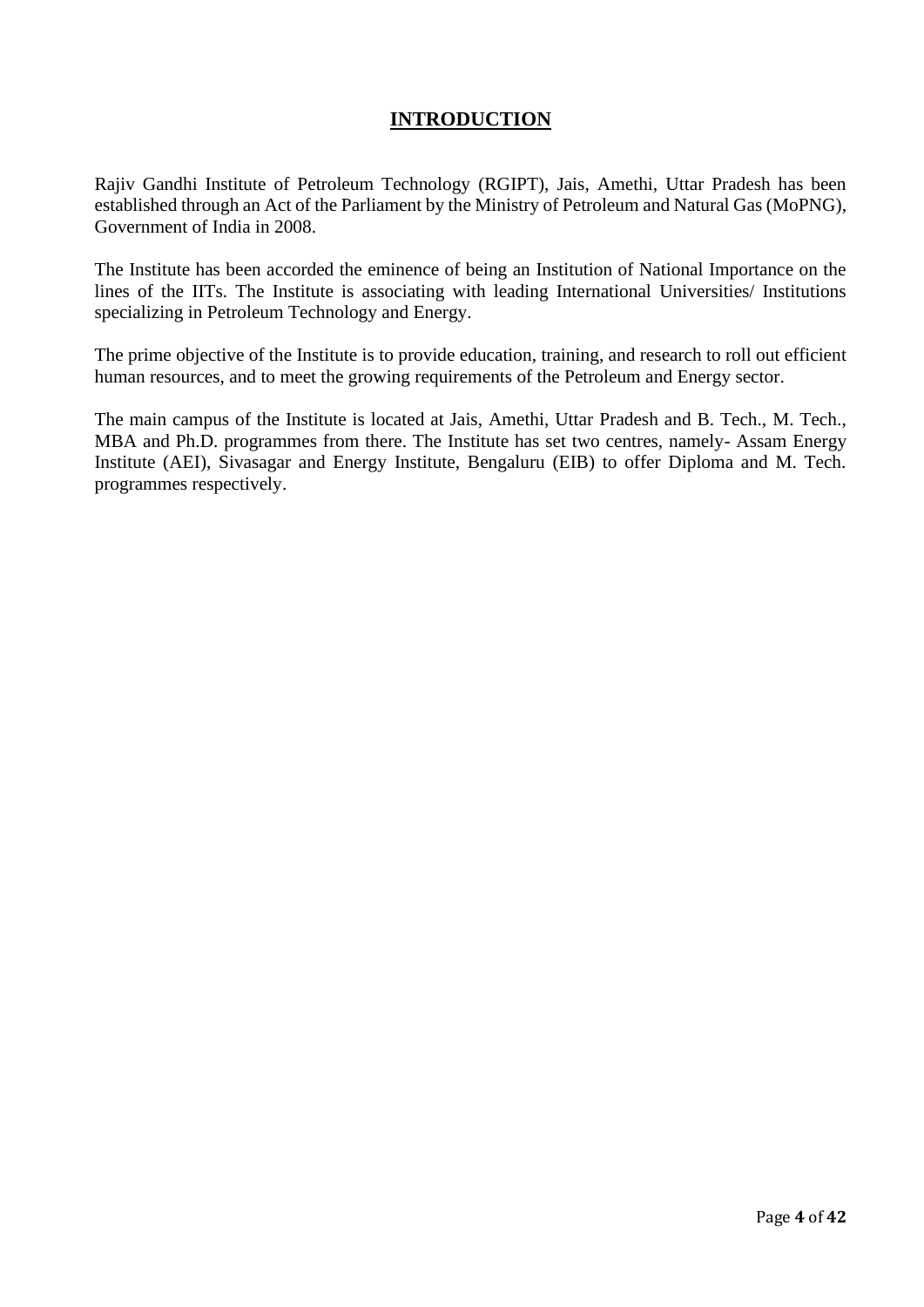# **INSTRUCTIONS FOR ONLINE BID SUBMISSION (GUIDELINE FOR BIDDER):**

The bidders are required to submit soft copies of their bids electronically on the CPP Portal, using valid Digital Signature Certificates. The instructions given below are meant to assist the bidders in registering on the CPP Portal, prepare their bids in accordance with the requirements and submitting their bids online on the CPP Portal.

More information useful for submitting online bids on the CPP Portal may be obtained at: [http://eprocure.gov.in/eprocure/app.](http://eprocure.gov.in/eprocure/app)

#### **1. Registration**

(a) Bidders are required to enroll on the e-Procurement module of the Central Public Procurement Portal (URL: http://eprocure.gov.in/eprocure/app by clicking on the link "Online bidder Enrollment "on the CPP Portal which is free of charge.

(b) As part of the enrolment process, the bidders will be required to choose a unique username and assign a password for their accounts.

(c) Bidders are advised to register their valid email address and mobile numbers as part of the registration process. These would be used for any communication from the CPP Portal.

(d) Upon enrolment, the bidders will be required to register their valid Digital Signature Certificate (Class II or Class III Certificates with signing key usage) issued by any Certifying Authority recognized by CCA India (e.g. Sift/ nCode / eMudhra etc.), with their profile.

(e) Only one valid DSC should be registered by a bidder. Please note that the bidders are responsible to ensure that they do not lend their DSC's to others which may lead to misuse.

(f) Bidder then logs in to the site through the secured log-in by entering their user ID/Password and the password of the DSC/ e-Token.

#### 2. **Searching for Tender Documents**

(a) There is various search option built in the CPP Portal, to facilities bidders to search active tenders by several parameters. These parameters could include Tender ID, Organization Name, location, Date Value, etc. there is also an option of advanced search for tenders, wherein the bidders may combine a number of search parameters such as Organization Name, Form of Contract, Location, Date, Other keywords etc. to search for a tender published on the CPP Portal.

(b) Once the bidders have selected the tenders they are interested in, they may download the required documents/tender schedules. These tenders can be moved to the respective 'my Tenders' folder. This would enable the CPP Portal to intimate the bidders through SMS/e-mail in case there is any corrigendum issued to the tender document.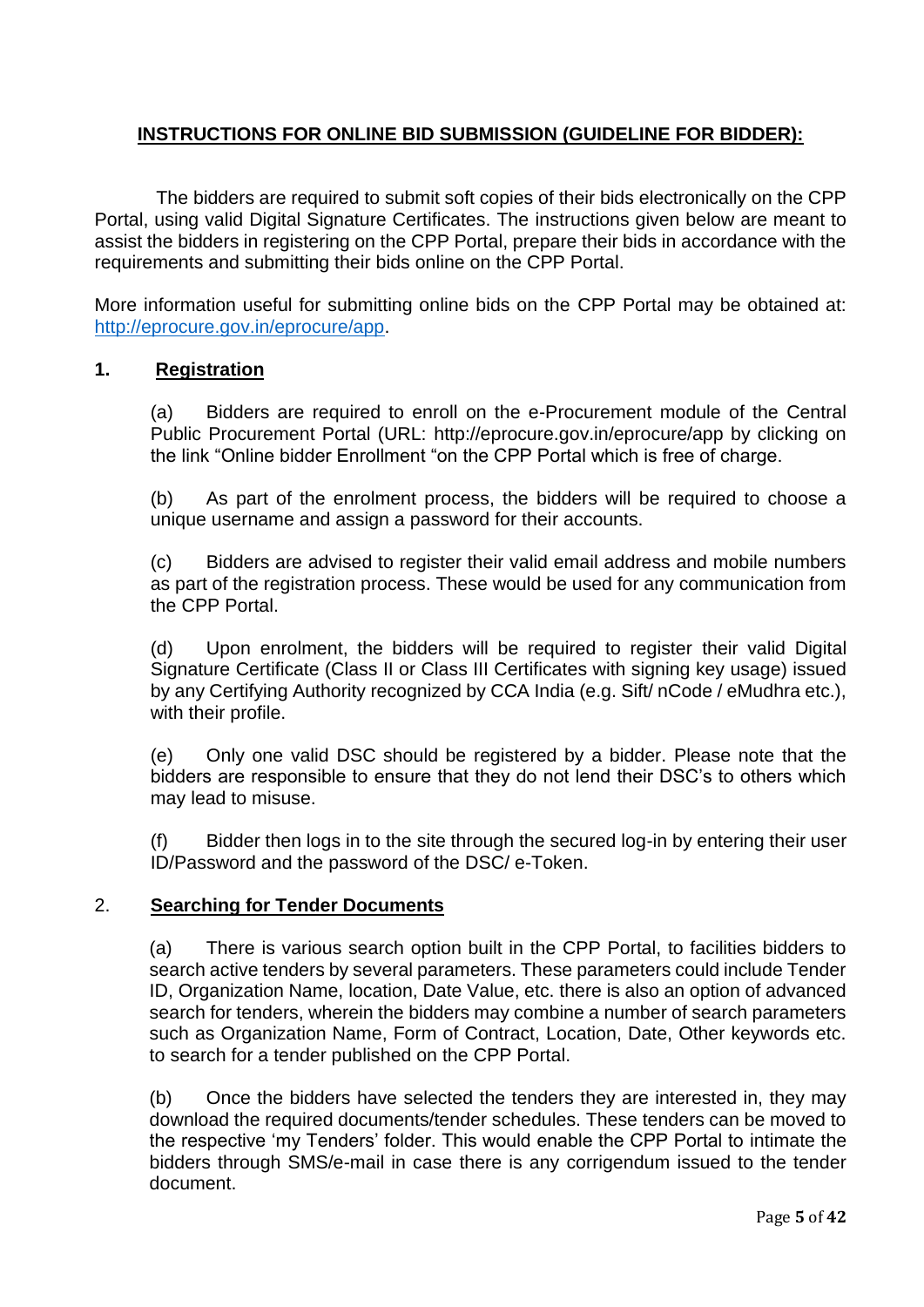(c) The bidder should make a note of the unique Tender ID assigned to each tender, in case they want to obtain any clarification/help from the Helpdesk.

### 3. **Preparation of Bids**

- (a) Bidder should consider any corrigendum published on the tender document before submitted their bids.
- (b) Please go through the tender advertisement and the tender document carefully to understand the documents required to be submitted as part of the bid. Please note the number of covers in which the bid documents have to be submitted, the number of documents-including the names and content of each of the document that need to be submitted. Any deviations from these may lead to rejection of the bid.
- (c) Bidder, in advance, should get ready the bid documents to be submitted as indicated in the tender document/schedule any generally, they can be in PDF/XLS/RAR/DWF/JPG formats. Bid document may be scanned with 100 dpi with black and white option which helps in reducing size of the scanned document.

(d) To avoid the time and effort required in uploading the same set of standard documents which are required to be submitted as a part of every bid, a provision of uploading such standard documents (e.g. PAN card copy, annual reports, auditor certificate etc.) has been provided to the bidders. Bidders can use "My space" or "Other Important Documents" area available to them to upload such documents. These documents may be directly submitted from the "My space" area while submitting a bid, and need not be upload again and again. This will lead to a reduction in the time required for bid submission process.

#### 4. **Submission of Bids**

(a) Bidder should log into the site well in advance for bid submission so that they can upload the bid in time i.e. on or before the bid submission time. Bidder will be responsible for any delay due to other issues.

(b) The bidder has to digitally sign and upload the required bid documents one by one as indicated in the tender document.

(c) Bidders are required to note that they should necessarily submit their financial bids in the format provided and no other format is acceptable. If the price bid has been given as a standard BOQ format with the tender document, then the same is to be download and to be filled by all the bidders. Bidders are required to download the BoQ file, open it and complete the white colored (unprotected) cells with their respective financial quotes and other details (such as name of the bidder). No other cells should be changed. Once the details have been completed, the bidder should save it and submit it online, without changing the filename. If the BoQ file is found to be modified by the bidder, the bid will be rejected.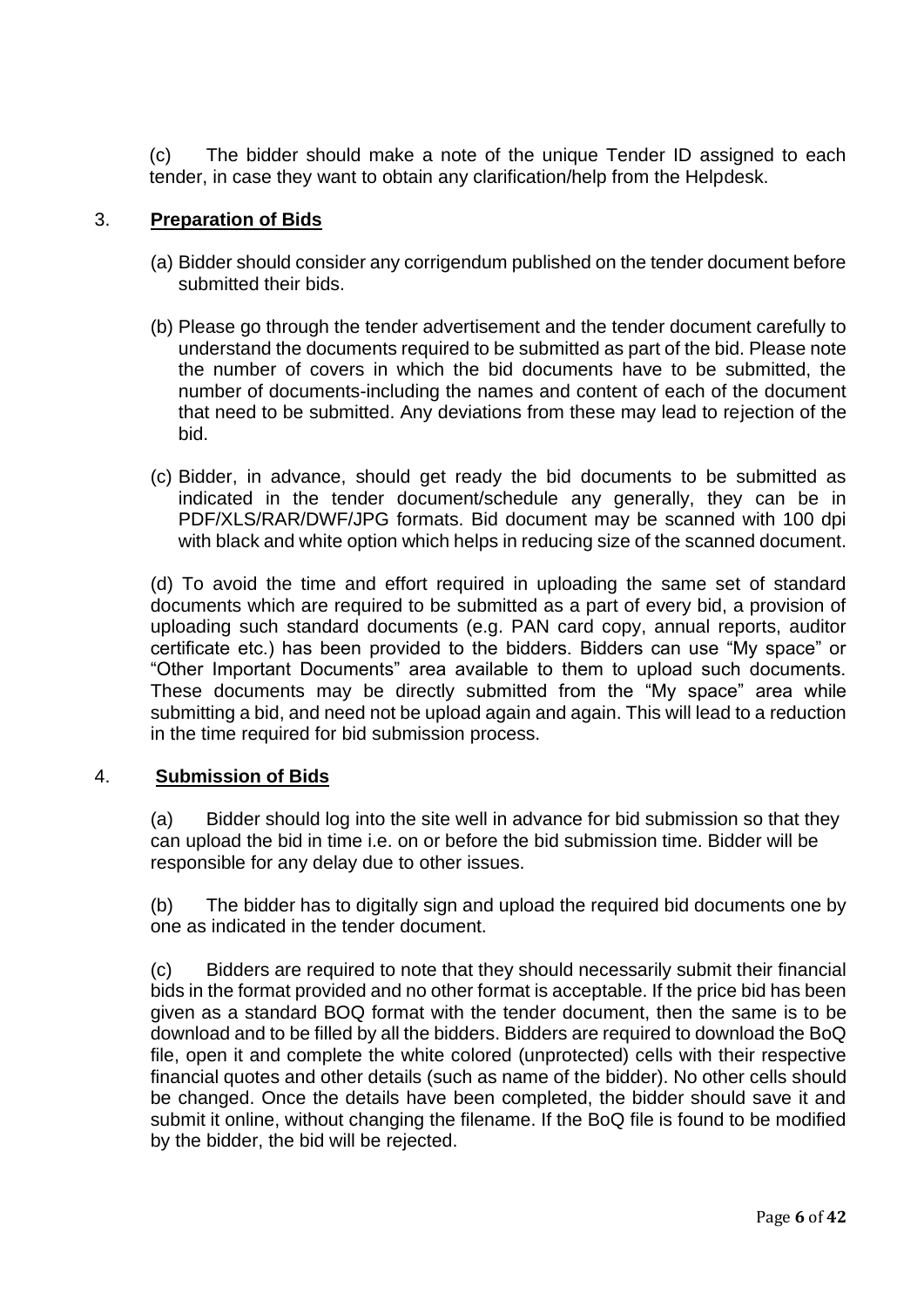(d) The server time (which is displayed on the bidders' dashboard) will be considered as the standard time for referencing the deadlines for submission of the bids by the bidders; opening of bids etc. the bidders should follow this time during bid submission.

(e) All the documents being submitted by the bidders would be encrypted using PKI encryption techniques to ensure the secrecy of the data. The data entered cannot be viewed by unauthorized persons until the time of bid opening. The confidentiality of the bids is maintained using the secured Socket Layer 128 bit encryption technology. Data storage encryption of sensitive fields is done. Any bid document that is uploaded to the server is subjected to symmetric encryption using a system generated symmetric key. Further this key is subjected to asymmetric encryption using buyers/bid openers public keys. Overall, the uploaded tender documents become readable only after the tender opening by the authorized bid openers.

(f) The uploaded tender documents become readable only after the tender opening by the authorized bid openers.

(g) Upon the successful and timely submission of bids (i.e. after Clicking "Freeze Bid Submission" in the portal), the portal will give a successful bid submission message & a bid summary will be displayed with the bid no. and the date & time of submission of the bid with all other relevant details.

(h) The bid summary has to be printed and kept as an acknowledgement of the submission of the bid, this acknowledgement may be used as an entry pass for any bid opening meetings.

#### 5. **Assistance to Bidders**

(a) Any queries relating to the tender document and the terms and conditions contained therein should be addressed to the Tender Inviting Authority for a tender or the relevant contact person indicated in the tender.

(b) Any queries relating to the process of online bid submission or queries relating to CPP Portal in general may be directed to the 24\*7 CPP Portal Helpdesk.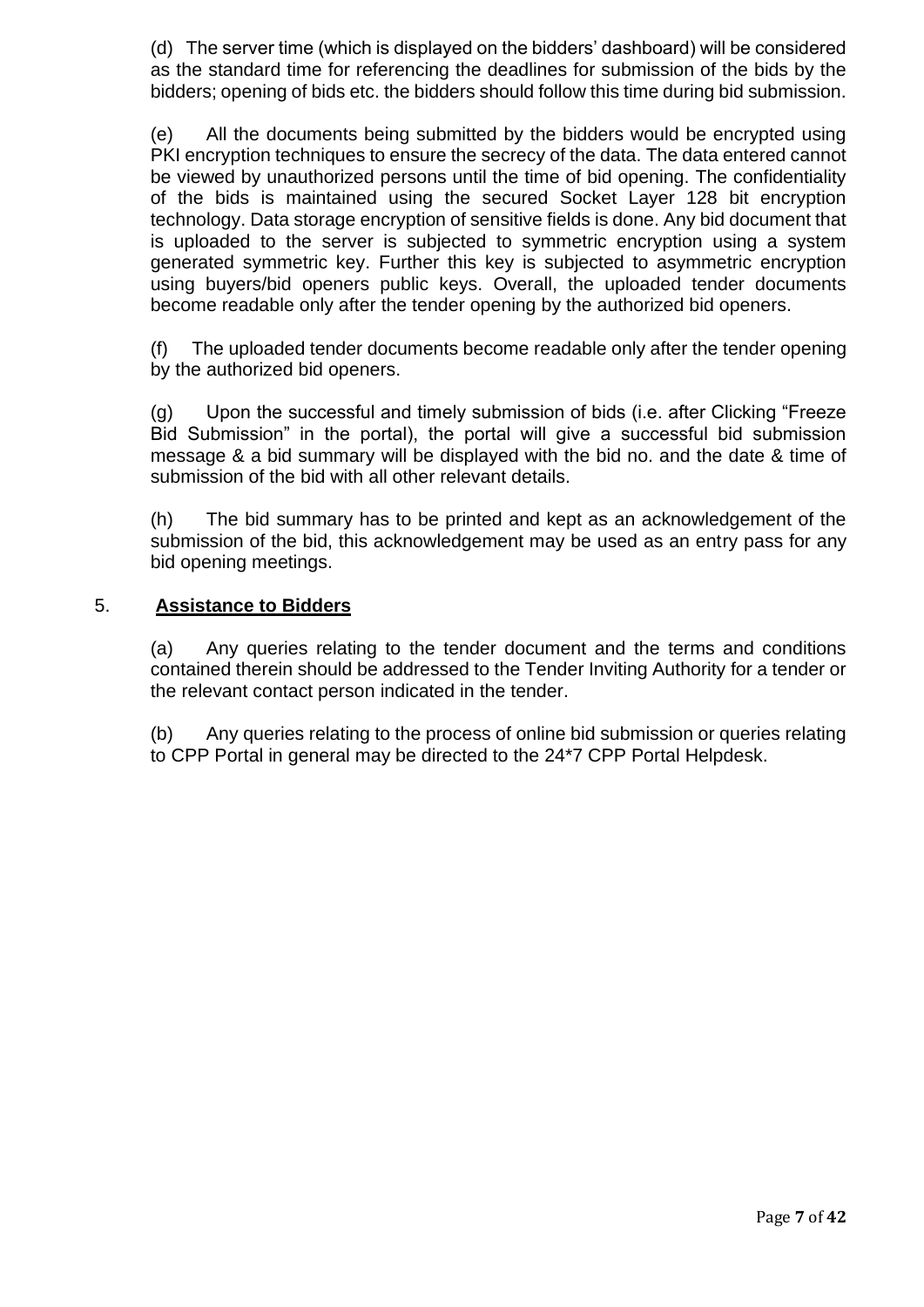# **LIST OF DOCUMENTS TO BE UPLOADED**

- 1. Bidder should take into account notifications, corrigendum published, if any on the tender document before submitting their bids.
- 2. Please go through the tender advertisement and the tender document carefully to understand the documents required to be submitted as part of the bid. Any deviations from these may lead to rejection of the bid.
- 3. The two-bid system will be followed for this tender. In this system, online offer should be submitted under **TWO‐BID System** in two separate e‐packets i.e. **"Technical eBid" and "Financial eBid".**

# **Online Envelope No. 1: "Technical Bid" shall contain (Pdf format only)**

| SI.<br>No.     | <b>Details of Documents</b>                                                                                                                                                                                                                                                                                                                                                                                                                                                                                                                                                                                                                                                                                          | <b>Documents to be</b><br><b>Uploaded</b>                                                                                                                              | <b>File</b><br>Format |
|----------------|----------------------------------------------------------------------------------------------------------------------------------------------------------------------------------------------------------------------------------------------------------------------------------------------------------------------------------------------------------------------------------------------------------------------------------------------------------------------------------------------------------------------------------------------------------------------------------------------------------------------------------------------------------------------------------------------------------------------|------------------------------------------------------------------------------------------------------------------------------------------------------------------------|-----------------------|
|                | The EMD of Rs. 76,000/- (Rupees Seventy Payment Receipt<br>Six Thousand Only (Exempted in case of<br>MSME registered, certificate to be enclosed) in<br>the form of NEFT/Demand Draft, Fixed<br>Deposit Receipt, Bankers Cheque issued by any<br>Nationalized Bank in favour of "Rajiv Gandhi<br><b>Institute of Petroleum Technology, payable</b><br>at Jais".<br><b>Bank Account Details of the Institute:</b><br><b>Name: Rajiv Gandhi Institute of Petroleum</b><br><b>Technology</b><br><b>Bank: Bank of Baroda</b><br><b>Address: RGIPT Campus, Bahadurpur Jais,</b><br>Amethi.<br>Account No. 59480100000001<br>(5 <sup>th</sup> )<br><b>IFSC</b><br><b>BARB0JAICAM</b><br>Code:<br><b>Character is ZERO)</b> |                                                                                                                                                                        | .pdf                  |
| $\mathbf{1}$   | Technical Specification Compliance Statement                                                                                                                                                                                                                                                                                                                                                                                                                                                                                                                                                                                                                                                                         | <b>Upload Technical</b><br>Specification<br><b>Compliance Statement</b><br>on the letter head of<br>the Company in<br>prescribed format as<br>given in<br>Annexure - I | .pdf                  |
| $\overline{2}$ | Manufacturer's Authorization Form                                                                                                                                                                                                                                                                                                                                                                                                                                                                                                                                                                                                                                                                                    | Upload<br>Manufacturer's<br><b>Authorization</b><br>Certificate in<br>prescribed format as<br>given in <b>Annexure</b> -                                               | .pdf                  |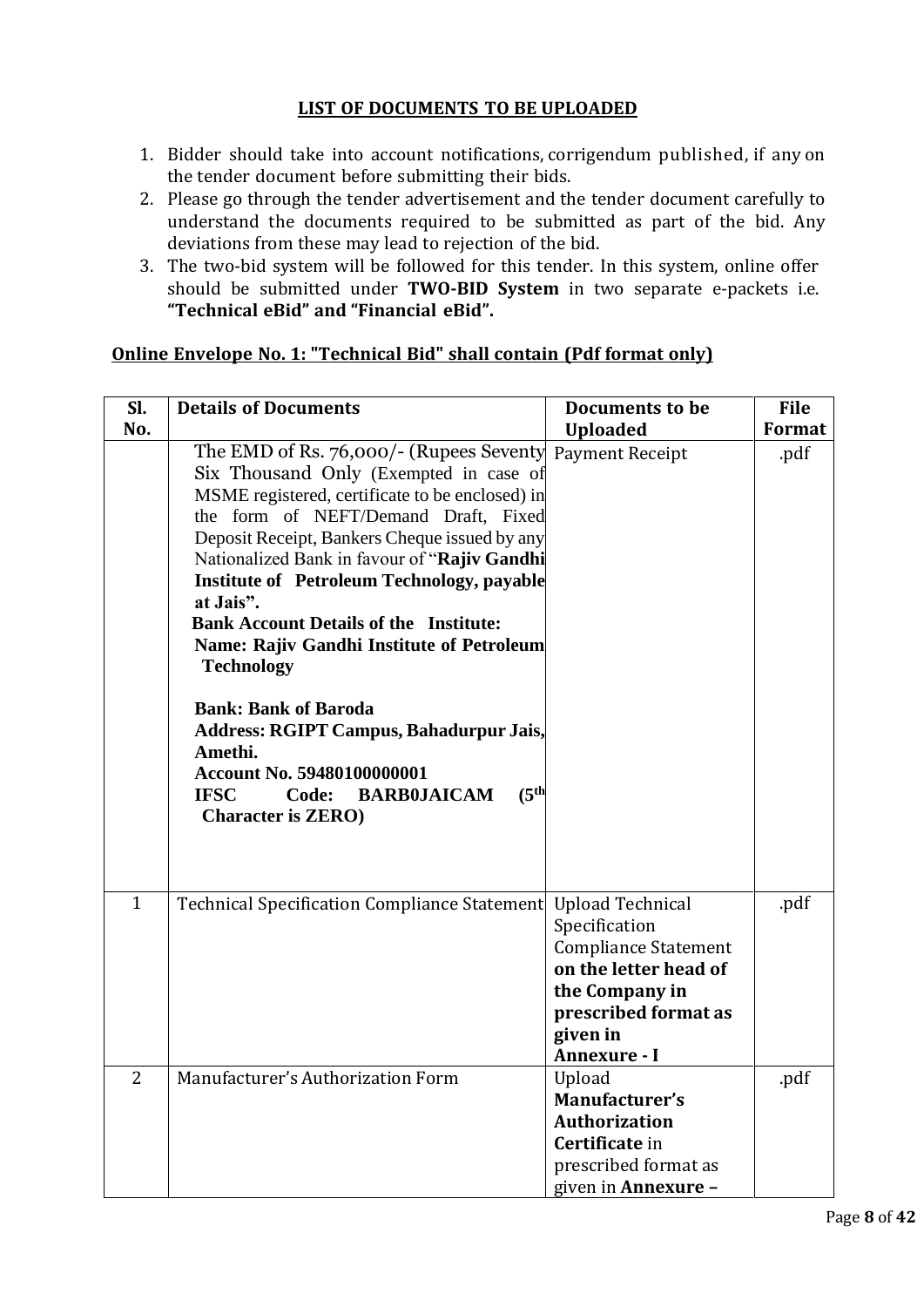|                |                                                                                                                                                                                                                                                                                                                                                                                                                                                               | 2 or Self Declaration<br>of Manufacturing<br>Unit                                                                                                                                                                        |      |
|----------------|---------------------------------------------------------------------------------------------------------------------------------------------------------------------------------------------------------------------------------------------------------------------------------------------------------------------------------------------------------------------------------------------------------------------------------------------------------------|--------------------------------------------------------------------------------------------------------------------------------------------------------------------------------------------------------------------------|------|
| 3              | Price Reasonability Certificate                                                                                                                                                                                                                                                                                                                                                                                                                               | <b>Upload Price</b><br>Reasonability<br><b>Certificate on the letter</b><br>head of<br>the Company in<br>prescribed format as<br>given in Annexure - 3                                                                   | .pdf |
| $\overline{4}$ | Declaration Certificate (Acceptance of terms<br>& conditions of the tender)<br>- In defined format (On the letter head of the<br>Company) - Annexure -4 and<br>Declaration Sheet as per Annexure - 4A.                                                                                                                                                                                                                                                        | <b>Upload Declaration</b><br>Certificate(Acceptance<br>of terms & conditions<br>of the tender) &<br>Declaration Sheet on<br>the letterhead of the<br>Company in<br>prescribed format as<br>given in<br>Annexure - 4 & 4A | .pdf |
| 5              | Non-Blacklisting Declaration - As<br>on date of submission of the proposal, the Declaration on Rs.<br>Bidder is neither blacklisted by Central 100.00 non-Judicial<br>Government/State Government<br>or<br>Instrumentalities thereof nor is any criminal prescribed format as<br>against the Bidder/ its Partners/ given in <b>Annexure - 5</b><br>case<br>Directors/Agents pending before any court<br>of law. Non-Blacklisting Certificate on Rs.<br>100.00 | <b>Upload Non-Blacklisting</b><br>Stamp Paper in                                                                                                                                                                         | .pdf |

|   | non-Judicial Stamp Paper - In definedformat    |                               |      |
|---|------------------------------------------------|-------------------------------|------|
|   | - Annexure - 5                                 |                               |      |
| 6 | Copy of Firm Registration                      | Upload - Self Attested        | .pdf |
|   |                                                | Copy of                       |      |
|   |                                                | <b>Firm Registration</b>      |      |
|   |                                                | Certificate                   |      |
| 7 | Copy of PAN Card & GST No.                     | Upload - Self Attested        | .pdf |
|   |                                                | Copy of PAN Card &            |      |
|   |                                                | GST No.                       |      |
| 8 | <b>Experience:</b> Bidder should have 3 years' | <b>Upload List of clients</b> | .pdf |
|   | experience in the selling and providing        | & Purchase Orders of          |      |
|   | (related)<br>service                           | Supply of                     |      |
|   | Equipment) to reputed Central Government       | "Multichannel                 |      |
|   | Institutes/Petroleum Engineering Colleges/     | Electrochemical               |      |
|   | Universities/                                  | <b>Workstation System"</b>    |      |
|   | Oil Companies/ Research Institutes/ IITs/      | to the mentioned              |      |
|   | NITs/IISERs                                    | institutions.                 |      |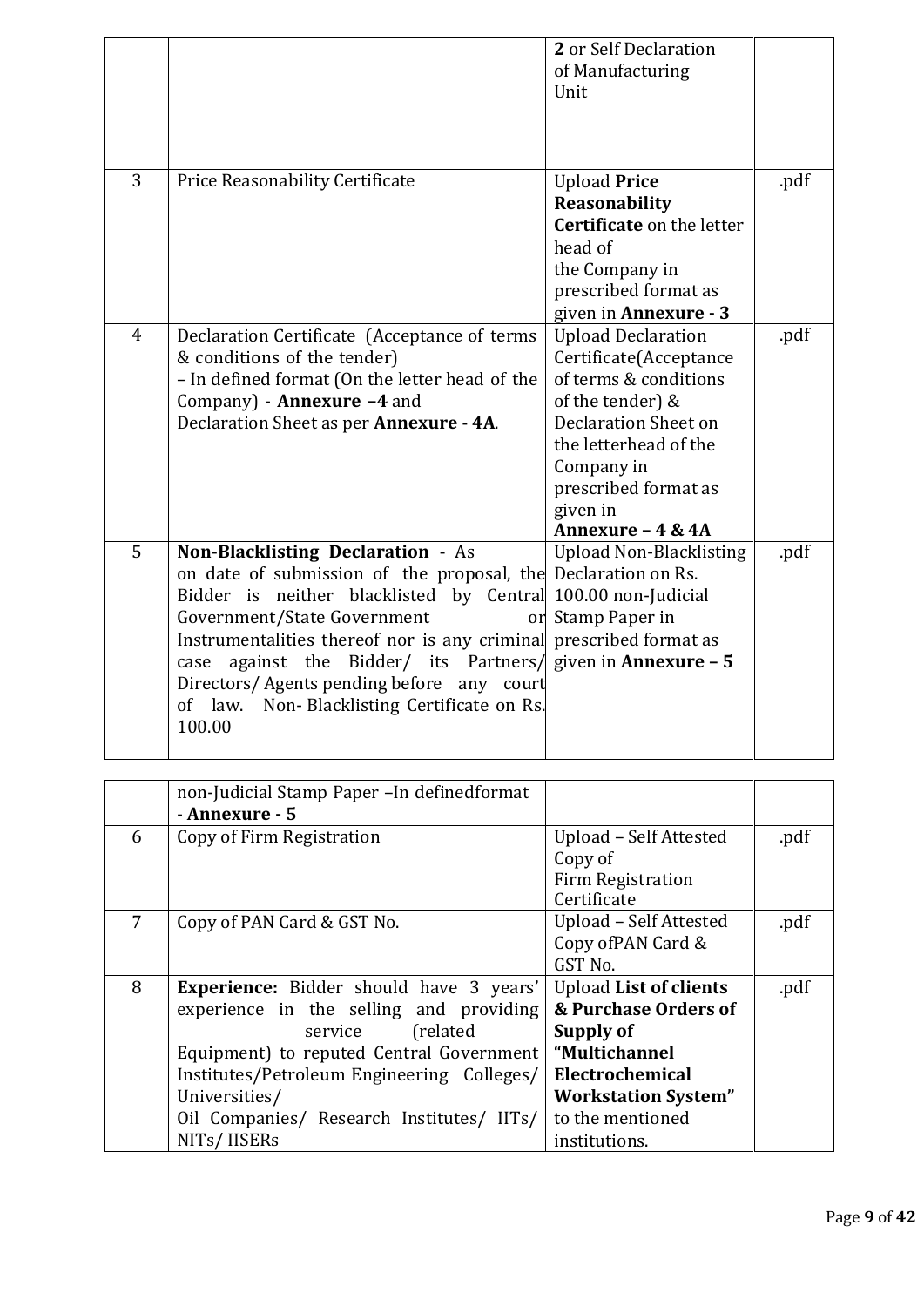| 9  | ISO Certificate: The Bidder or their OEM<br>should possess any<br>valid<br>certification<br>standard<br>like<br>IS <sub>0</sub><br>9001:2008 & 14001:2004.                                                                  | Upload valid<br>standard<br>certification of the<br>Companylike ISO                                                                                                                                                                        | .pdf |
|----|-----------------------------------------------------------------------------------------------------------------------------------------------------------------------------------------------------------------------------|--------------------------------------------------------------------------------------------------------------------------------------------------------------------------------------------------------------------------------------------|------|
| 10 | <b>Audited Annual Accounts: Bidder should</b><br>enclose the copies of last 3 years Audited<br>Accounts (Balance<br>Sheet)<br>Annual<br>duly<br>authenticated by Chartered Accountant                                       | <b>Upload the Self</b><br><b>Attested Copiesof last 3</b><br>years Audited Annual<br>Accounts duly<br>authenticated by<br><b>Chartered Accountant</b><br>(FY 2020-21, FY 2019-20<br>&FY<br>$2018-19$                                       | .pdf |
| 11 | <b>Annual Turnover:</b><br>Last three<br>years<br>CA<br>certified<br>certificate<br><u>(Average</u><br>turnover<br>Turnover of last three years should be Rs.<br><b>10.00 lakhs</b><br>(Rupees Ten Lakhs only)              | <b>Upload the Self Attested</b><br>Copy of CA certified<br><b>Annual Turnover</b><br>Certificate (FY 2020-21,<br>FY 2019-20 & FY 2018-<br>19)                                                                                              | .pdf |
| 12 | Last 3 year Income Tax Return (ITR)                                                                                                                                                                                         | <b>Upload the Self Attested</b><br>Copy oflast 3 year<br><b>Income Tax Return</b><br>(ITR) – (FY 2020-21, FY<br>2019-20 & FY 2018-19)                                                                                                      | .pdf |
| 13 | EMD Exemption - In case of exemption of EMD,<br>the scanned copy of the document in support<br>ofexemption will have to be uploaded<br>by the bidder during bid submission                                                  | <b>Upload Self Attested</b><br>Copy of MSME or any<br>other valid certificate<br>for EMD exemption                                                                                                                                         | .pdf |
| 14 | <b>MOST IMPORTANT:</b> Document related to<br>prior installation and service - At least 3<br>Academic and R&D National Organizations,<br>Central and State Government Departments/<br>Institutions/PSU in the last 3 years. | <b>Upload Self Attested</b><br><b>Copies of 3installations</b><br>in Academic and R&D<br>National Organizations,<br><b>Central and State</b><br>Government<br>Departments/<br>Institutions/PSUin the<br>last 3 years. -<br>Annexure -<br>6 | .pdf |

*RGIPT, Jais, Amethi reserves the right to reject the bid if any of the above listed document/s is not submitted.*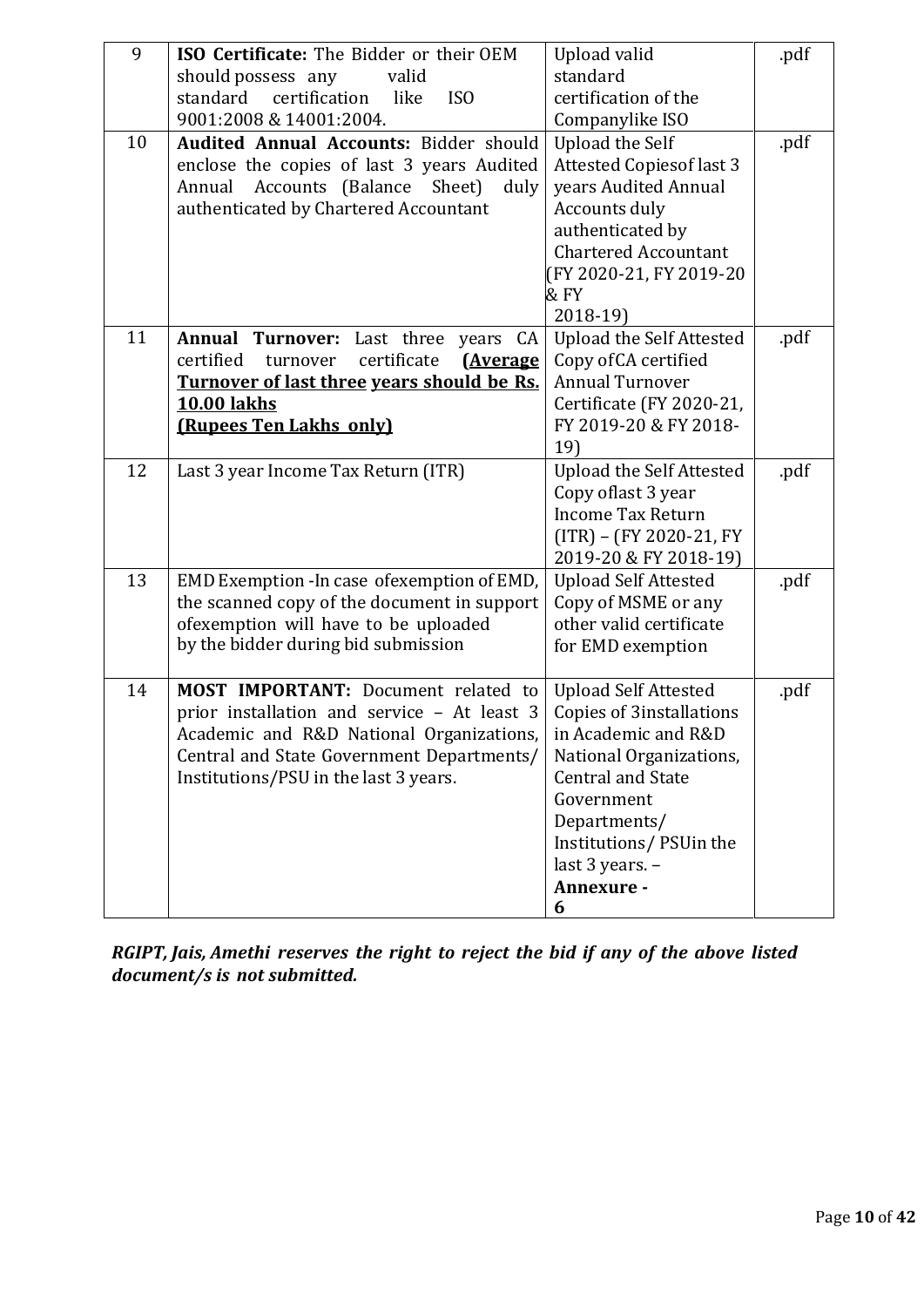# **Online Envelope 2: "Financial Bid" shall contain**

1. The Financial Bid should be filled properly in the .xls/BoQ uploaded in the CPP portal.

2. Financial bids of the technically qualified bidders only will be opened, through CPP portal.

3. Financial bids must be offered in the format attached as per Specimen BoQ and tender document.

4. In case of any mistake or error in calculations or any discrepancy in the price quoted in word and figures, the LOWEST amount will be considered for comparison. If this lowest price is not acceptable to the bidder, their bid will be rejected. In this case, RGIPT, Jais, Amethi reserves the right to forfeit their EMD.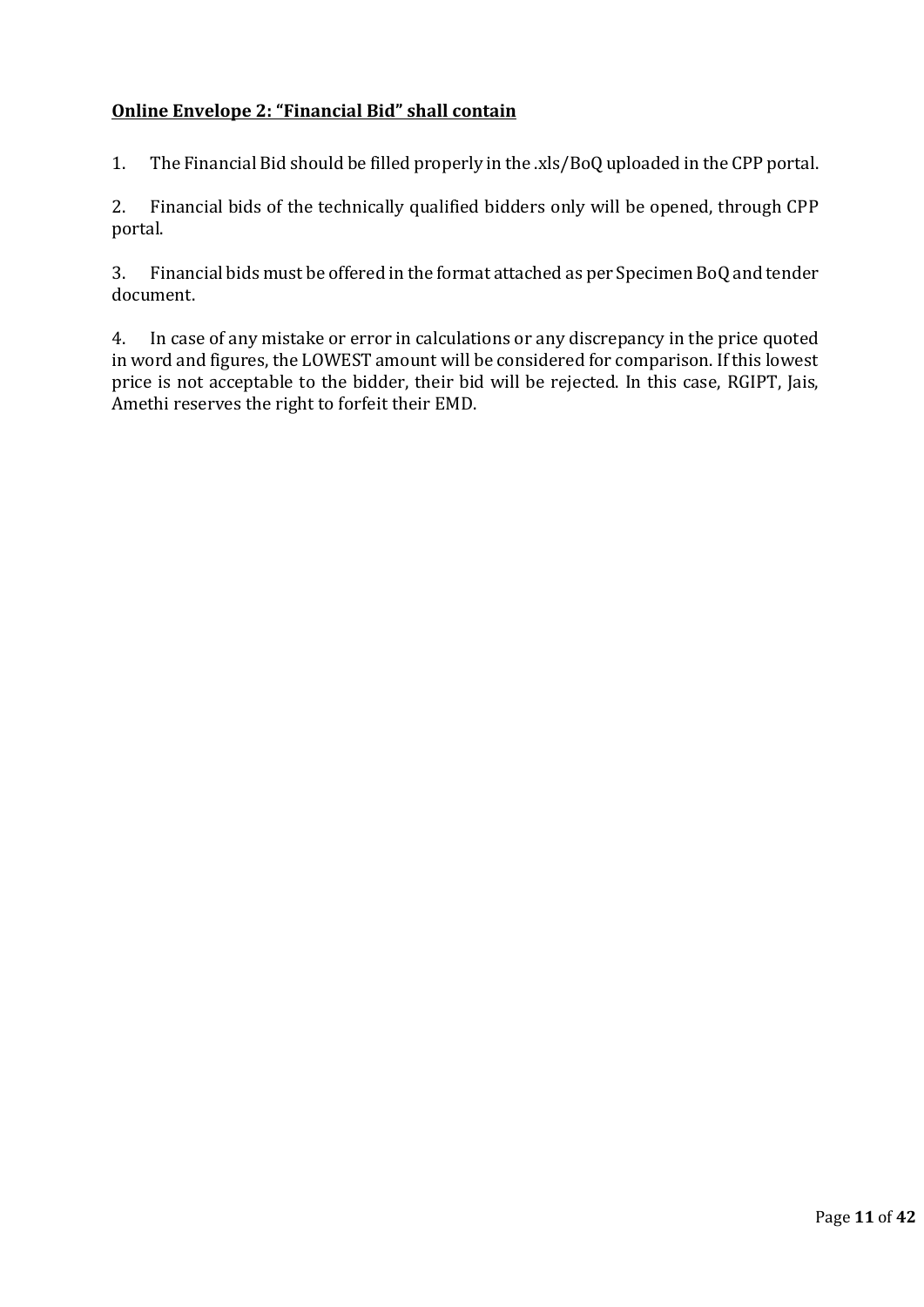# **SECTION‐II - INSTRUCTIONS TO THE BIDDERS (ITB)**

Tenderers are advised to follow the instructions provided in the **`Instructions to the Bidders** for the e‐Submission of the bids online.

- **1. Location of Supply & Installation of Equipment & Warranty Services:** Rajiv Gandhi Institute of Petroleum Technology, Mubarakpur, Mukhetia More, Bahadurpur, Post: Harbanshganj, Jais, Amethi – 229304, Uttar Pradesh.
- **2.** All the items covered in the Schedule of Requirements must be supplied within 16 weeks from the date of opening of LC (For Foreign Manufacturer) & 16 weeks from the date of placement of purchase order (For Indian Manufacturer). And after receipt of equipment, the same must be installed within a month's time.

# **3. Amendment to Bidding Documents:**

- a) At any time prior to the deadline for submission of bids, RGIPT, Jais, Amethi may, for any reason, whether on its own initiative or in response to the clarification request by a prospective bidder, modify the bid document.
- b) The amendments to the tender documents, if any, will be notified by release of Corrigendum Notice on institute website against this tender. The amendments/ modifications will be binding on the bidders.
- c) RGIPT, Jais, Amethi at its discretion may extend the deadline for the submission of bids if it thinks necessary to do so or if the bid document undergoes changes during the bidding period, in order to give prospective bidders time to take into consideration the amendments while preparing their bids.

#### **4. Preparation of Bids**

Bidder should avoid, as far as possible, corrections, overwriting, erasures or postscripts in the bid documents. In case however, any corrections, overwriting, erasures or postscripts have to be made in the bids, they shouldbe supported by dated signatures of the same authorized person signing the bid documents. However, bidder shall not be entitled to amend/ add/ delete/ correct the clauses mentioned in the entire tender document.

#### **5. Forfeiture of EMD:**

- a) In case of the bidder whose offer is accepted, the EMD will be returned on submission of Performance Security.
- b) The successful bidder, on award of contract/ order, must send the contract/ order acceptance in writing, within 20 days of award of contract/ order, failing which the EMD will be forfeited and the order will be cancelled.
- c) If the bidder withdraws the bid during the period of bid validity specified in the tender.

#### **6. Period of validity of bids:**

- a) Bids shall be valid for minimum 180 days from the date of submission. A bid valid for a shorter period shall stand rejected.
- b) RGIPT, Jais, Amethi may ask for the bidder's consent to extend the period of validity. Such request and the response shall be made in writing only. The bidder is free not to accept such request without forfeiting the EMD. A bidder agreeing to the request for extension will not be permitted to modify his bid.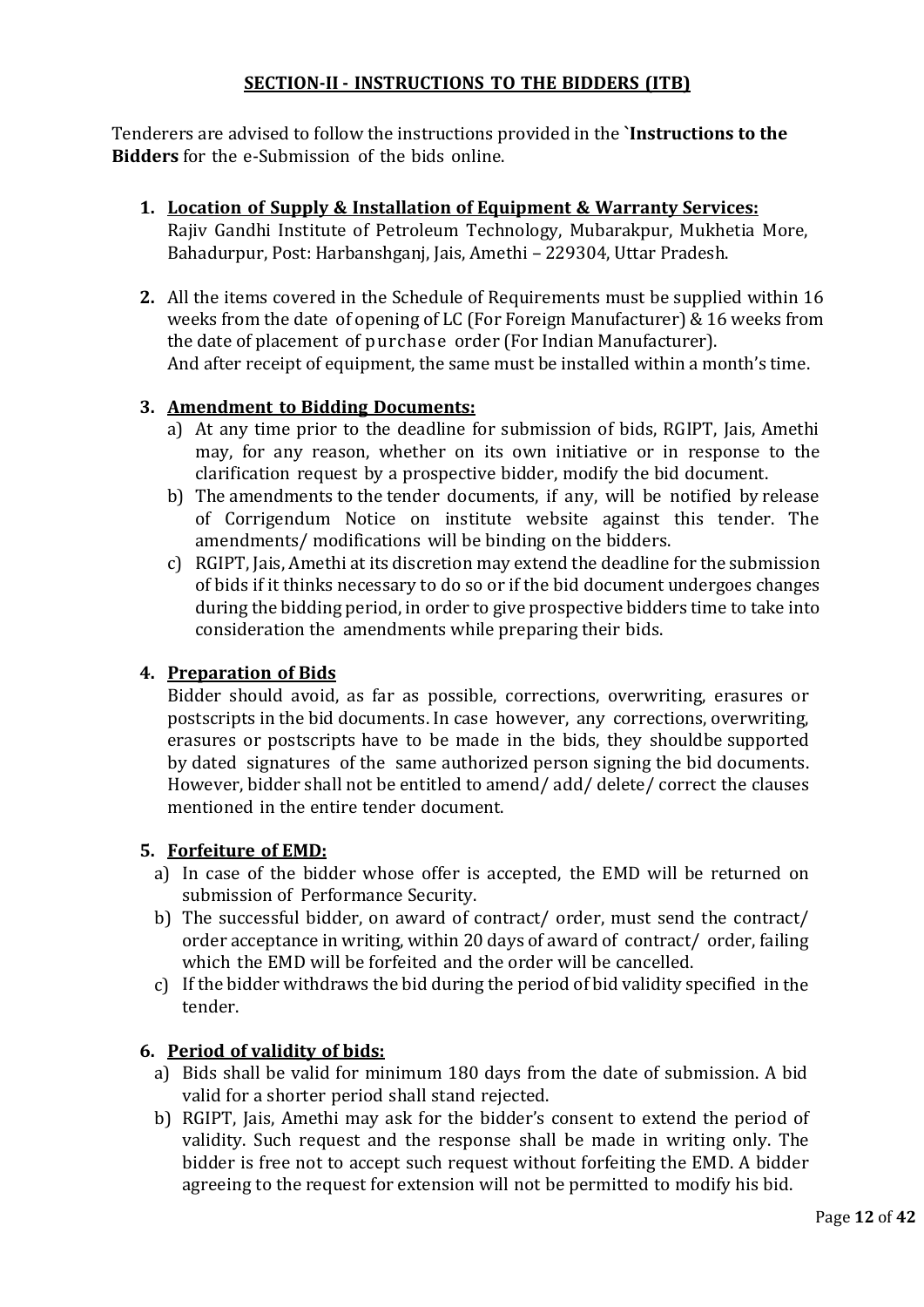# **7. Deadline for Submission of Bids – online only:**

- a) The Bid documents shall be neatly arranged. They should not contain any terms and conditions, printed or otherwise, which are not applicable to the Bid. *The conditional bid will be summarily rejected.*
- b) Bids must be received by RGIPT, Jais, Amethi before the due date and time at the address specified in the tender document.
- c) RGIPT, Jais, Amethi may extend this deadline for submission of bids by amending the bid documents and the same shall be suitably notified on its website.
- d) RGIPT, Jais, Amethi shall not be responsible and liable for **the delay in receiving the bid** for whatsoever reason.

# **8. Bid Opening & Evaluation of Bids:**

- a) The technical bids will be evaluated in two steps.
	- **i.** The bids of eligibility bidders only will be evaluable based on eligibility criteria mentioned in the tender document.
	- ii. The technical bids of only the shortlisted eligible bidders shall be evaluated based on technical specifications stipulated in the tender document.
- b) The bidders whose technical bid is found to meet both the requirements as specified above will qualify for opening of the financial bid.
- c) The duly constituted Purchase Committee shall evaluate the bids. The Purchase Committee shall be empowered to take appropriate decisions on minor deviations, if any.
- d) **MOST IMPORTANT: A point system will be followed for evaluation of bids and the bids scoring a minimum threshold mark will qualify for the price bid.**
- e) The bidder's name, bid prices, discounts and such other details considered as appropriate by RGIPT, Jais, Amethi, will be announced at the time of opening of the commercial bids.

# **9. Comparison of Bids:**

- a) Only the short‐listed bids from the technical evaluation shall be considered for financial comparison.
- b) The bids shall be evaluated on the basis of the total prices including all taxes and duties as per the details mentioned in the financial bid.

# **10.Purchase Order:**

a) RGIPT, Jais, Amethi shall issue purchase order to the eligible bidder whose technical bid has been accepted and determined as the **lowest evaluated commercial bid based on the Grand Total**. However, RGIPT, Jais, Amethi reserves the right and has sole discretion to reject the lowest evaluated bid.

# **11.Institute's Right to amend/cancel:**

- a) RGIPT, Jais, Amethi reserves the right to amend the eligibility criteria, commercial terms & conditions, Scope of Supply, technical specifications etc.
- b) RGIPT, Jais, Amethi reserves the right to cancel the entire tender without assigning any reasons thereof.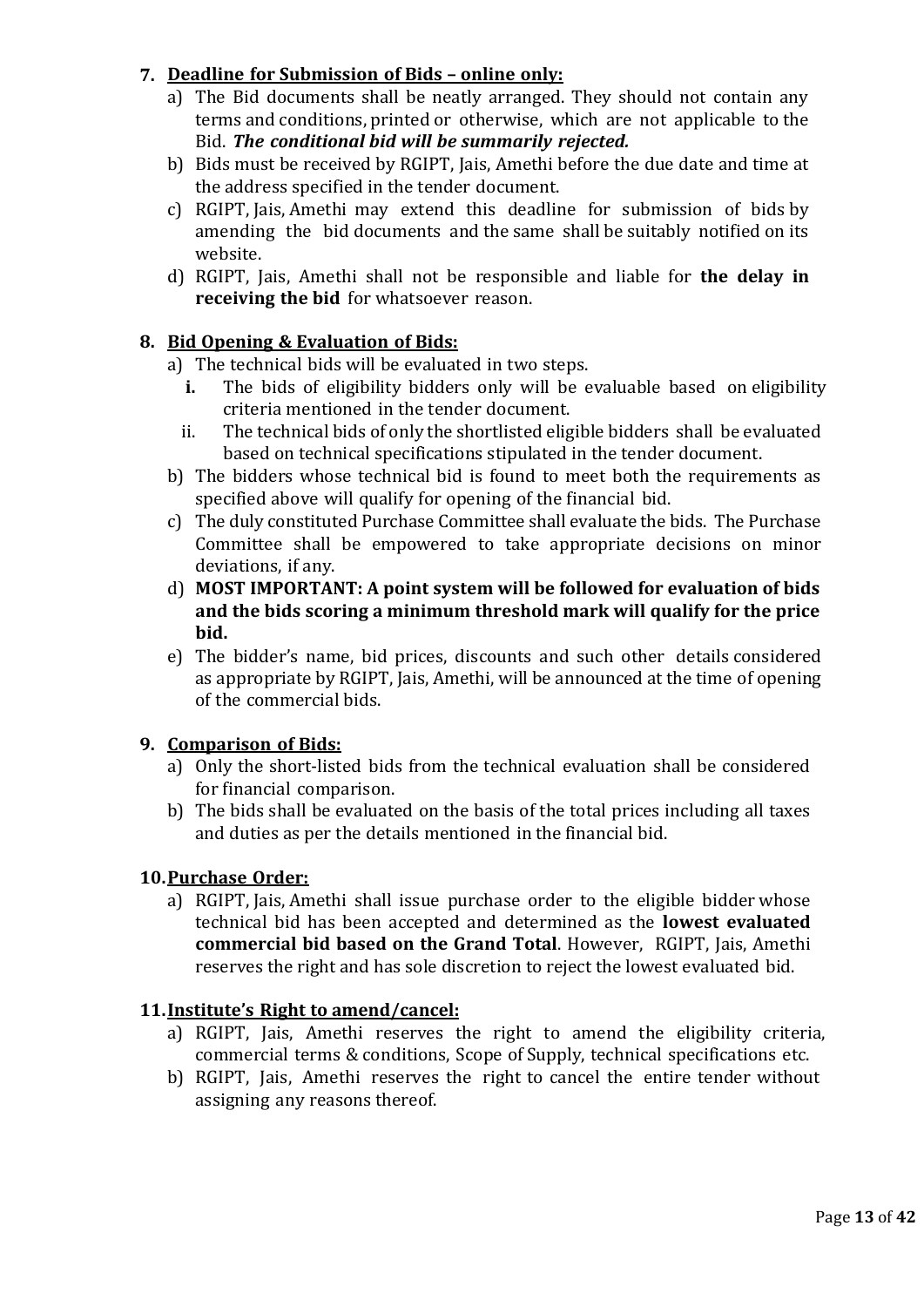# **12. Termination:**

- a) The Institute may, without prejudice to any other remedy for breach of contract may terminate the contract in whole or in parts in the event of the following:
	- i. If the contractor fails to arrange the supply of any or all of the vehicles within the period(s) specified in the contract or any extension thereof granted by the Campus.
	- ii. If the contractor fails to perform any other obligation(s) under the contract.

# **In case the Contract has to be terminated, one-month advance notice in writing shall be given by either side.**

### **13.Corrupt or Fraudulent Practices:**

- a) It is expected that the bidders who wish to bid for this project have highest standards of ethics.
- b) RGIPT, Jais, Amethi will reject bid if it determines that the bidder recommended for award has engaged in corrupt or fraudulent practices while competing for this contract.
- c) RGIPT, Jais, Amethi may declare a vendor ineligible, either indefinitely or for a stated duration, to be awarded a contract if it at any time determines that the vendor has engaged in corrupt and fraudulent practices during the award / execution of contract.

# **14.Interpretation of the clauses in the Tender Document/ Contract Document**

a) In case of any ambiguity/ dispute in the interpretation of any of the clauses in this Tender Document, the interpretation of the clauses by Director, RGIPT, Jais, Amethi shall be final and binding on all parties.

# **Chairman, CRF purchase committee**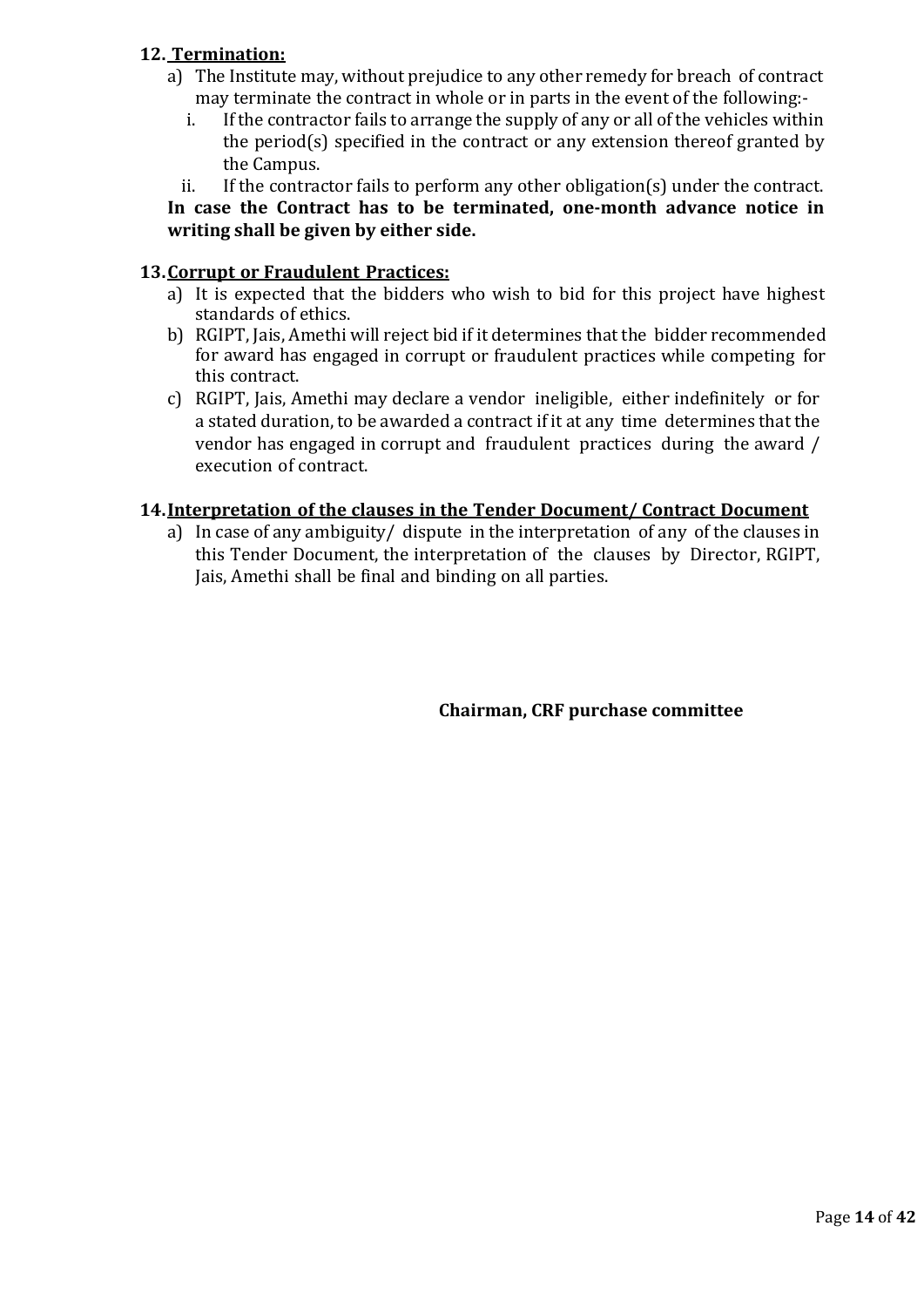# **SECTION III- ELIGIBILITY AND QUALIFICATION CRITERIA**

The following documents should be submitted for eligibility and qualification in technical bid-

| Sl.<br>No.     | <b>Description</b>                                                                                                                                                                                                                                                                                                                                                                                                                                                                                                                                                                               |
|----------------|--------------------------------------------------------------------------------------------------------------------------------------------------------------------------------------------------------------------------------------------------------------------------------------------------------------------------------------------------------------------------------------------------------------------------------------------------------------------------------------------------------------------------------------------------------------------------------------------------|
|                | <b>The EMD of Rs. 76,000/-</b> (Rupees Seventy Six thousand Only (Exempted in case<br>of MSME registered, certificate to be enclosed) in the form of NEFT/Demand<br>Draft, Fixed Deposit Receipt, Bankers Cheque issued by any Nationalized Bank in<br>favour of "Rajiv Gandhi Institute of Petroleum Technology, payable at Jais".<br>Bank Account Details of the Institute:<br>Name: Rajiv Gandhi Institute of Petroleum Technology<br>Bank: Bank of Baroda<br>Address: RGIPT Campus, Bahadurpur Jais, Amethi.<br>Account No. 59480100000001<br>IFSC Code: BARB0JAICAM (5th Character is ZERO) |
| $\mathbf{1}$   | Technical Specification Compliance Statement -(On the letter head of the<br>Company) - Annexure -1                                                                                                                                                                                                                                                                                                                                                                                                                                                                                               |
| $\overline{2}$ | Manufacturer's Authorization Form - In defined format OR Self Declaration of<br>Manufacturing Unit - Annexure - 2                                                                                                                                                                                                                                                                                                                                                                                                                                                                                |
| 3              | Price Reasonability Certificate - In defined format (On the letter head of the<br>Company) - Annexure - 3                                                                                                                                                                                                                                                                                                                                                                                                                                                                                        |
| 4              | Declaration Certificate (Acceptance of terms & conditions of the tender) - In<br>defined format (On the letter head of the Company) $-$ Annexure $-$ 4 and<br>Declaration Sheet as per Annexure - 4A.                                                                                                                                                                                                                                                                                                                                                                                            |
| 5              | As on date of submission of the proposal, the Bidder is neither blacklisted by<br>Central Government/ State Government or Instrumentalities thereof nor is any<br>criminal case against the Bidder/its Partners/Directors/Agents pending before<br>any court of law. Non-Blacklisting Certificate on Rs.100.00 non-Judicial<br>Stamp Paper - In defined format - Annexure - 5                                                                                                                                                                                                                    |
| 6              | Copy of Firm Registration                                                                                                                                                                                                                                                                                                                                                                                                                                                                                                                                                                        |
| 7              | Copy of PAN Card & GST No.                                                                                                                                                                                                                                                                                                                                                                                                                                                                                                                                                                       |
| 8              | Bidder should have 3 years' experience in the selling and providing service<br>(related Equipment) to reputed Central Government Institutes/Petroleum<br>Engineering Colleges/ Universities/ Oil Companies/ Research Institutes/ IITs/<br>NITs/ IISERs (Self Declaration) - List of Clients & Purchase Orders of<br>"Multichannel Electrochemical Workstation System" to be submitted.                                                                                                                                                                                                           |
| 9              | The Bidder or their OEM should possess any valid standard certification like ISO<br>9001:2008 & 14001:2004.                                                                                                                                                                                                                                                                                                                                                                                                                                                                                      |
| 10             | Bidder should enclose the copies of last 3 years Audited Annual Accounts<br>(Balance Sheet and Profit & Loss A/c) duly authenticated by Chartered<br>Accountant(FY 2020-21, FY 2019-20 & FY 2018-19)                                                                                                                                                                                                                                                                                                                                                                                             |
| 11             | Last three years CA certified turnover certificate ( <b>Average Turnover of last</b><br>three years should be Rs. 10.00 lakhs (Rupees Ten Lakhs only) (FY 2020-<br>21, FY 2019-20 & FY 2018-19)                                                                                                                                                                                                                                                                                                                                                                                                  |
| 12             | Last 3 year Income Tax Return (ITR) (FY 2020-21, FY 2019-20 & FY<br>2018-19)                                                                                                                                                                                                                                                                                                                                                                                                                                                                                                                     |
| 13             | In case of exemption of EMD, the scanned copy of the document in support of<br>exemption will have to be uploaded by the bidder during bid submission                                                                                                                                                                                                                                                                                                                                                                                                                                            |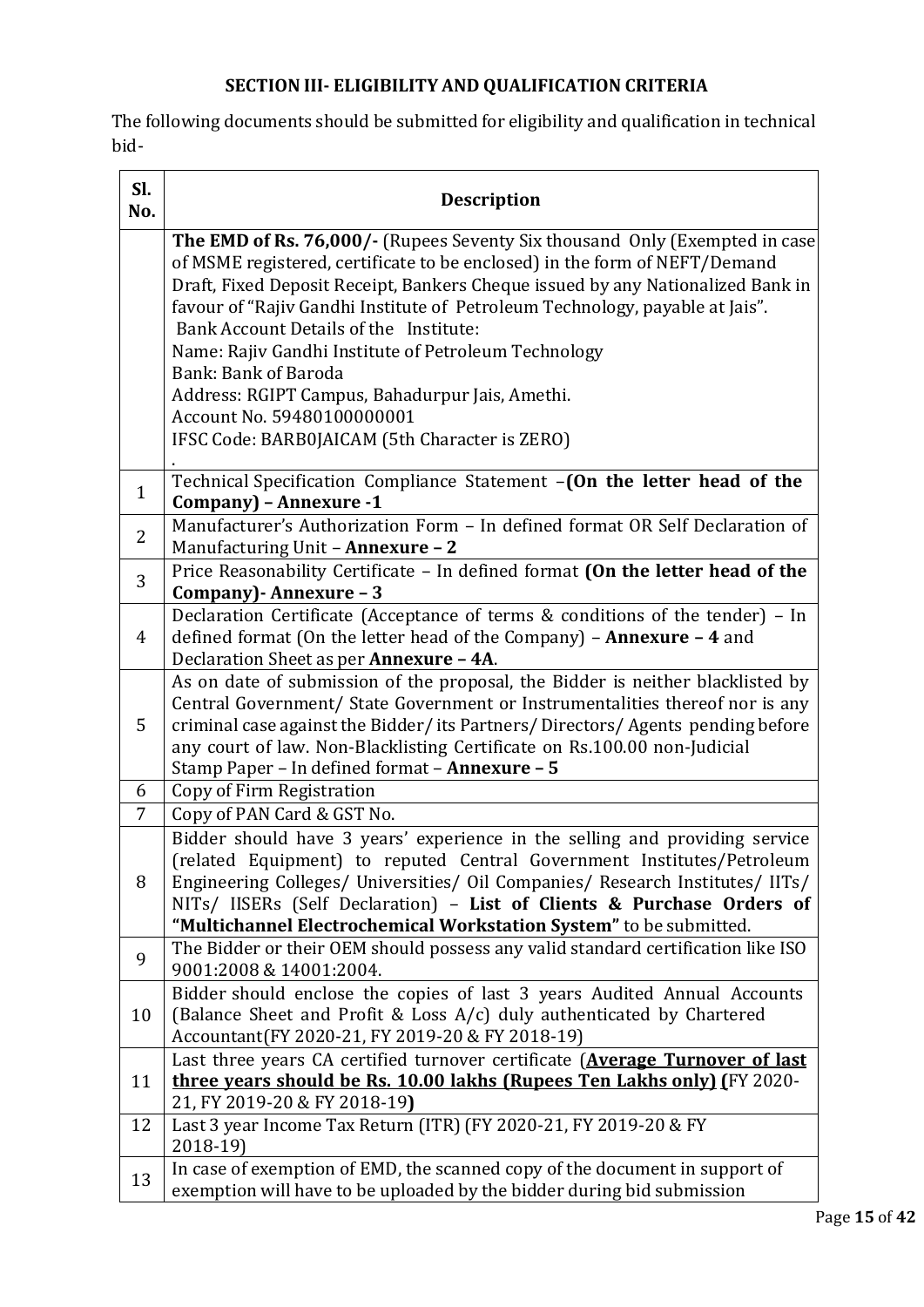| MOST IMPORTANT: Document related to prior installation and service - At    |
|----------------------------------------------------------------------------|
| 14   least 3 Academic and R&D National Organizations, Central and State    |
| Government Departments/Institutions/PSU in the last 3 years. Annexure $-6$ |

**MOST IMPORTANT:** PLEASE DON'T ADD OR UPLOAD ANY ANNEXURE OF PRICE IN TECHNO-COMMERICAL BID DOCUMENTS, OTHERWISE YOUR BIDWILL BE REJECTED.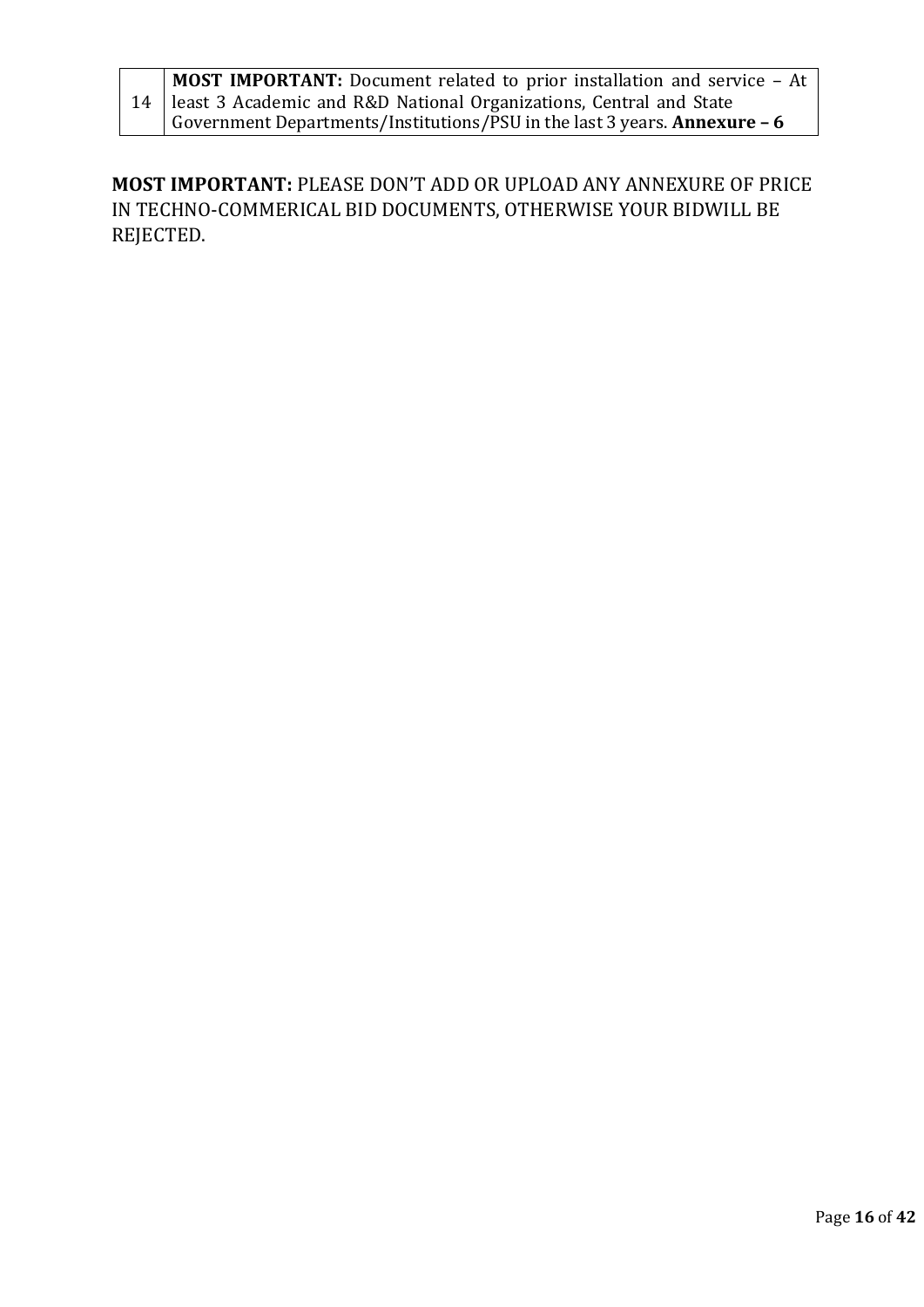# **SECTION IV: GENERAL CONDITIONS OF CONTRACT**

#### 1. **Tender filling up and submission**

- a. Tender offer must refer to the letter/Notice inviting the Tender.
- b. The bid should be uploaded online mentioning **"**PROCURUREMENT OF Multichannel Electrochemical Workstation System. Bids must be submitted online against above-mentioned tender.
- c. The rates quoted should include all the components mentioned in the tender and should be valid for at- least 180 days from the date of opening of the bids. The rates must be quoted both in figures and words and overwriting should be avoided. However all cuttings/corrections must be duly authenticated.
- d. The bid submitted must not contain any ambiguity. Any such ambiguity in the quote submitted shall make it liable for rejection.
- e. The tender document is not transferable.
- f. No amendment to the bid in any form by the bidder will be permitted afteropening of the tender. No conditional offers shall be accepted.
- g. Submission of bid will bind the bidder to the acceptance of all conditions specified in the tender document.
- h. Canvassing in any form is for bidden and will be a criterion for disqualification.
- 2. **EMD (Earnest Money Deposit)**: The EMD of Rs. 76,000/- (Rupees Seventy Six Thousand Only (Exempted in case of MSME registered, certificate to be enclosed) in the form of NEFT/Demand Draft, Fixed Deposit Receipt, Bankers Cheque issued by any Nationalized Bank in favour of "Rajiv Gandhi Institute of Petroleum Technology, payable at Jais".

Bank Account Details of the Institute:

Name: Rajiv Gandhi Institute of Petroleum Technology

Bank: Bank of Baroda

Address: RGIPT Campus, Bahadurpur Jais, Amethi.

Account No. 59480100000001

IFSC Code: BARB0JAICAM (5th Character is ZERO)

- 3. The earnest money deposit (EMD) shall be submitted in Indian currency only. The bid security should remain valid for a period of 45 days beyond the final bid validity period.
	- a) The EMD of the unsuccessful bidders will be returned after final award of the Job to a successful bidder/ acceptance of the tender and within reasonable time not exceeding six months from the date of opening of Tender. The EMD will carry no interest.
	- b) The EMD will be forfeited if the bidder withdraws his offer before finalization of the tender.
	- c) The EMD of successful bidder will be returned after the submission of Performance Security.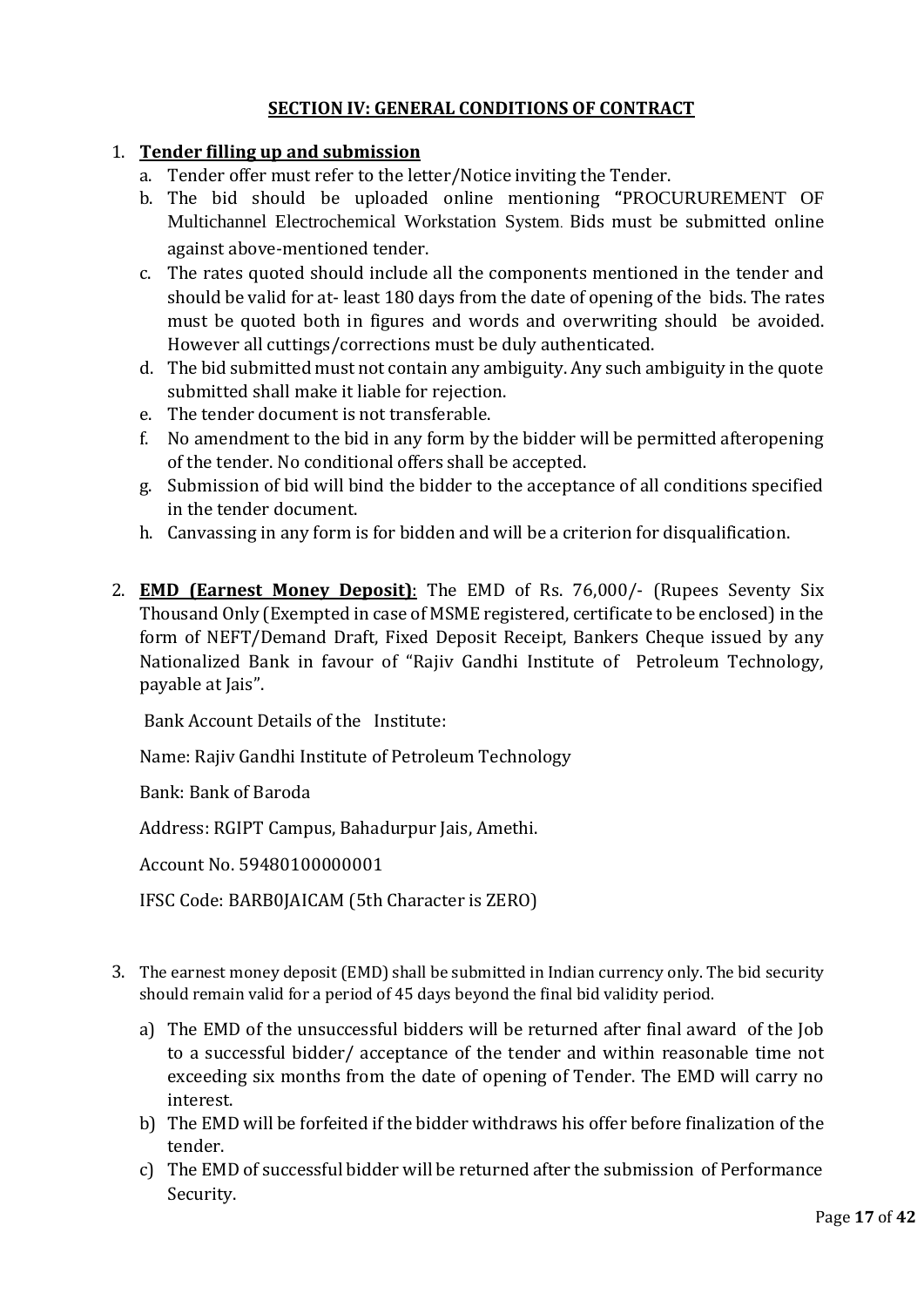- d) The firms registered with DGS&D, MSME & NSIC, if any, are exempted from payment of EMD provided such registration includes the item they are offering which are manufactured by them and not for selling products manufactured by other companies. **(Latest Copy must be submitted online for claiming exemption).**
- 4. **Performance Security**: The successful bidder will provide "Performance Security" for an amount of **3% of the contract value** in the form of valid Account payee Demand Draft/ FDR from any of the scheduled bank favouring "Rajiv Gandhi Institute of Petroleum Technology" payable at RGIPT, Jais, Amethi Campus Branch. Performance security should remain valid at least for a period of 60 days beyond the date of completion of all contractual obligations of supplier (**Total Period of FDR/Demand Draft – Warranty Period plus 60 days)**. Thereafter the security will be returned, provided there is no defect in the equipment supplied. (As per notification no. RGIPT/Jais/Admin/46/2021)

The company before the opening of letter of credit (LC) or wire transfer shall submit the performance security. The company shall submit the performance security at the rate of three percent (3%) of contract value in Indian Rupees in the form of demand draft or FDR, issued in the favor of **Rajiv Gandhi Institute of Petroleum Technology**" payable at **Bank of Baroda**, RGIPT, Jais campus branch, Amethi from any of the scheduled bank. (As per notification no. RGIPT/Jais/Admin/845/2020)

The performance should remain valid at least for a period of 60 days of beyond the date of completion of all contractual obligations of supplier. (As per notification no. RGIPT/Jais/Admin/845/2020)

- 5. **Bid Validity**: The bid must be valid for 180 days from the date of opening of Technical Bid.
- 6. **Price bid submission**: In case of imported equipment, price (quote) shall be in two parts – (a) CIF – (Cost, Insurance, Freight) price upto Airport in Foreign currency, and (b) from Airport to destination (RGIPT, Jais, Amethi) in Indian currency. The components covered in this schedule consist of custom duty; custom clearance charges; freight charges, & Installation and training charges etc, which will be reimbursed in Indian currency to the Indian counterpart as per actual (Up to the maximum limit quoted in the bid), on submission of the original supporting bills duly certified and stamped by the Chairman CRF Purchase Committee.

# 7. **Technical Bid Evaluation Criteria**:

**A point system will be followed for evaluation of bids and the bids scoring a minimum threshold mark will qualify for the price bid.** The Financial bid will be opened only of those firms, who will be found technically qualified after evaluation of their technical bids.

# **Financial Bid Evaluation Criteria:**

The order will be awarded to the vendor, who fulfills all the technical specifications & conditions mentioned in the tender document for Technical Bid and **whose rate is L1 in grand total in Financial Bid**. Evaluation of Lowest bid will be calculated on the total price of all items tendered for basic equipment along with accessories, packing & forwarding, Installation & Commissioning, GST and other charges etc. as mentioned in the tender **(Bidder must submit the technical bid & financial bid separately).**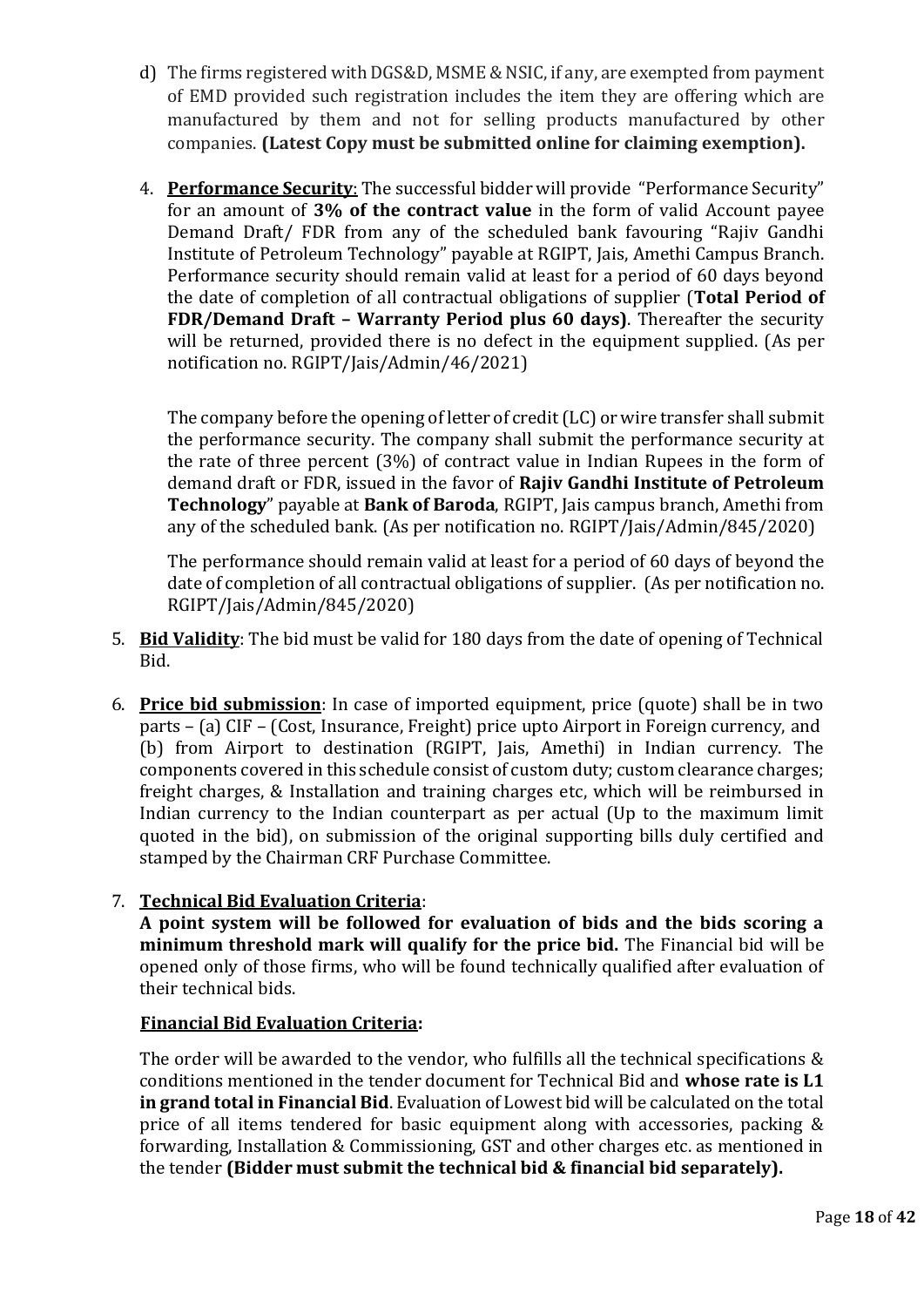The Purchase Order (PO) to import any equipment shall be placed on the name of 'foreign principal' only in foreign currency.

#### 8. **Special Instructions**:

- a) Non-receipt of quote in foreign currency for imported equipment may lead to the rejection of their bid without assigning any reason thereof.
- b) RGIPT shall provide custom/excise duty exemption certificate and GST exemption certificate on request by the bidder.
- c) RGIPT, Jais, Amethi avails custom duty exemption in terms of Government Notification No. 51/96-Customs dated 23 July, 1996, and Central Excise Duty Exemption in terms of Government Notification No. 10/97-Central Excise dated 01 March, 1997, as amended time to time.
- d) RGIPT, Jais, Amethi avails GST concession under notification No. 47/2017 Integrated tax (rate) dated 14 November 2017, as amended time to time.

#### 9. **Payment terms**:

- a) **In Indian Currency Payment Terms** 80% payment will be released against successful supply of equipment at site i.e Rajiv Gandhi Institute of Petroleum Technology, Jais, Amethi and balance 20% after installation & commissioning of the equipment and subject to submission of original Bill/ Invoice as certified by the Chairman, CRF Purchase Committee.
- b) **In Foreign Currency payment Terms** -80% payment by an irrevocable letter of credit favouring Principal Company and for compliance of payment term, two weeks prior to dispatch of the equipment on submission of letter from Principal Company confirming that the equipment is ready for dispatch, receipt of documents without any discrepancies & Copy of 110% Insurance and balance 20% will be paid after satisfactory installation and commissioning as certified by the, Chairman CRF purchase committee.

**Reimbursement of Expenses in Indian Rupees:** The Institute will reimburse the expenses in Indian Rupees related to custom duty, custom clearance charges, transportation charges upto RGIPT, Jais, Amethi to the Indian Counterpart after the installation and commissioning of equipment at site (Upto maximum limit defined in the bid) i.e Rajiv Gandhi Institute of Petroleum Technology, Jais, Amethi – 229304 and subject to submission of original bill certified by the Indenter.

- 10. **Clearance and delivery**: On arrival of shipment/consignment, the supplier is required to arrange custom clearance and transportation of the consignment up to RGIPT, Jais, Amethi premises. The Tenderer/ bidder will do all types of clearance work and formalities to deliver/provide the equipment at the site of installation. The expenses incurred will be reimbursed on actual basis not exceeding the quoted amount. Institute will provide all types of documentary support including Customs Duty exemption certificate. The custom duty, custom clearance charges, transportation charges etc. will be reimbursed in Indian Rupees on subject of submission of documentary proof. This may be included in your quotation as a separate item. Principals will themselves have to procure any requisite permission from the Govt. of country of origin of equipment.
- 11. **Part Shipment not allowed:** Part Shipment will NOT be allowed.
- 12. **Insurance**: For delivery of goods at the purchaser's premises, the insurance shall be obtained by the supplier in an amount equal to 110% of the value of the goods from "warehouse to warehouse"(final destinations) on "All Risks" basis including War Risks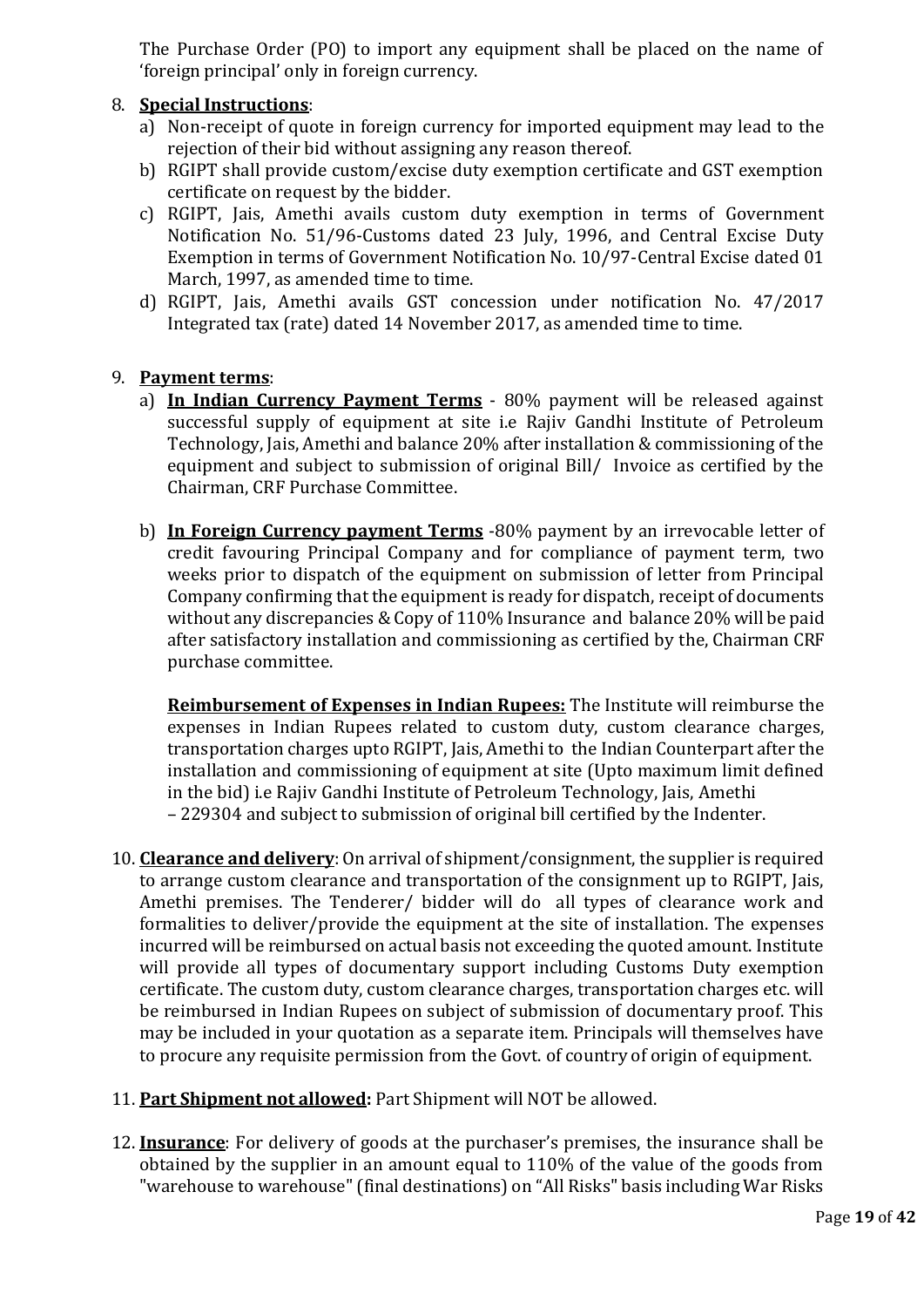and Strikes. The insurance shall be valid for a period of not less than 3 months after installation and commissioning. If orders placed on CIF/CIP basis, the insurance should be up to RGIPT, Jais, Amethi.

- 13. **Bank Charges**: All the bank charges within India will be borne by the Institute and outside India will be borne by the Supplier.
- 14. **Site Preparation**: The supplier shall inform to the Institute about the site preparation, if any, needed for the installation of equipment, immediately after the receipt of the purchase order. The supplier must provide complete details regarding space and all the other infrastructural requirements needed for the equipment, which the Institute should arrange before the arrival of the equipment to ensure its timely installation and smooth operation thereafter. The supplier shall visit the Institute and see the site where the equipment is to be installed and may offer his advice and render assistance to the Institute in the preparation of the site and other pre- installation requirements.
- 15. **Resolution of Disputes**: The dispute resolution mechanism to be applied pursuant shall be as follows:
	- i. In case of Dispute or difference arising between the Purchaser and a domestic supplier relating to any matter arising out of or connected with this agreement, such disputes or difference shall be settled in accordance with the Indian Arbitration & Conciliation Act, 1996, the rules there under and any statutory modifications or reenactments thereof shall apply to the arbitration proceedings. The dispute shall be referred to The Director, Rajiv Gandhi Institute of Petroleum Technology, Jais, Amethi and if he is unable or unwilling to act, to the sole arbitration of some other person appointed by him willing to act as such Arbitrator. The award of the arbitrator so appointed shall be final, conclusive and binding on all parties to this order.
	- ii. In the case of a dispute between the purchaser and a Foreign Supplier, the dispute shall be settled by arbitration in accordance with provision of sub-clause (a) above. But if this is not acceptable to the supplier then the dispute shall be settled in accordance with provisions of UNCITRAL (United Nations Commission on International Trade Law) Arbitration Rules.

The venue of the arbitration shall be the place from where the order is issued.

- 16. Live working product Demo of same or similar item is necessary (at the cost of bidder) for all the bidders, if asked for, within the ONE week of opening the technical bid.
- 17. **Printed Conditions of the Company – Not Acceptable to the Institute**: RGIPT does not accept the printed conditions of any Tenderer. It will be ignored without any reference; hence tenderers should withdraw such printed conditions if they have any. RGIPT shall accept only unconditional tender.
- 18. **Technical Deviations – Sole discretion of RGIPT for consideration:** If technical deviations furnished by the Tenderer are not agreeable to RGIPT, the offers may be ignored. However it will be solely at discretion of RGIPT to consider the technical deviations OR not for considering the Tenderer. No correspondences of the Tenderer will be entertained in this matter.
- 19. **Price Validity:** The price quoted by the bidder shall remain valid till the supply is completed. During the tenure of the supply period, no price increase will be considered, except for change in statutory levies imposed by Centre Govt. / state Govt.or Local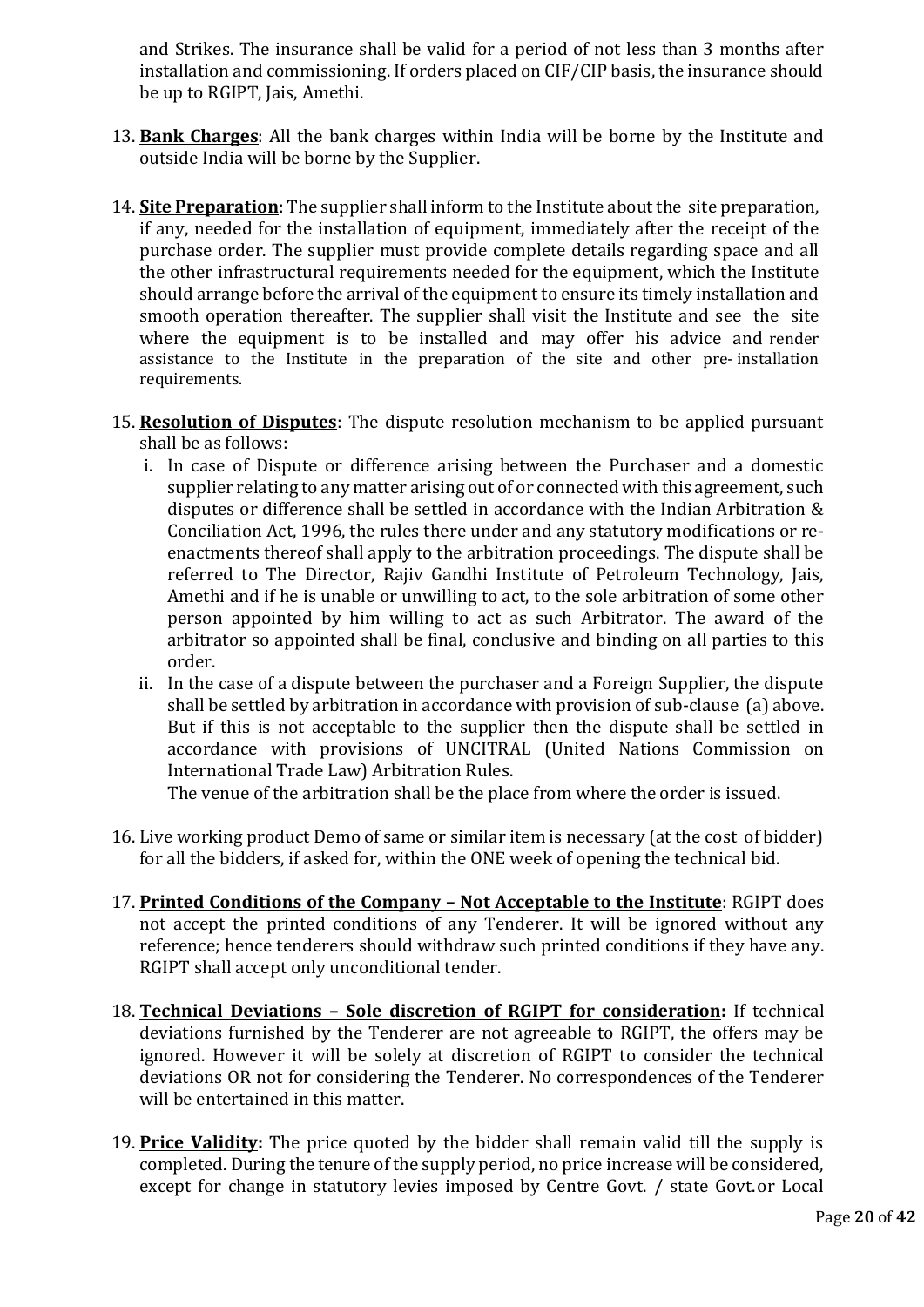authorities.

- 20. **Warranty:** As specified in the Technical Specification.
- 21. Delivery: The timely delivery of "MULTICHANNEL ELECTROCHEMICAL WORKSTATION SYSTEM" is the essence of contract. The supply should be completed with the specified delivery. Delivery shall be completed must be supplied within 16 weeks from the date of opening of LC (For Foreign Manufacturer) & 16 weeks from the date of placement of purchase order (For Indian Manufacturer).

### 22. **Bid Acceptance and Rejection:**

- a. RGIPT reserves the right to reject the bid without assigning any reason what so ever.
- b. RGIPT does not bind itself to accept the lowest or any quotation and reserves the right to reject any or all without assigning any reason.
- 23. **Late Receipt of Bids**: No bids will accepted or considered after the due date and time.
- 24. **Liquidity Damage Clause:** RGIPT, Jais reserves the right to levy penalty @ of 0.5 % of order value per week of delay in supply and /or installation, beyond the schedule as mentioned in this tender document subject to maximum of 5% of the order value. RGIPT, Jais reserves the right to cancel the order in case the delay is more than 06 weeks. The delay in delivery and/or installation not attributed to supplier viz. delay in site preparation, delay in submission of required documents etc. and the conditions arising out of Force Majeure will not be considered for the purpose of calculating penalties.

#### 25. **Ship to**

Dr. U Ojha Chairman, CRF purchase committee Rajiv Gandhi Institute of Petroleum Technology Ground Floor, Administrative Building Mubarakpur, Mukhetia More, Bahdupur POST: Harbanshganj, Jais, Amethi – 229304 Uttar Pradesh

- 26. **Withdrawal of Tender**: The Institute reserves the right to withdraw the tender at any stage of tendering process with the approval of the Competent Authority.
- 27. **Replacements of Goods Broken, Damaged or Short:** If whole or part of the goods/ equipment supplied against the order is found defective/non-functional or without specification the supplier will have to replace the defective goods/equipment to make equipment operational within a reasonable time (not exceeding two months from the date of intimation to the supplier or the Indian Agent), failure to which the supplier will have to refund the full cost of the equipment including freight, Insurance etc.
- 28. **Force Majeure:** RGIPT, Jais may consider relaxing the penalty and delivery requirements, as specified in this document, if and to the extent that, the delay in performance or other failure to perform its obligations under the contract is the result of a Force Majeure. Force Majeure is defined as an event of effect that cannot reasonably be anticipated such as acts of God (like earthquakes, floods, storms etc.), acts of states / state agencies, the direct and indirect consequences of wars (declared or undeclared), hostilities, national emergencies, civil commotion and strikes at successful Bidder's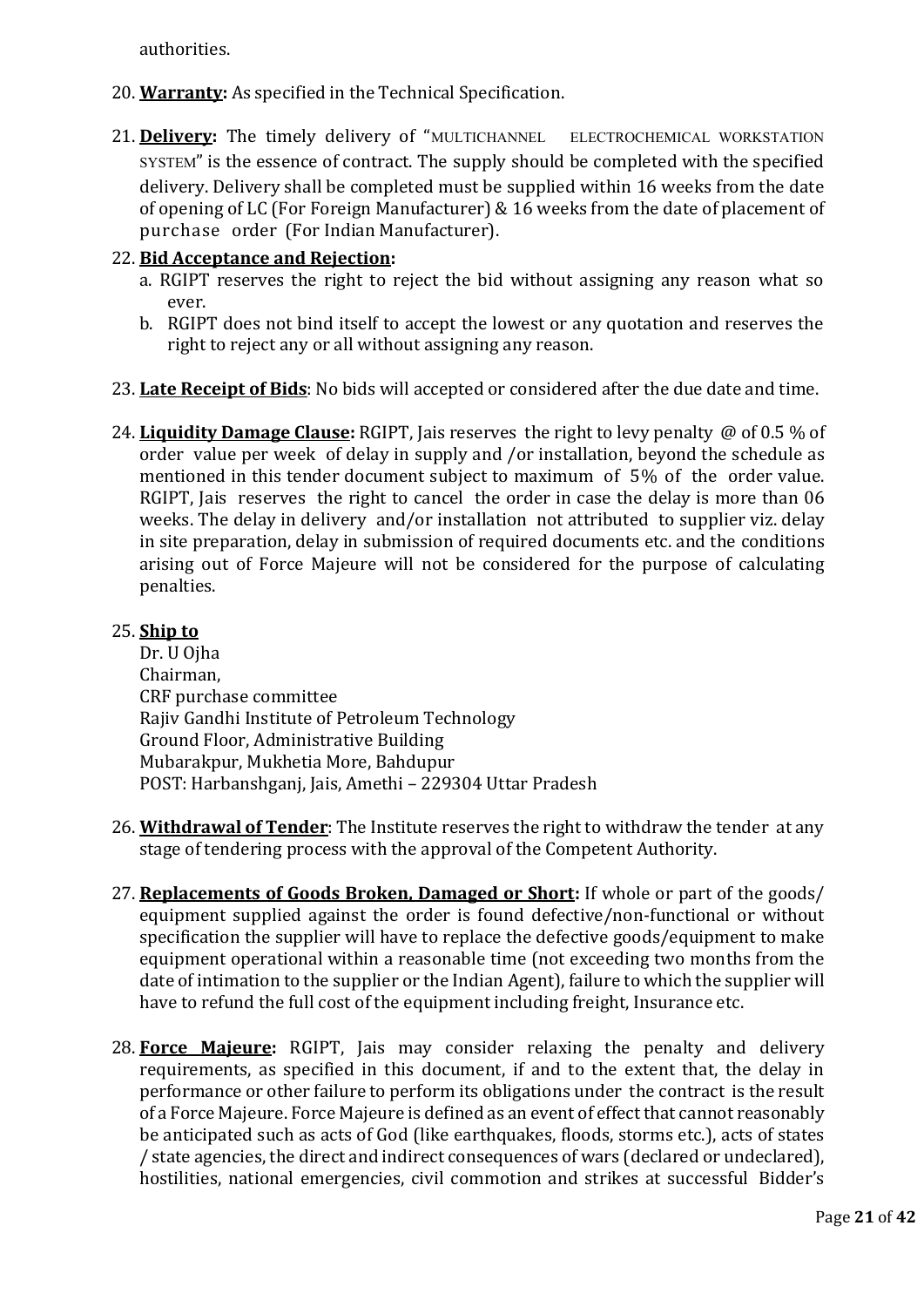premises or any other act beyond control of the bidder.

- 29. **Arbitration:** All disputes/clams of any kind arising out of supply, commissioning, acceptance, warranty maintenance etc. under this Contract, shall be referred by either party (RGIPT, Jais or the bidder) after issuance of 30 days' notice in writing to the other party clearly mentioning the nature of dispute to the Sole Arbitrator appointed by RGIPT, Jais. The arbitration proceedings shall be conducting in English and as per the provisions of Indian Arbitration and Conciliation Act, 1996. The decision of the Arbitrator shall be final and binding on both the parties.
- 30. **Jurisdiction:** The disputes, legal matters, court matters, if any shall be subject to Raebareli/ Amethi jurisdiction only.
- 31. A bid submitted with false information will not only be rejected but the vendor may also be debarred for participation in future tendering processes.
- 32. Authorized representative may choose to be present at the time of opening of quotation at their own cost.
- 33. **Only one PRICE BID should be submitted for the above equipment. A bidder who submits more than one PRICE BID, shall be disqualified and considered nonresponsive.**

 **CRF Purchase Committee**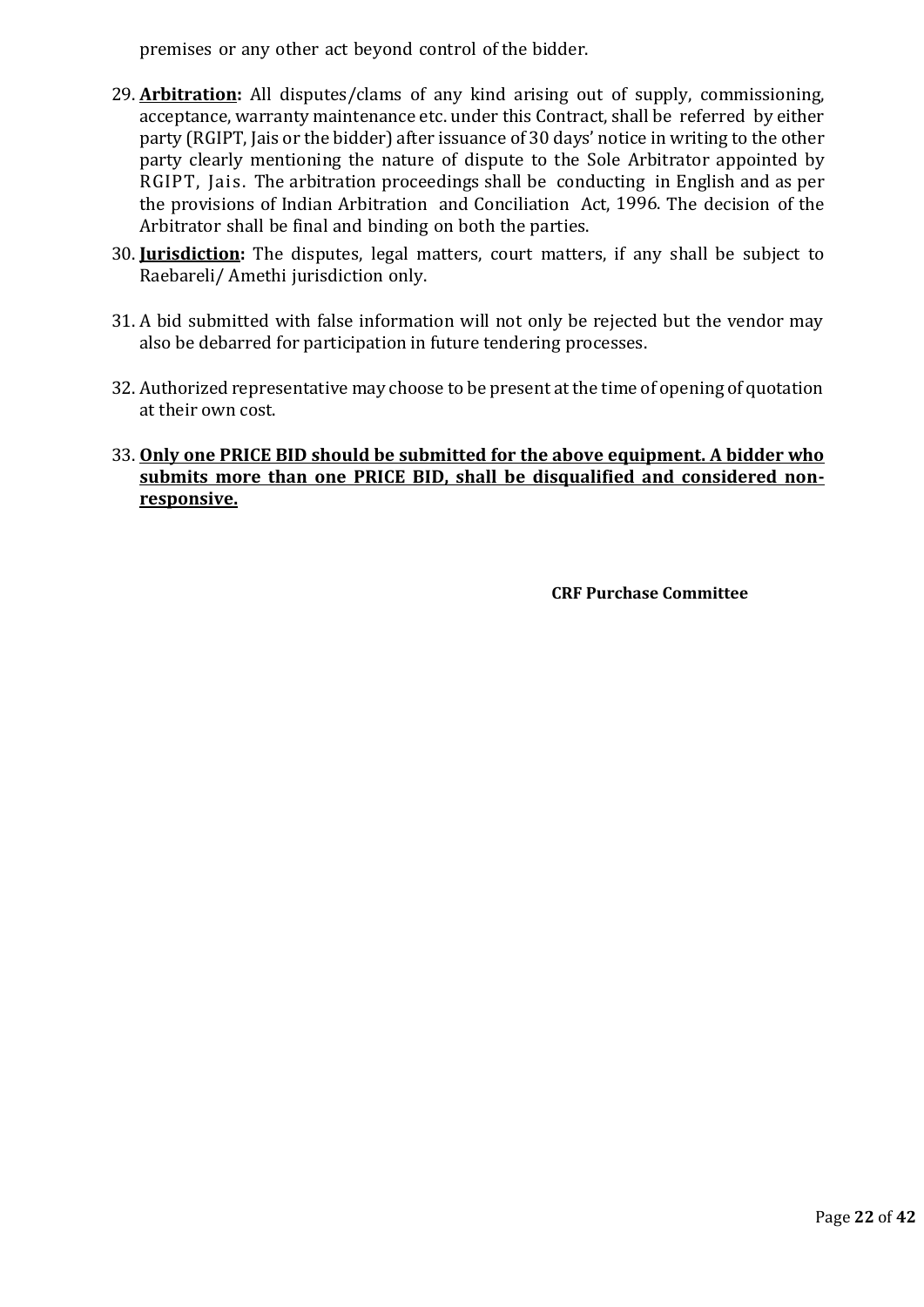# **TECHNICAL SPECIFICATIONS COMPLIANCE STATEMENT**

Online Tenders from reputed Original Equipment Manufacturers/ Authorized Dealers for procurement of PROCURUREMENT OF MULTICHANNEL ELECTROCHEMICAL WORKSTATION SYSTEM are invited by the Rajiv Gandhi Institute of Petroleum Technology, Amethi- 229304 in **Two-Part Bid System** as per specifications mentioned below:

|                | <b>Technical Specifications</b>              | <b>Bidders</b><br>Specification | Compliance | <b>Deviation</b> |
|----------------|----------------------------------------------|---------------------------------|------------|------------------|
| Sl. No.        | <b>MULTICHANNEL</b>                          |                                 |            |                  |
|                | ELECTROCHEMICAL WORKSTATION                  |                                 |            |                  |
|                | SYSTEM : $Qt$ . 2 – Expandable up to         |                                 |            |                  |
|                | total 10                                     |                                 |            |                  |
| $\mathbf{1}$   | No of Channels: 2 (Possibility to            |                                 |            |                  |
|                | upgrade to upto 10 channels in               |                                 |            |                  |
|                | future)                                      |                                 |            |                  |
|                |                                              |                                 |            |                  |
| 2              | Independent EIS Configuration:               |                                 |            |                  |
|                | Each channel should have its own             |                                 |            |                  |
|                | independent EIS option so that if EIS        |                                 |            |                  |
|                | is not functioning on one channel it         |                                 |            |                  |
|                | will not stop the functioning for the        |                                 |            |                  |
|                | remaining channels.                          |                                 |            |                  |
|                |                                              |                                 |            |                  |
| 3              | Compliance voltage: $\pm 18 \overline{V}$ or |                                 |            |                  |
|                | better at $\pm$ 380 mA current in            |                                 |            |                  |
|                | complete range - Adjustable                  |                                 |            |                  |
|                | compliance voltage configurations            |                                 |            |                  |
|                | will not be considered                       |                                 |            |                  |
|                |                                              |                                 |            |                  |
| $\overline{4}$ | Maximum Output Current: $\pm 380$            |                                 |            |                  |
|                | mA or better at 18 V.                        |                                 |            |                  |
|                |                                              |                                 |            |                  |
| 5              | Current boosting ±10A option: Each           |                                 |            |                  |
|                | channel expandable anytime to $\pm 10$ A     |                                 |            |                  |
|                | measured current with unchanging             |                                 |            |                  |
|                | current accuracy of 0.0003% or               |                                 |            |                  |
|                | better as well as compliance voltage         |                                 |            |                  |
|                | of $\pm$ 18 V – Qt. 1                        |                                 |            |                  |

# **Please mention the brand and model no. & name of the equipment**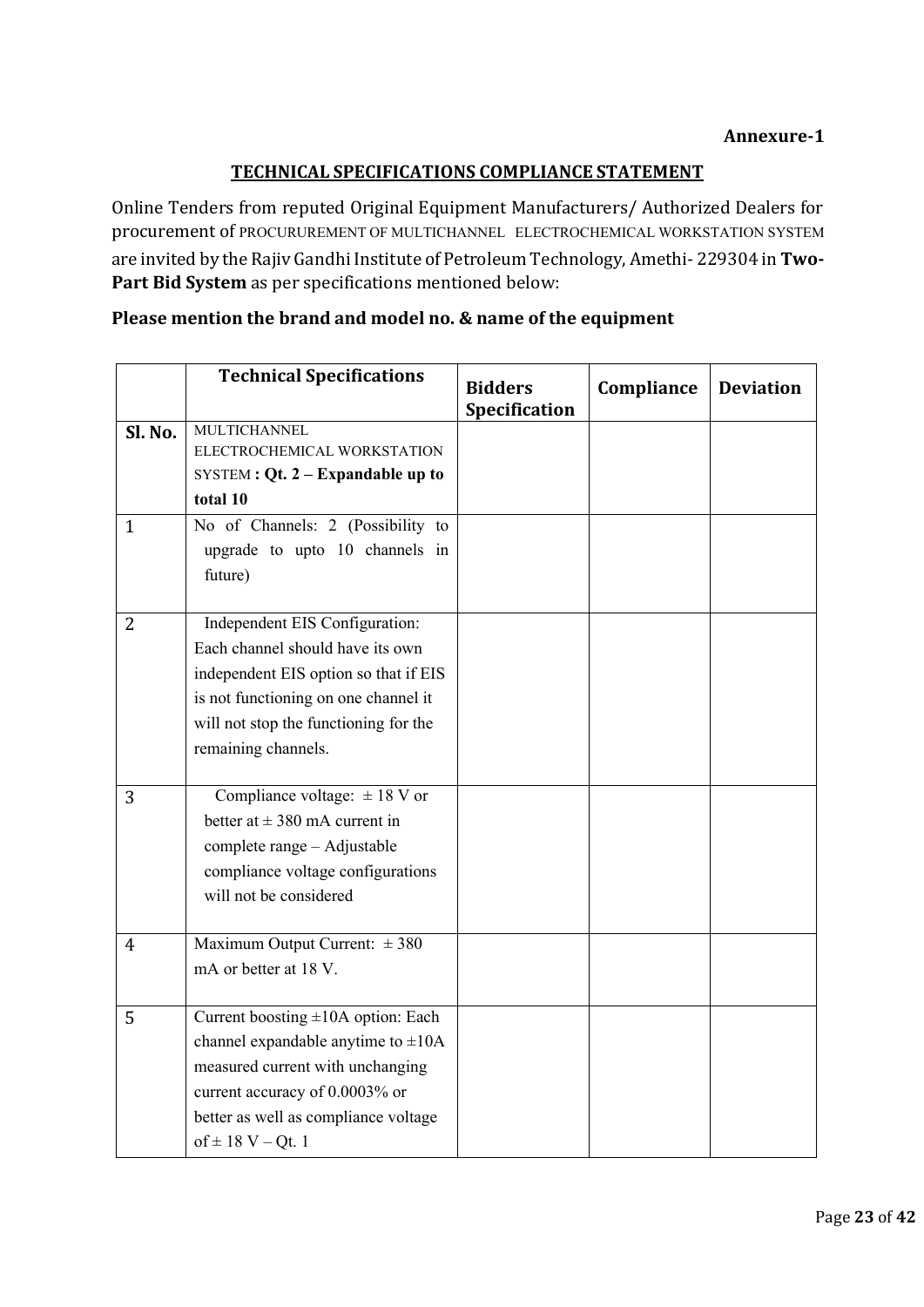| 6              | Output Voltage Range: $\pm 10$ V or     |  |  |
|----------------|-----------------------------------------|--|--|
|                | better                                  |  |  |
|                |                                         |  |  |
| $\overline{7}$ | Current Ranges: $\pm$ 10 nA to current  |  |  |
|                | range 100 mA in multiple ranges         |  |  |
|                |                                         |  |  |
| 8              | Measured<br>current<br>accuracy:        |  |  |
|                | 0.0003% at entire current range.        |  |  |
|                | default<br>hardware<br>Must<br>be<br>a  |  |  |
|                | configuration without any additional    |  |  |
|                | accessories or<br>external<br>current   |  |  |
|                | boosters                                |  |  |
|                |                                         |  |  |
| 9              | Maximum Scan Rate: 1000 V/s with        |  |  |
|                | 20 mV steps                             |  |  |
| 10             | Measured Potential Resolution: 5µV      |  |  |
|                | or better                               |  |  |
| 11             | Potentiostat Rise/fall Time: < 350      |  |  |
|                | ns or lower                             |  |  |
|                |                                         |  |  |
| 12             | Interface: USB interface for            |  |  |
|                | connection with PC or better            |  |  |
|                |                                         |  |  |
| 13             | A single Master USB control for all     |  |  |
|                | channels                                |  |  |
|                |                                         |  |  |
| 14             | Multiple<br><b>USB</b><br>Connectivity: |  |  |
|                | Electrochemical workstation should      |  |  |
|                | also have 3 or more channels such that  |  |  |
|                | independently<br>could<br>be<br>each    |  |  |
|                | controlled via dedicated computer       |  |  |
|                | station.                                |  |  |
|                |                                         |  |  |
| 15             | Input bias current: <1 pA               |  |  |
|                |                                         |  |  |
| 16             | Bandwidth of electrometer: $>1$         |  |  |
|                | MHz or better                           |  |  |
| 17             | Input impedance of electrometer: >      |  |  |
|                | 90 GOhm // 8 pF                         |  |  |
|                |                                         |  |  |
| 18             | Modular Multichannel                    |  |  |
|                | Configuration: Each channel should      |  |  |
|                | have plug and play type                 |  |  |
|                | expandability options for following:    |  |  |
|                | Electrochemical Impedance               |  |  |
| 19             |                                         |  |  |
|                | Measurements $-$ Qt. 1                  |  |  |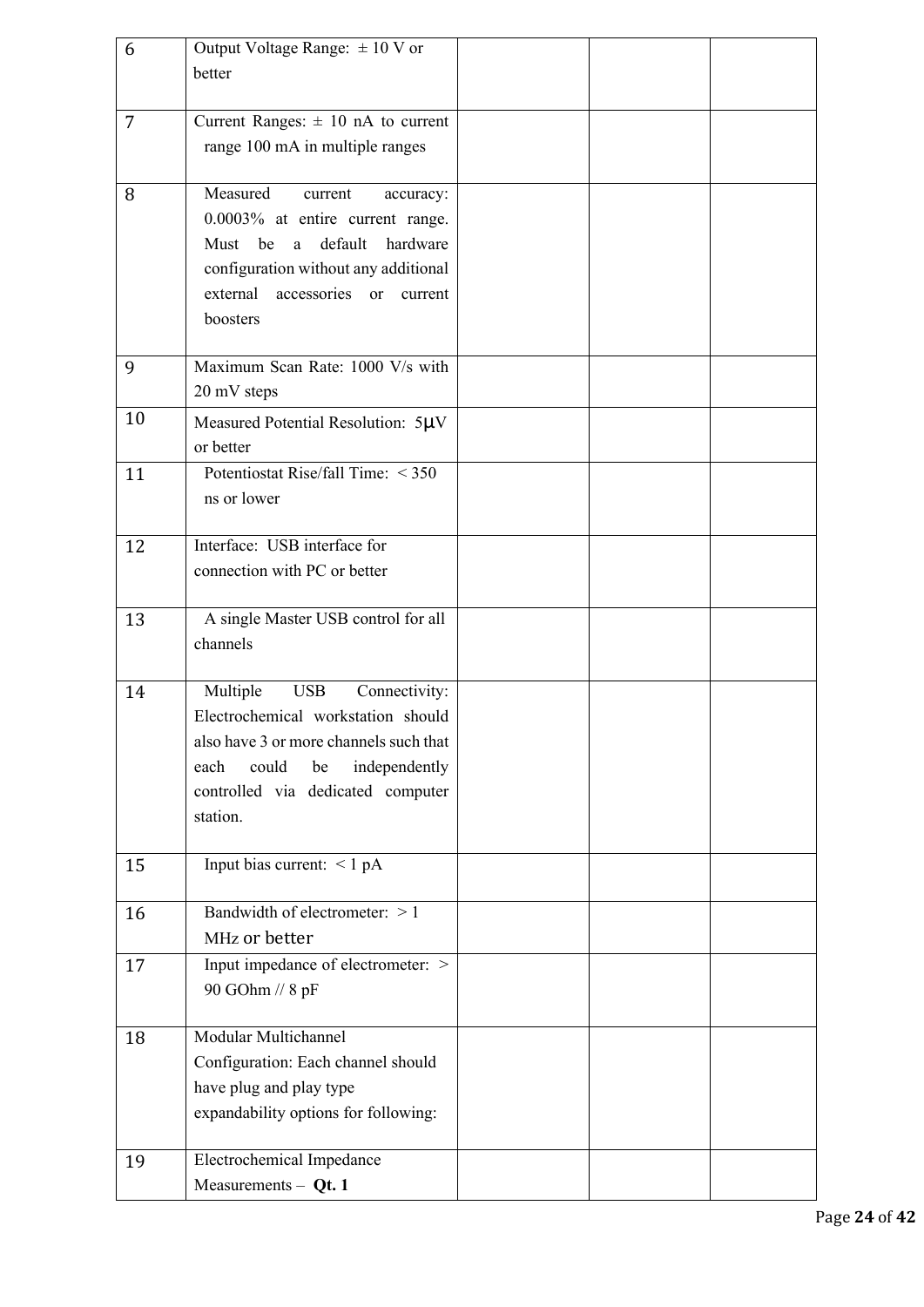| 20 | High Current Amplification Upto $\pm$                                   |  |  |
|----|-------------------------------------------------------------------------|--|--|
|    | $10A - Qt. 1$                                                           |  |  |
| 21 | Multiplexing options to conduct                                         |  |  |
|    | experiments upto 64 independent                                         |  |  |
|    | cells upgradation                                                       |  |  |
| 22 | The systems should be compatible                                        |  |  |
|    | with following for anytime                                              |  |  |
|    | upgradation using 'single software'                                     |  |  |
|    | application                                                             |  |  |
| 23 | Electro-catalysis ORR measurements                                      |  |  |
|    | with Bi-pot based RRDE set-up                                           |  |  |
|    | upgradation                                                             |  |  |
| 24 | Photo-electrochemical Water-                                            |  |  |
|    |                                                                         |  |  |
|    | Splitting for HER, OER and Carbon                                       |  |  |
|    | Dioxide Reduction tests upgradation                                     |  |  |
| 25 | Spectro-electrochemistry with one-                                      |  |  |
|    | software control of integration time                                    |  |  |
|    | upgradation                                                             |  |  |
| 26 | Spectro-electrochemistry with one-                                      |  |  |
|    | software control of integration time                                    |  |  |
|    |                                                                         |  |  |
|    |                                                                         |  |  |
|    |                                                                         |  |  |
|    |                                                                         |  |  |
| 27 | 26. EIS Add-on: Qt. 1                                                   |  |  |
|    | Hardware and software for EIS                                           |  |  |
|    | should<br>be<br>measurements<br>available in potentiostatic and         |  |  |
|    | galvanostatic control, over                                             |  |  |
|    | frequency range of 10 µHz to 1                                          |  |  |
|    | MHz. It should be possible to                                           |  |  |
|    | EIS<br>perform<br>measurements                                          |  |  |
|    | over entire frequency range                                             |  |  |
|    | from 10 $\mu$ Hz to 1 MHz upto $\pm$ 380                                |  |  |
|    | mA currents. The frequency                                              |  |  |
|    | range in combination with a                                             |  |  |
|    | commonly available external                                             |  |  |
|    | waveform generator should be<br>10 μHz - 10 MHz. The frequency          |  |  |
|    | range in combination<br>with                                            |  |  |
|    | potentiostat<br>for<br><b>EIS</b>                                       |  |  |
|    | should<br>be<br>measurements                                            |  |  |
|    | available in potentiostatic and                                         |  |  |
|    | galvanostatic control,<br>over                                          |  |  |
|    | frequency range of 10 µHz to 1                                          |  |  |
|    | MHz. It should be possible to                                           |  |  |
|    | perform EIS<br>measurements                                             |  |  |
|    | over entire frequency range<br>from 10 $\mu$ Hz to 1 MHz upto $\pm$ 380 |  |  |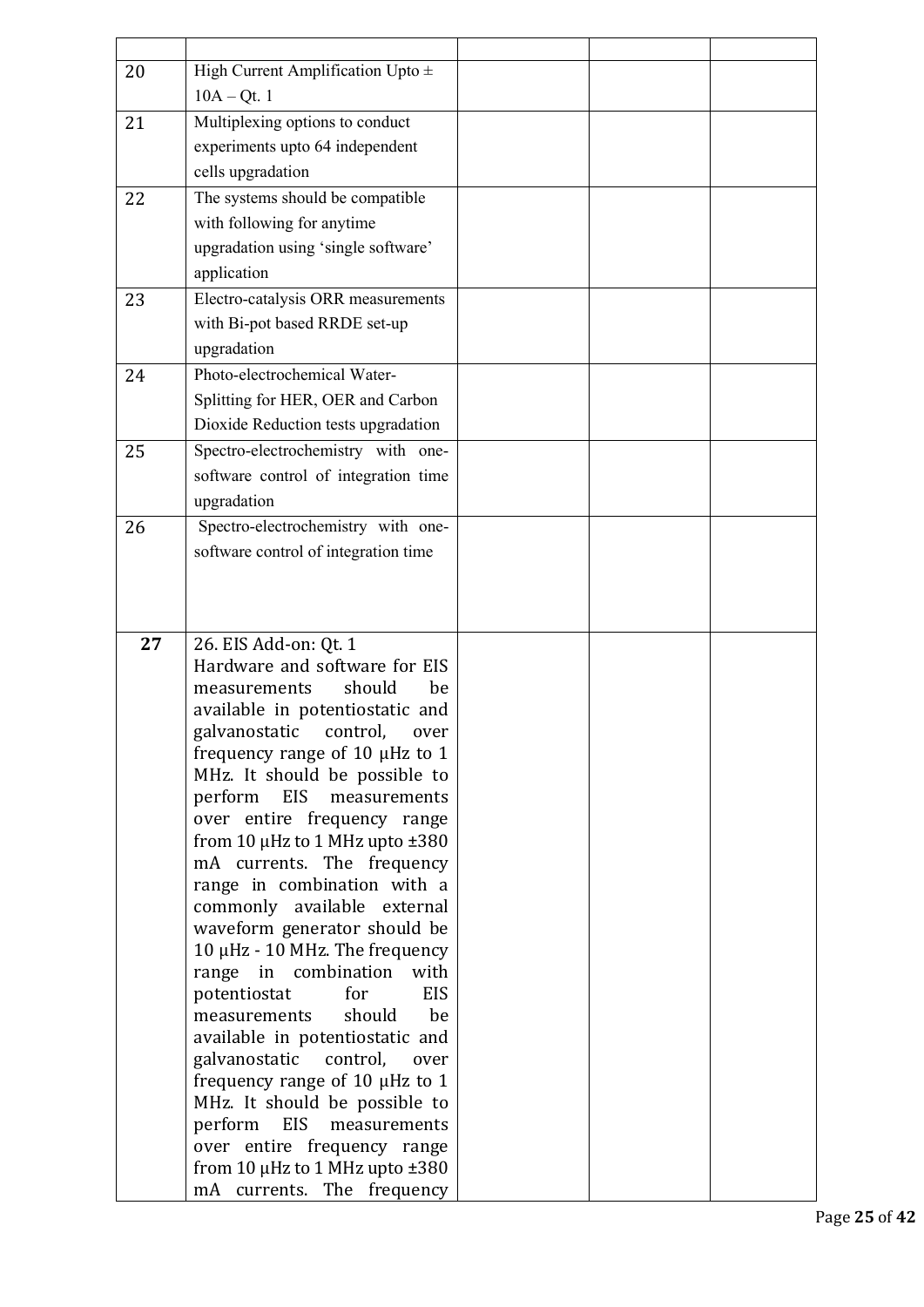|    | range in combination with a<br>commonly available external<br>waveform generator should be<br>10 µHz - 10 MHz. The frequency<br>range in combination with<br>potentiostat galvanostat should<br>be $10 \mu$ Hz - 1 MHz. The applied<br>frequency resolution should be<br>0.003% or better.<br>Measured<br><b>EIS</b><br>Data<br>presentation: Real-time fit and<br>simulation analysis as well as<br>'live' data plotting option for the<br>simulation plot must<br>be<br>available as default software<br>protocol.<br>Also<br>real-time<br>measurement plots needed for -<br>Lissajous curve, Nyquist, Bode,<br>Admittance, Dielectric & Mott-<br>Schottky. The fit and simulation<br>software should include basic<br>such<br>options<br>find<br>as<br>circle, element subtraction and<br>an equivalent circuit library<br>all the<br>modern<br><b>EIS</b><br>with<br>equivalent<br>circuit<br>models<br>(Randle's, transmission<br>line,<br>etc.). Minimum visible plots in<br>real time should be 8 or more |  |  |
|----|------------------------------------------------------------------------------------------------------------------------------------------------------------------------------------------------------------------------------------------------------------------------------------------------------------------------------------------------------------------------------------------------------------------------------------------------------------------------------------------------------------------------------------------------------------------------------------------------------------------------------------------------------------------------------------------------------------------------------------------------------------------------------------------------------------------------------------------------------------------------------------------------------------------------------------------------------------------------------------------------------------------|--|--|
| 28 | <b>High Current Booster Option</b><br>for Each Channel: Qt. 1<br>The booster should not<br>use any additional slots<br>and<br>should<br>have<br>capability to be added to<br>any of the two existing<br>channels. At present, the<br>current booster option is<br>required on any one of<br>channels<br>the two<br>to<br>boost the measurement<br>well<br>applied<br>as<br>as<br>current capability of the<br>channel upto $\pm$ 10A. A<br>compliance voltage of $\pm$<br>18V<br><sub>or</sub><br>better<br>with<br>booster<br>is<br>preferred.<br>Measurement<br>current<br>0.0003%<br>accuracy of<br>with booster is highly                                                                                                                                                                                                                                                                                                                                                                                    |  |  |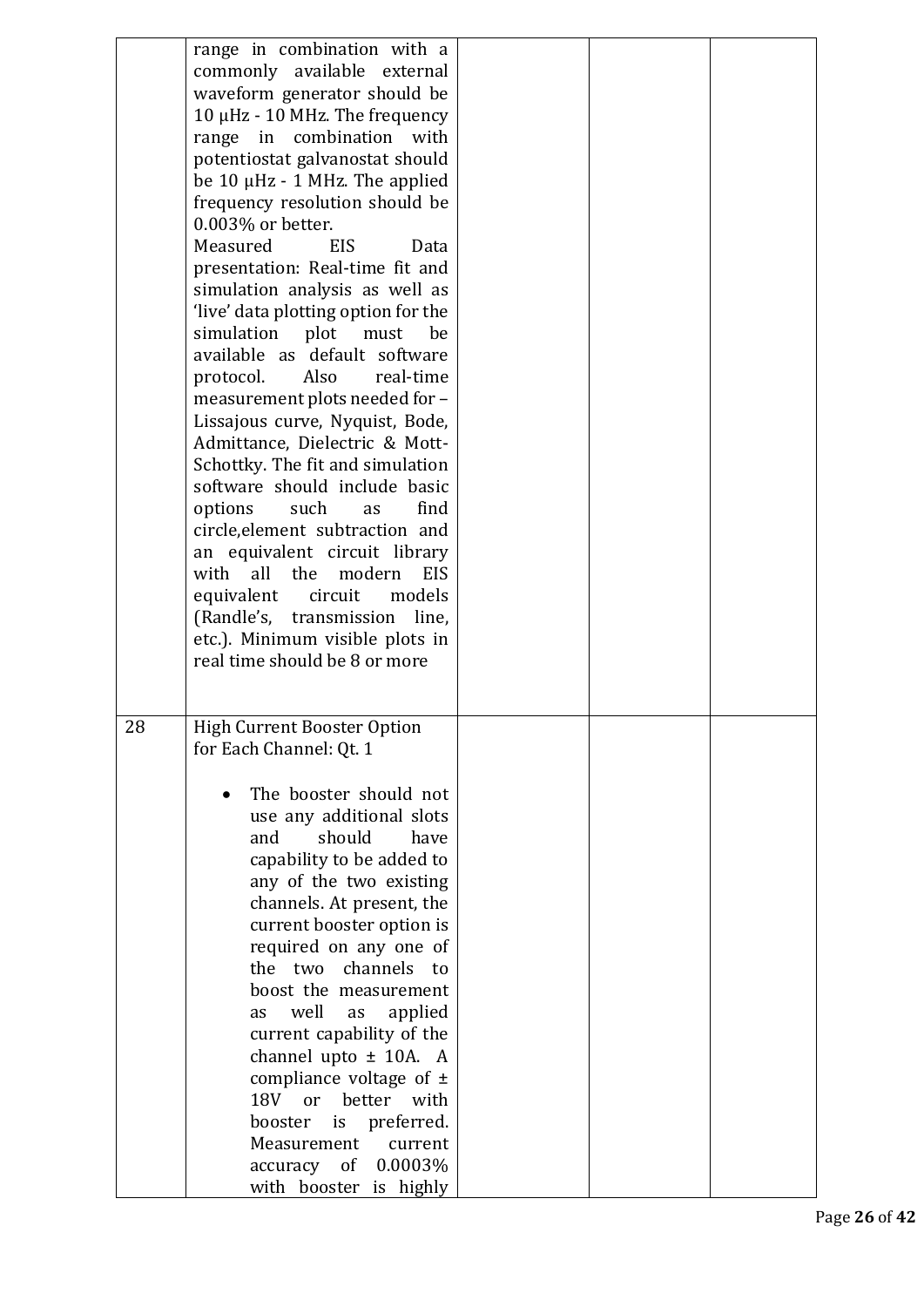| 29 | required<br>for<br>accurate<br>high<br>precision<br>measurements as well as<br>optimizing parameters<br>electrodeposition<br>for<br>research.<br><b>Electrochemical Cell Set-up 50</b> |  |  |
|----|----------------------------------------------------------------------------------------------------------------------------------------------------------------------------------------|--|--|
|    | milliliter volume of aqueous or                                                                                                                                                        |  |  |
|    | non-aqueous electrolyte: Qt.1                                                                                                                                                          |  |  |
|    | PEEK or related cell wall                                                                                                                                                              |  |  |
|    | material                                                                                                                                                                               |  |  |
|    | $Gas-in - out apparatus$                                                                                                                                                               |  |  |
|    | Glassy carbon disc 2mm                                                                                                                                                                 |  |  |
|    | Working Electrode $-$ Qt. 1                                                                                                                                                            |  |  |
|    | Metal<br>Wire<br>Auxillary                                                                                                                                                             |  |  |
|    | Electrode - Platinum (99.9%)                                                                                                                                                           |  |  |
|    | $-Qt.1$                                                                                                                                                                                |  |  |
|    | Non-aqueous silver / silver                                                                                                                                                            |  |  |
|    | chloride Reference Electrode                                                                                                                                                           |  |  |
|    | $-Qt.1$                                                                                                                                                                                |  |  |
|    |                                                                                                                                                                                        |  |  |
|    |                                                                                                                                                                                        |  |  |
| 30 | Corrosion cell set up: Qt. 1<br>250ml Acrylic reservoir, calomel                                                                                                                       |  |  |
|    | reference electrode, graphite counter                                                                                                                                                  |  |  |
|    | 6mm dia., Acrylic side support,                                                                                                                                                        |  |  |
|    | Sample exposed Area 1 Cm2,                                                                                                                                                             |  |  |
|    | Sample size $16 * 16$ mm ~ $65 * 65$ mm,                                                                                                                                               |  |  |
|    | thickness 0.5~6mm                                                                                                                                                                      |  |  |
|    |                                                                                                                                                                                        |  |  |
|    |                                                                                                                                                                                        |  |  |
| 31 | Photoelectrochemical Cell: Qt. 1                                                                                                                                                       |  |  |
|    |                                                                                                                                                                                        |  |  |
|    | Photoelectrochemical Cell for                                                                                                                                                          |  |  |
|    | <b>Studying Photo-based Water</b><br>Splitting using Solar simulator                                                                                                                   |  |  |
|    |                                                                                                                                                                                        |  |  |
|    | Includes<br>50ml<br>reservoir                                                                                                                                                          |  |  |
|    | having port for working, ref                                                                                                                                                           |  |  |
|    | & counter electrodes Quartz                                                                                                                                                            |  |  |
|    | window 20mm dia., Black                                                                                                                                                                |  |  |
|    | Acrylic Box Silicon septa                                                                                                                                                              |  |  |
|    | with 5mm hole, 3 Nos Silicon                                                                                                                                                           |  |  |
|    | septa without hole, 3 Nos. Pt                                                                                                                                                          |  |  |
|    | coil counter electrode, Pt coil                                                                                                                                                        |  |  |
|    | 500mm, Ag/AgCl reference                                                                                                                                                               |  |  |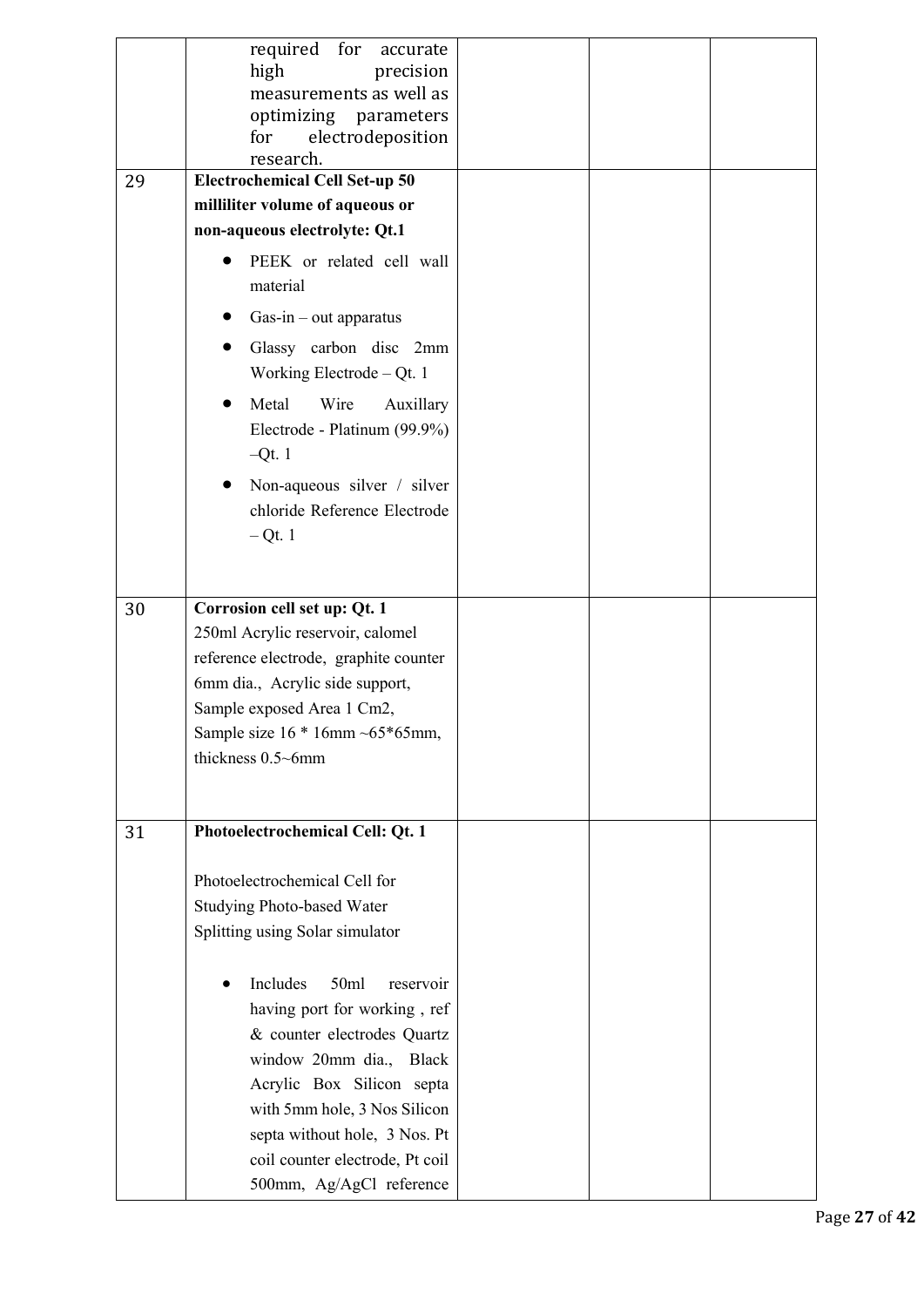|    | electrode                                    |  |  |
|----|----------------------------------------------|--|--|
| 32 | <b>Polishing set-Qt.1</b>                    |  |  |
|    | <b>A Rotating Ring Disk Electrode</b>        |  |  |
|    | and RRDE Cell Set-up: Qt. 1                  |  |  |
|    | A complete set-up for rotating disk          |  |  |
|    | electrode measurements is required           |  |  |
|    | including a dedicated RRDE cell for          |  |  |
|    | oxygen reduction reaction (ORR)              |  |  |
|    | studies. The RRDE should be high             |  |  |
|    | end unit with at least two numbers of        |  |  |
|    | sealed liquid Hg contacts for very low       |  |  |
|    | noise measurements. The electrode            |  |  |
|    | shaft should fit in cell lids. There must    |  |  |
|    | be a provision to easily mount               |  |  |
|    | exchangeable electrode tips on the           |  |  |
|    | shaft of RRDE that is controlled by a        |  |  |
|    | motor control unit. The set-up must be       |  |  |
|    | suitable for measurements at very low        |  |  |
|    | electrochemical<br>currents<br><sub>or</sub> |  |  |
|    | impedance measurements. The rotor            |  |  |
|    | should have the capability for remote        |  |  |
|    | manual control. A<br>well<br>as<br>as        |  |  |
|    | maximum rotating speed of 10,000             |  |  |
|    | rpm or more is required for high speed       |  |  |
|    | hydrodynamic EIS evaluation of               |  |  |
|    | diffusion<br>coefficients<br>for ORR         |  |  |
|    | measurements. The RRDE software              |  |  |
|    | should have fully automated analysis         |  |  |
|    | and plotting option for Levich and           |  |  |
|    | Koutecky-Levich analysis.                    |  |  |
|    | Motor speed range setting 100 -              |  |  |
|    | 10,000 RPM in 1 RPM steps                    |  |  |
|    | Manual speed setting 100 - 10,000            |  |  |
|    | RPM in 1 RPM steps                           |  |  |
|    | Acceleration/deceleration<br>4,000           |  |  |
|    | RPM/s                                        |  |  |
|    |                                              |  |  |
|    |                                              |  |  |
| 33 | A specialized RRDE Vessel for                |  |  |
|    | <b>ORR</b> measurement:                      |  |  |
|    | The RRDE vessel (Volume 300 mL               |  |  |
|    | deep vortex creating vessel -                |  |  |
|    | Jacketed) should have nitrogen-              |  |  |
|    | purging, temperature control as well         |  |  |
|    | as advanced options for remote               |  |  |
|    | controlled liquid dosing of moisture-        |  |  |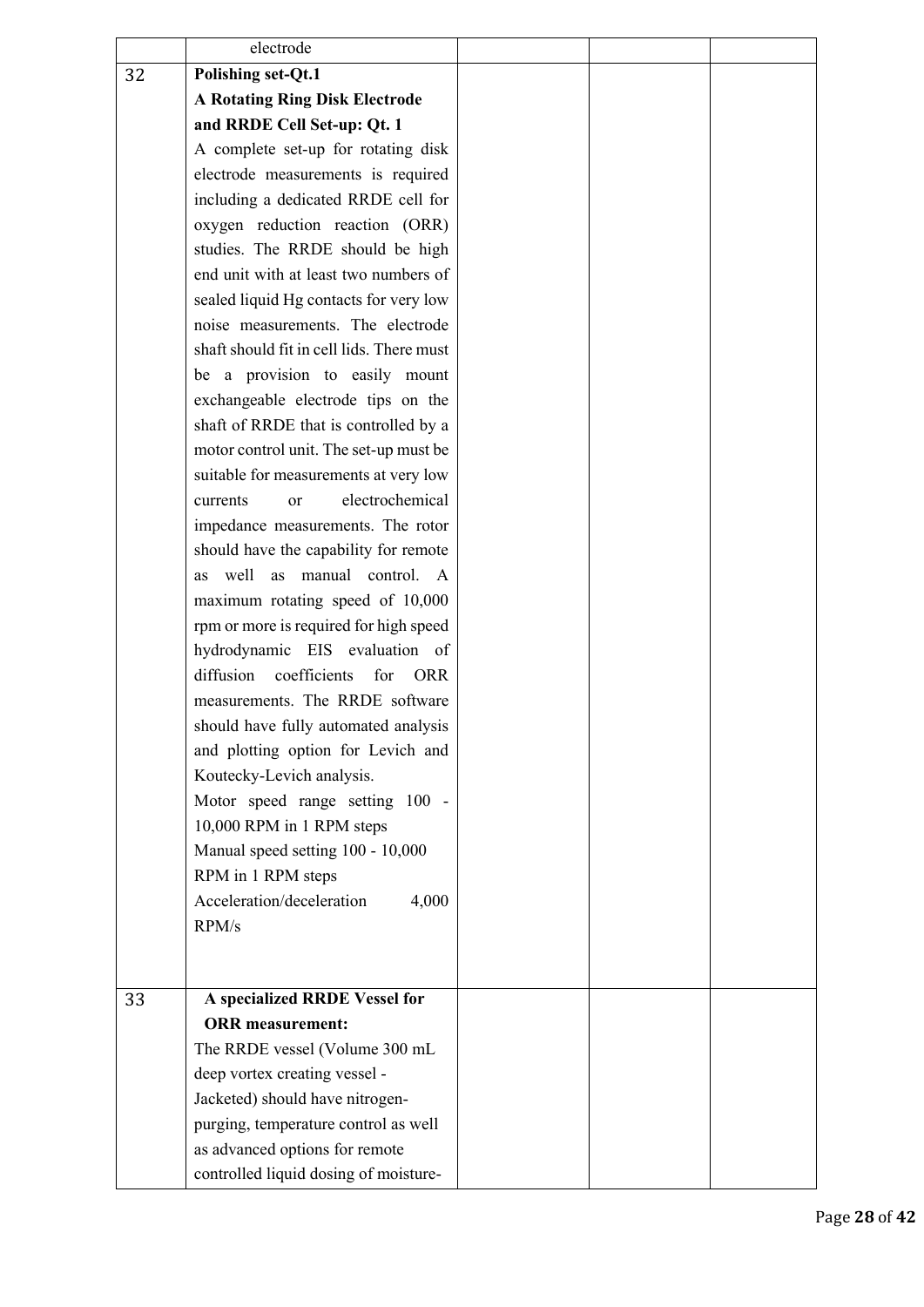|    | sensitive electrolytes. GC RDE tips                          |  |  |
|----|--------------------------------------------------------------|--|--|
|    | 3mm should be supplied along with                            |  |  |
|    | Ag/AgCl reference electrode, Pt                              |  |  |
|    | sheet counter electrode (1 cm2), Gas                         |  |  |
|    | introduction system for purging and                          |  |  |
|    | gas jacket, Thermometer, stand, lid                          |  |  |
|    |                                                              |  |  |
|    | and stoppers                                                 |  |  |
|    | <b>Warranty</b>                                              |  |  |
| 32 | <b>Warranty</b>                                              |  |  |
|    | 3 years comprehensive warranty from                          |  |  |
|    | the date of successful installation and                      |  |  |
|    | demonstration.                                               |  |  |
|    |                                                              |  |  |
| 33 | <b>Electrochemical Software for</b>                          |  |  |
|    | <b>Multichannel Workstation</b>                              |  |  |
|    |                                                              |  |  |
|    | The Software to be provided                                  |  |  |
|    | the<br>with<br>Potentiostat                                  |  |  |
|    | Galvanostat<br>should<br>be                                  |  |  |
|    | comprehensive, fully windows<br>based with three-dimensional |  |  |
|    | view of graphics and analysis                                |  |  |
|    | Software<br>software.<br>should                              |  |  |
|    | record current, voltage and time                             |  |  |
|    | for cyclic and linear sweep                                  |  |  |
|    | voltammetric measurement. It                                 |  |  |
|    | should be possible to record                                 |  |  |
|    | current, voltage and time data in                            |  |  |
|    | tabular<br>format<br>for<br>each                             |  |  |
|    | point<br>in<br>measuring                                     |  |  |
|    | voltammogram.<br>Software                                    |  |  |
|    | should be capable of supporting                              |  |  |
|    | wide<br>variety<br>οf<br>a                                   |  |  |
|    | electrochemical techniques<br>as                             |  |  |
|    | mentioned below.                                             |  |  |
|    | Electrochemical                                              |  |  |
|    | Frequency Modulation<br>Technique                            |  |  |
|    | Cyclic & Linear Sweep                                        |  |  |
|    | Voltammetry<br>$\sim$<br>HER,                                |  |  |
|    | OER, Kotecky -Levich                                         |  |  |
|    | based default protocols                                      |  |  |
|    | Linear Polarization                                          |  |  |
|    | Fully automated Tafel                                        |  |  |
|    | Slope analysis                                               |  |  |
|    | Differential Pulse,                                          |  |  |
|    | Sampled DC & Square                                          |  |  |
|    | <b>Wave Voltammetry</b>                                      |  |  |
|    | Chrono-amperometry,                                          |  |  |
|    | chrono-coulometry and                                        |  |  |
|    | chrono-potentiometry                                         |  |  |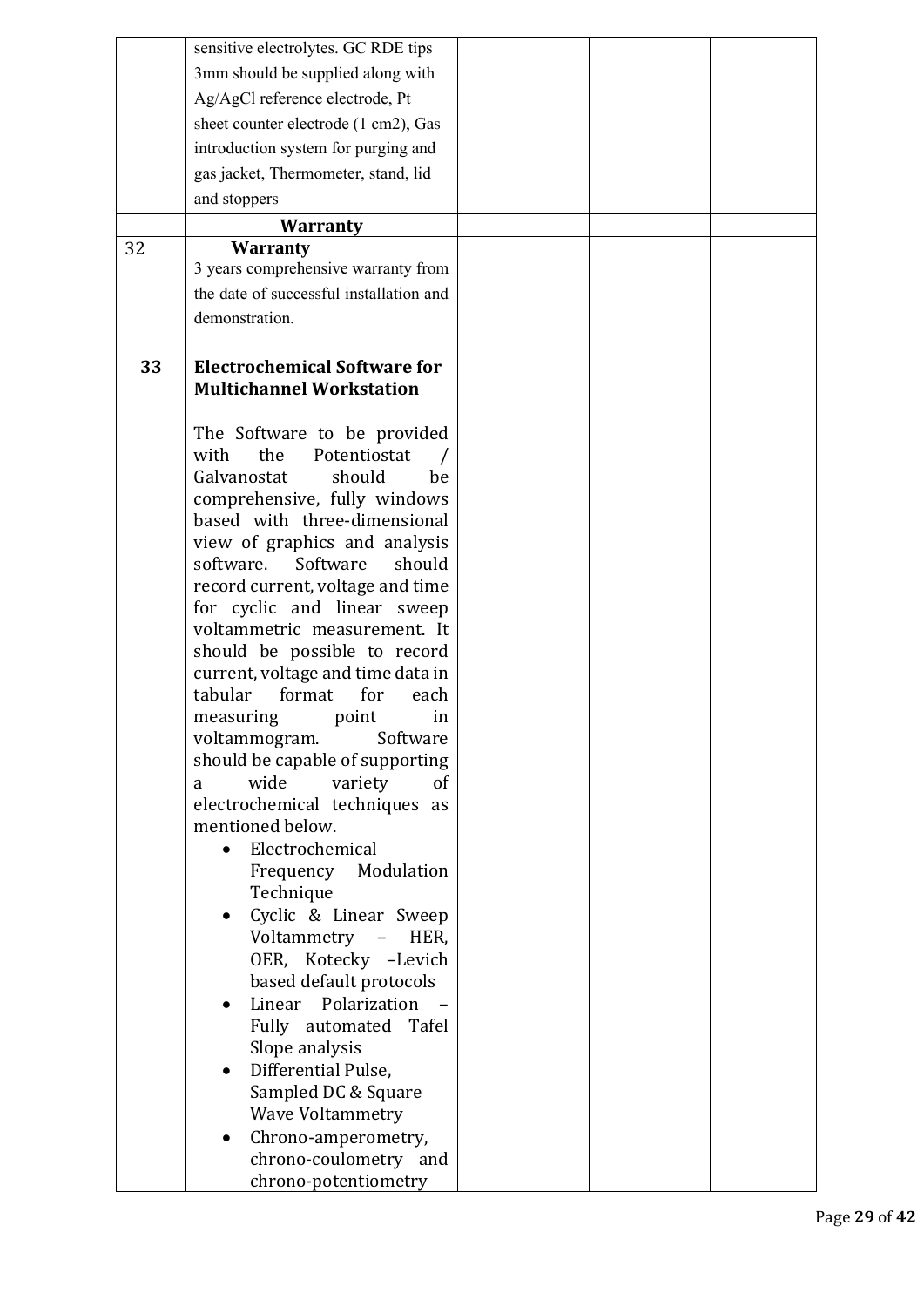|    | $(\Delta t > 1 \text{ ms})$<br>It should have facility to        |  |  |
|----|------------------------------------------------------------------|--|--|
|    | display up to 10 or more<br>plots simultaneously                 |  |  |
| 34 | Software<br>Development<br>Kit<br>to                             |  |  |
|    | the workstation<br>control<br>using                              |  |  |
|    | <b>Labview Software</b>                                          |  |  |
|    | Tutorials to help the user to                                    |  |  |
|    | familiarize with software                                        |  |  |
|    | Sequential programming of                                        |  |  |
|    | electrochemical<br>different                                     |  |  |
|    | methods<br>optional<br>and                                       |  |  |
|    | accessories                                                      |  |  |
|    | Comprehensive<br>database                                        |  |  |
|    | structure & powerful data<br>analysis tool.                      |  |  |
|    | Inbuilt<br>electrochemical                                       |  |  |
|    | spread sheet                                                     |  |  |
|    |                                                                  |  |  |
|    | User programmable formulae<br>to new plots.                      |  |  |
|    |                                                                  |  |  |
|    | Powerful graphic engine with<br>useful<br>features<br>such<br>as |  |  |
|    | individual<br>Axis<br>scaling,                                   |  |  |
|    | overlays, multiple Y axes,                                       |  |  |
|    | plot addition, zooming and                                       |  |  |
|    | rotation.                                                        |  |  |
|    | Each plot should be saved as                                     |  |  |
|    | a vector image file to use                                       |  |  |
|    | directly<br>in<br>paper<br><sub>or</sub>                         |  |  |
|    | presentation                                                     |  |  |
|    | Software should have facility                                    |  |  |
|    | to record additional signal viz                                  |  |  |
|    | EQCM,<br>bi-potentiostat<br>etc.                                 |  |  |
|    | Import/export ASCII, Ready-to-                                   |  |  |
|    | use Vis & Generic interface for                                  |  |  |
|    | applications<br>should<br>Net<br>be<br>included.                 |  |  |
| 35 | <b>Computer:</b>                                                 |  |  |
|    | Compatible branded PC with                                       |  |  |
|    | <b>EPSON Color Printer should</b>                                |  |  |
|    | be quoted.                                                       |  |  |
|    | CPU Intel Core i7, RAM 8                                         |  |  |
|    | GB, CDD 500 GB, GPU                                              |  |  |
|    | Direct X 9.0c compliant                                          |  |  |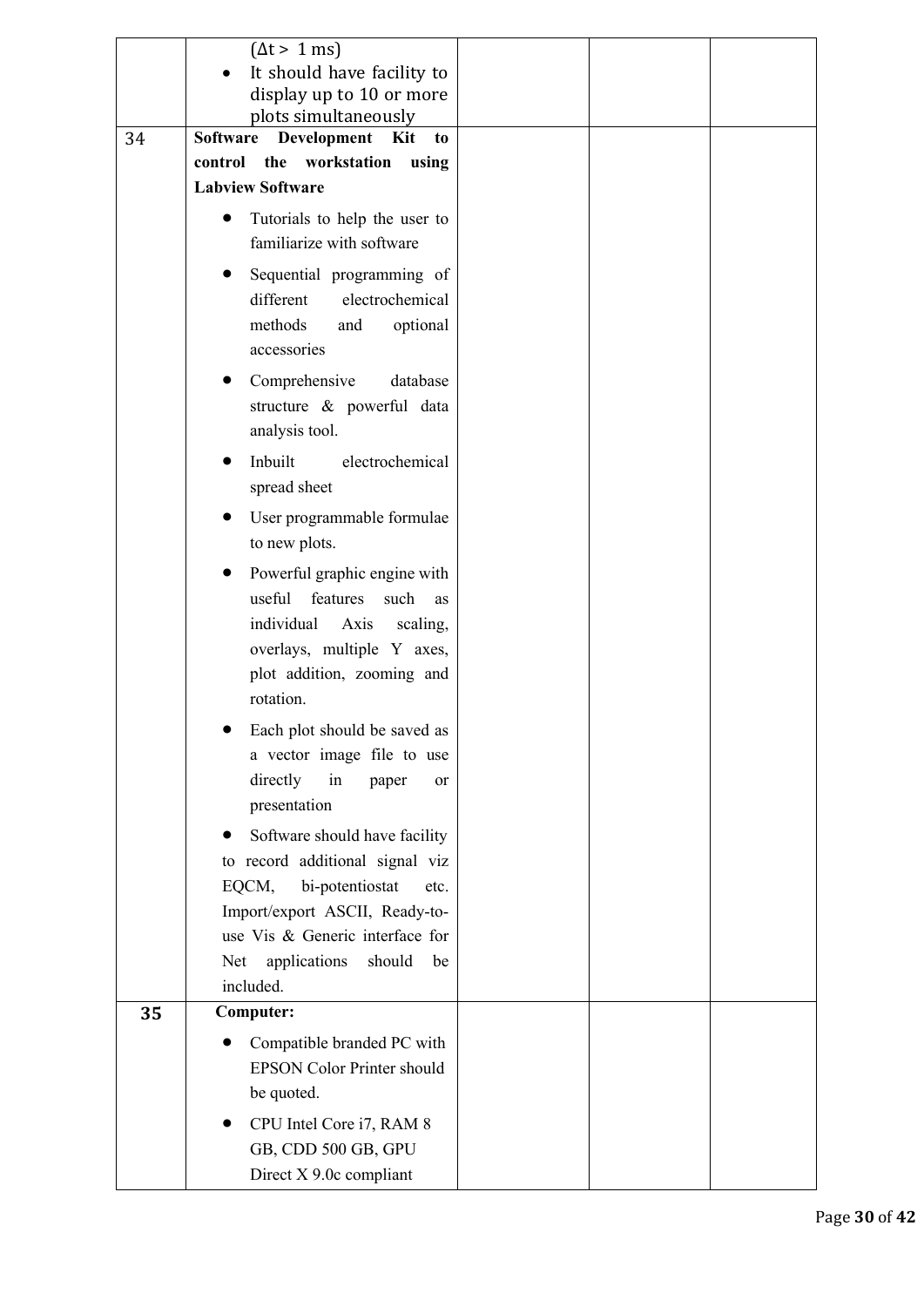| display adapter with 1GB |  |
|--------------------------|--|
| RAM, LED Monitor, 101    |  |
| Keys Keyboard, Optical   |  |
| Mouse, 3 USB Ports.      |  |
|                          |  |

 **Note:** The overall quality of the model quoted will be evaluated during Technical Evaluation

# **Place:**

# **Date: Signature and seal of the Manufacturer/ Bidder**

Technical Specifications Compliance Statement of OF MULTICHANNEL ELECTROCHEMICAL WORKSTATION SYSTEM" should besubmitted as per format given in Annexure – I **(On the Company's Letter Head)**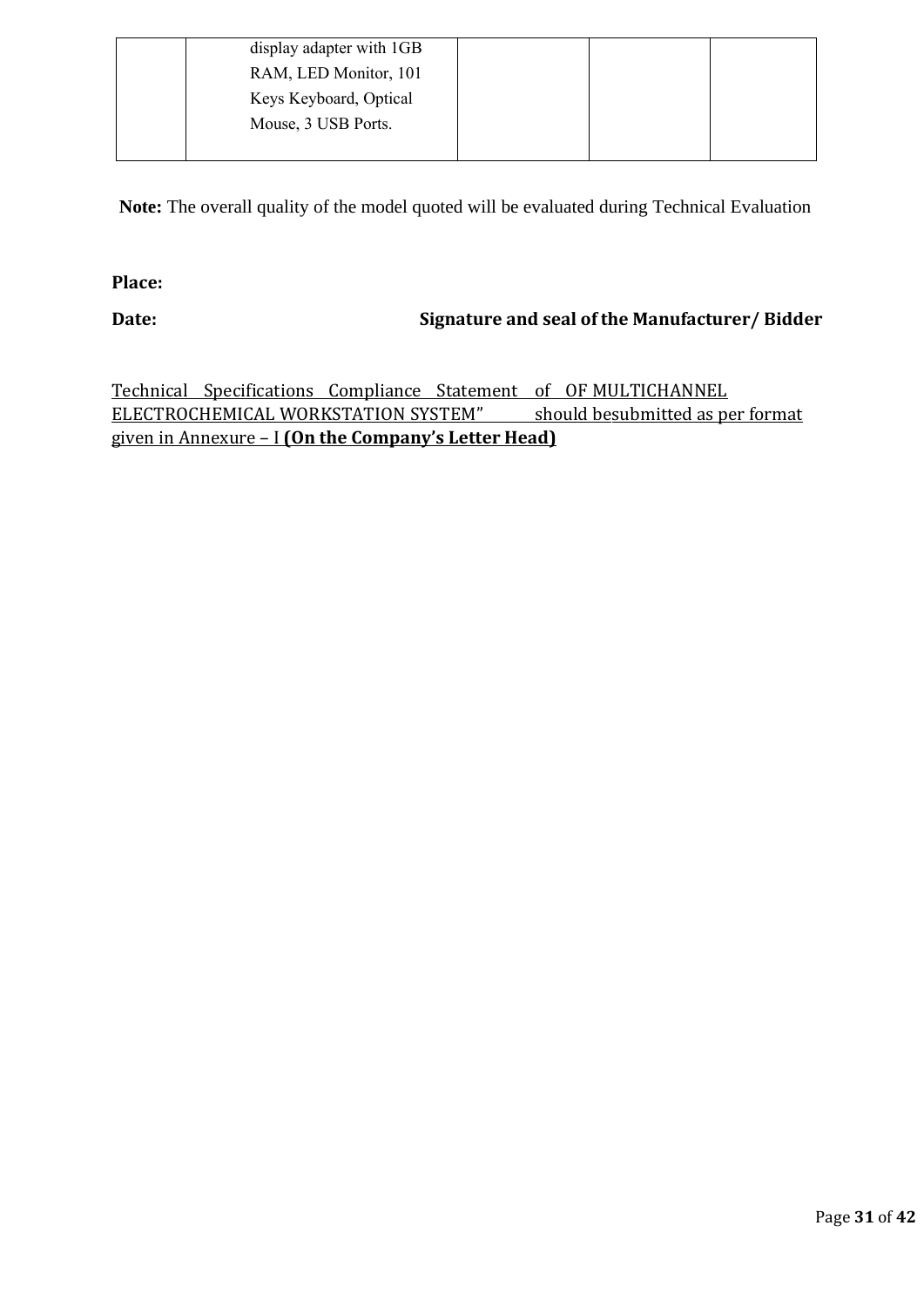# **MANUFACTURERS' AUTHORIZATION FORM (MAF) (ON THE LETTER HEAD OF THE COMPANY)**

**[NOTE:** The Bidder shall require the Manufacturer to fill in this Form in accordance with the instructions indicated. This letter of authorization should be **on the letterhead of the Manufacturer** and should be signed by a person with the proper authority to sign documents that are binding on the Manufacturer. It should be included by the Bidder in its bid]

No. Dated

#### Date: [**insert date (as day, month and year) of Bid Submission**]

#### Tender No.: [**insert number from Invitation for Bids**]

| To,                                            |
|------------------------------------------------|
| The Director                                   |
| Rajiv Gandhi Institute of Petroleum Technology |
| Mubarakpur, Mukhtia, Bahadurpur                |
| POST: Harbanshganj, Jais, Amethi - 229304      |

#### WHEREAS

We [**insert complete name of Manufacturer**], who are official manufacturers of [**insert type of goods manufactured**], having factories at **[insert full address ofManufacturers factories**], do hereby authorize [insert complete name of Bidder] to submit a bid the purpose of which is to provide the following Goods, manufactured by us [**insert name and or brief description of the Goods**], and to subsequently negotiate and sign the Contract.

We hereby extend our full guarantee and warranty in accordance with the General Conditions of Contract, with respect to the Goods offered by the above firm.

**Signed**: [insert signature(s) of authorized representative(s) of the Manufacturer] **Name**: [insert complete name(s) of authorized representative(s) of the Manufacturer] **Title/Designation**: [insert title]

**Duly authorized to sign this Authorization on behalf of**: [insert complete name of Bidder]

Dated on day of, , [insert date of signing] Yours faithfully, (Name of manufacturers)

**OR**

#### **SELF DECLARATION OF MANUFACTURING UNIT**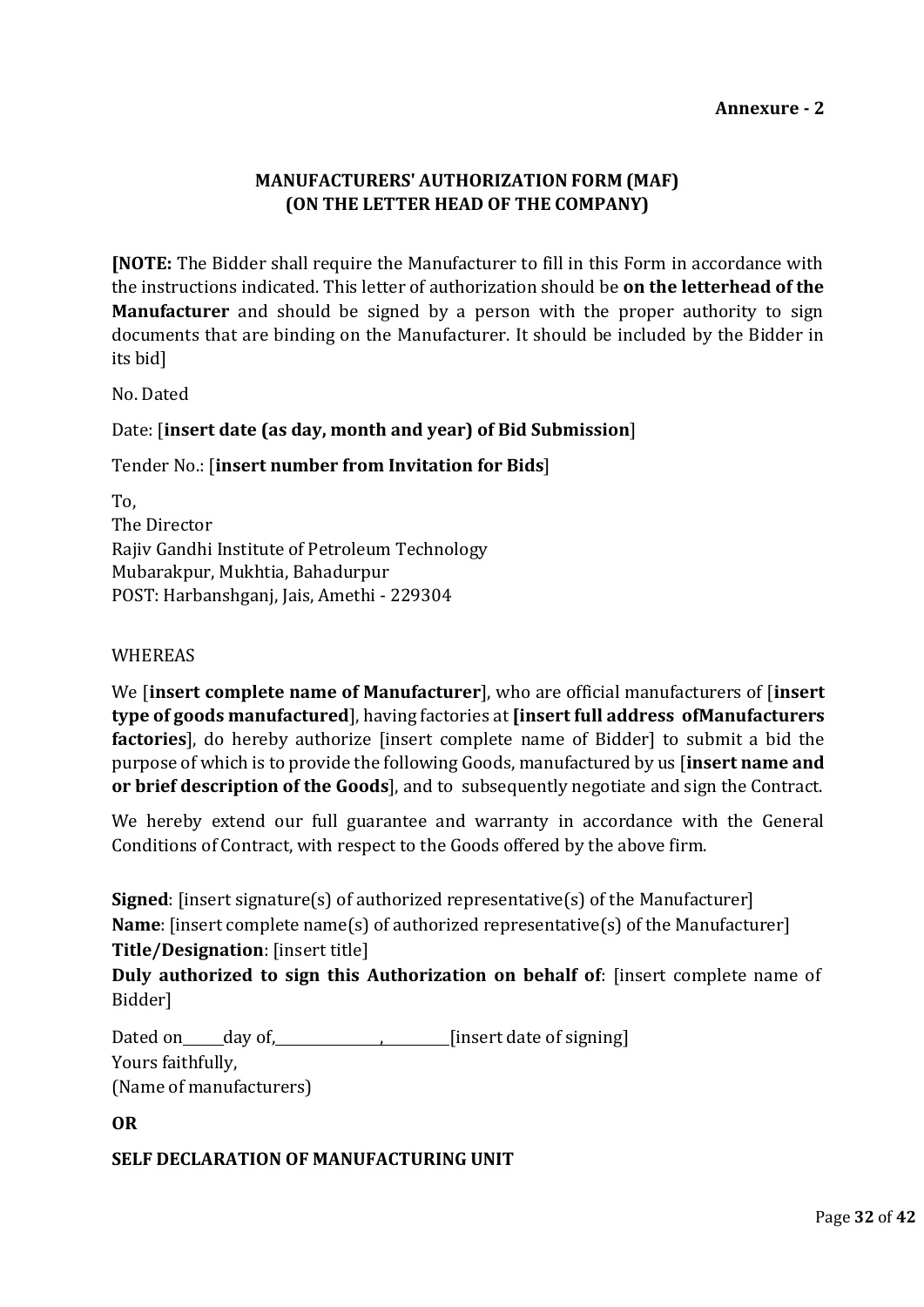#### **PRICE REASONABILITY CERTIFICATE** (ON THE LETTER HEAD OF THE COMPANY)

It is certified that the rates quoted against Tender No. ......…………………………………………........ Dated …………….……….for the items vide our bid No. ………………………………………………………. dated ……………………..are exclusively for supply to ACADEMIC and RESEARCH Institutions and are not more than as charged to other Govt./PSU"s for similar supplies made in recent past. If they have been approved by the Director, RGIPT and if at any stage it has been found that the quoted rates are higher than the rates applicable to supply to Government then in such condition RGIPT, Amethi, will have the right to cancel the approved rates and to take legal action against the tenderer.

Yours faithfully,

(Name of manufacturers)

(Signature with date)

(Name and designation)

Duly authorized to sign tender for and on behalf of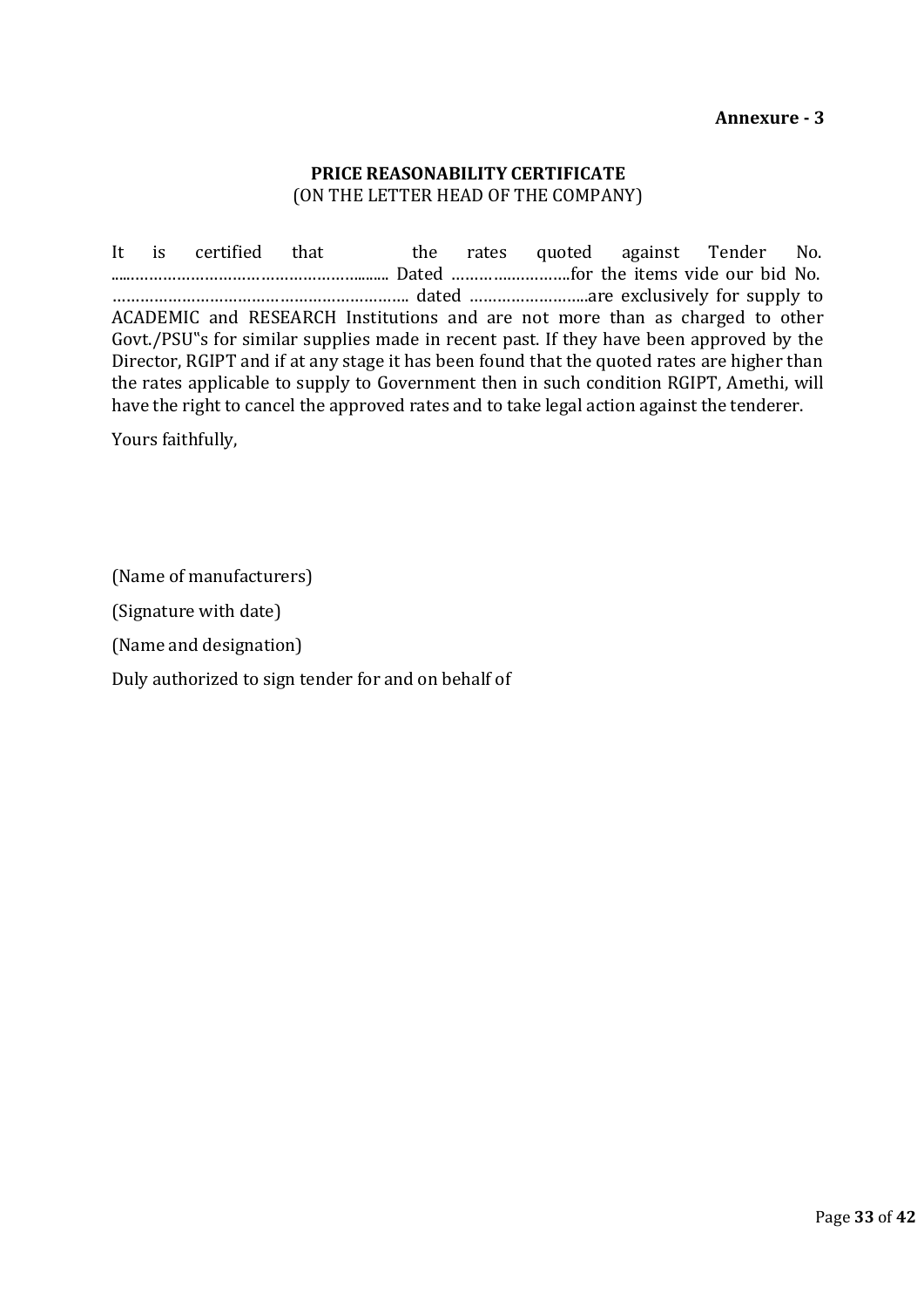# **DECLARATION (ACCEPTANCE OF TERMS & CONDITIONS)** (ON THE LETTER HEAD OF THE COMPANY)

- 1. I, ………………………………………. Son/Daughter of Shri ……………………………………………… Proprietor/ Partner/CEO/MD/Director/Authorized Signatory of M/s ………………………………………. am competent to sign this tender document.
- 2. I have carefully read and understood all the terms and conditions of the tender and hereby convey my acceptance of the same.
- 3. The information/ documents furnished along with the above application are true and authentic to the best of my knowledge and belief.
- 4. I/ we/ am are well aware of the fact that furnishing of any false information/ fabricated document would lead to rejection of my tender at any stage besides liabilities towards prosecution under appropriate law.
- 5. Each page of the tender document and papers submitted by my Company is authenticated, sealed and signed, and I take full responsibility for the entire documents submitted.

Date: ‐‐‐‐‐‐‐‐‐‐‐‐‐‐‐‐‐‐‐‐‐‐‐‐‐‐‐‐‐ ‐‐‐‐‐‐‐‐‐‐‐‐‐‐‐‐‐‐‐‐‐‐‐‐‐‐‐‐‐‐‐‐‐‐‐‐‐‐‐‐‐‐‐‐‐‐

Place: ‐‐‐‐‐‐‐‐‐‐‐‐‐‐‐‐‐‐‐‐‐‐‐‐‐‐‐‐ Signature of the Authorized Person

Full Name: ----------------------------

Company Seal: ----------------------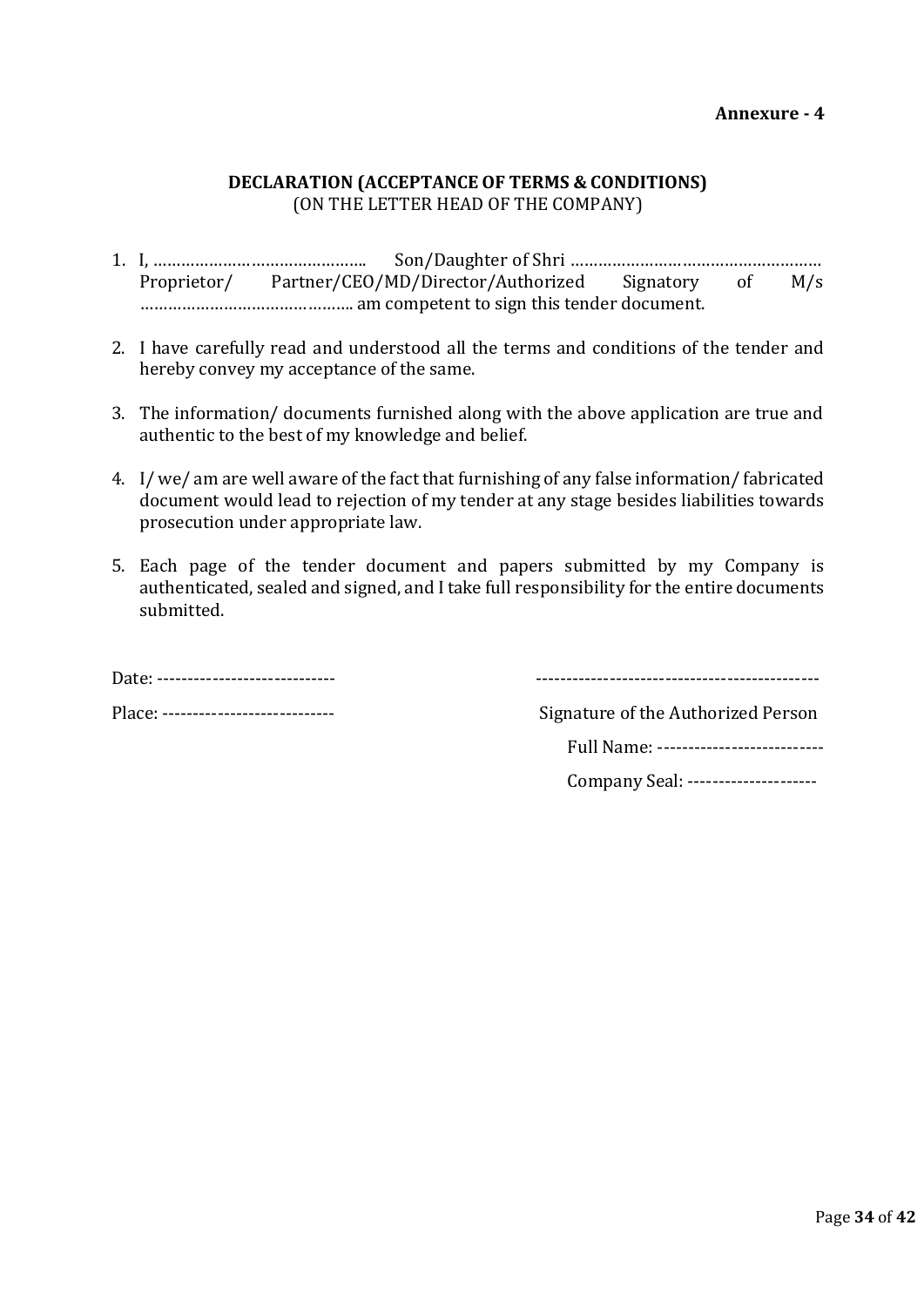#### **DECLARATION SHEET**

We, \_\_ \_ \_ \_ hereby certify that all the information and data furnished by our organization with regard to this tender specification are true and complete to the best of our knowledge. I have gone through the specification, conditions and stipulations in details and agree to comply with the requirements and intent of specification.

This is certified that our organization has been authorized (Copy attached) by the OEM to participate in Tender. We further certified that our organization meets all the conditions of eligibility criteria laid down in this tender document. Moreover, OEM has agreed to support on regular basis with technology / product updates and extend support for the warranty.

The prices quoted in the financial bids are subsidized due to academic discount given to RGIPT, Jais, Amethi.

| We, further specifically certify that our organization has<br>not been Black-Listed/De Listed or put to any Holiday by<br>any Institutional Agency/ Govt. Department/ Public<br>Sector Undertaking in the last three years. |  |
|-----------------------------------------------------------------------------------------------------------------------------------------------------------------------------------------------------------------------------|--|
| 1. Phone                                                                                                                                                                                                                    |  |
| 2. Fax                                                                                                                                                                                                                      |  |
| 3. E-mail                                                                                                                                                                                                                   |  |
| 4. Contact Person Name                                                                                                                                                                                                      |  |
| 5. Mobile Number                                                                                                                                                                                                            |  |
| 6. TIN Number                                                                                                                                                                                                               |  |
| 7. PAN Number                                                                                                                                                                                                               |  |
| 8. (In case of on-line payment of TenderFees)<br>UTR No. (For Tender Fee)                                                                                                                                                   |  |
| 9. (In case of on-line payment of EMD) UTR No. (For EMD)                                                                                                                                                                    |  |
| 10. Kindly provide bank details of thebidder in the<br>following format:<br>a) Name of the Bank                                                                                                                             |  |
| b) Account Number                                                                                                                                                                                                           |  |
| c) Kindly attach scanned copy of one Cheque book page to                                                                                                                                                                    |  |
| enable us to return<br>the EMD to unsuccessful bidder                                                                                                                                                                       |  |

(Signature of the Tenderer) Name:

Seal of the Company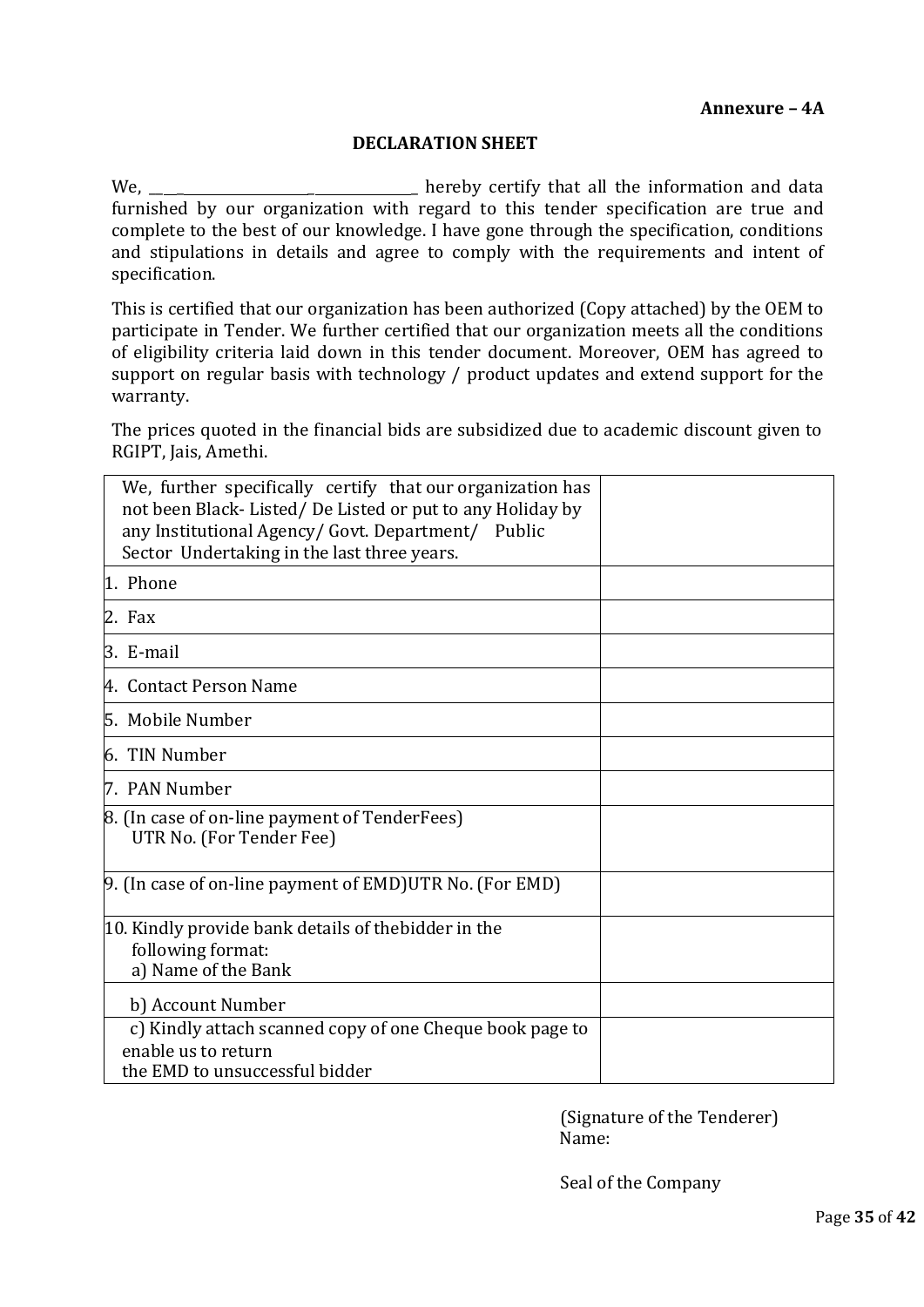#### **NON-BLACKLISTING DECLARATION**

It has been certified that all information provided in tender form is true and correct to the best of my knowledge and belief. No forged / tampered document(s) are produced with tender form for gaining unlawful advantage. We understand that RGIPT, Amethi is authorized to make enquiry to establish the facts claimed and obtain confidential reports from clients.

In case it is established that any information provided by us is false / misleading or in the circumstances where it is found that we have made any wrong claims, we are liable for forfeiture of EMD and or any penal action and other damages including withdrawal of all work/purchase orders being executed by us. **Further RGIPT, Amethi is also authorized to blacklist our firm/company/agency and debar us in participating in any tender/bid in future.**

I / We assure the Institute that neither I / We nor any of my / our workers will do any act/s which is improper / illegal during the execution in case the tender is awarded to us.

Neither I/We nor anybody on my/our behalf will indulge in any corrupt activities/practices in my/our dealing with the Institute.

**Our Firm/Company/Agency is not been blacklisted or banned by any Central Government Department/ State Government Department, PSU, University, Autonomous Institute or Any other Govt. Organization.**

Date **Signature of the Tenderer** Signature of the Tenderer

Place Stamp

**Note: This certificate should be executed on duly notarized ` 100/- Non Judicial Stamp Paper.**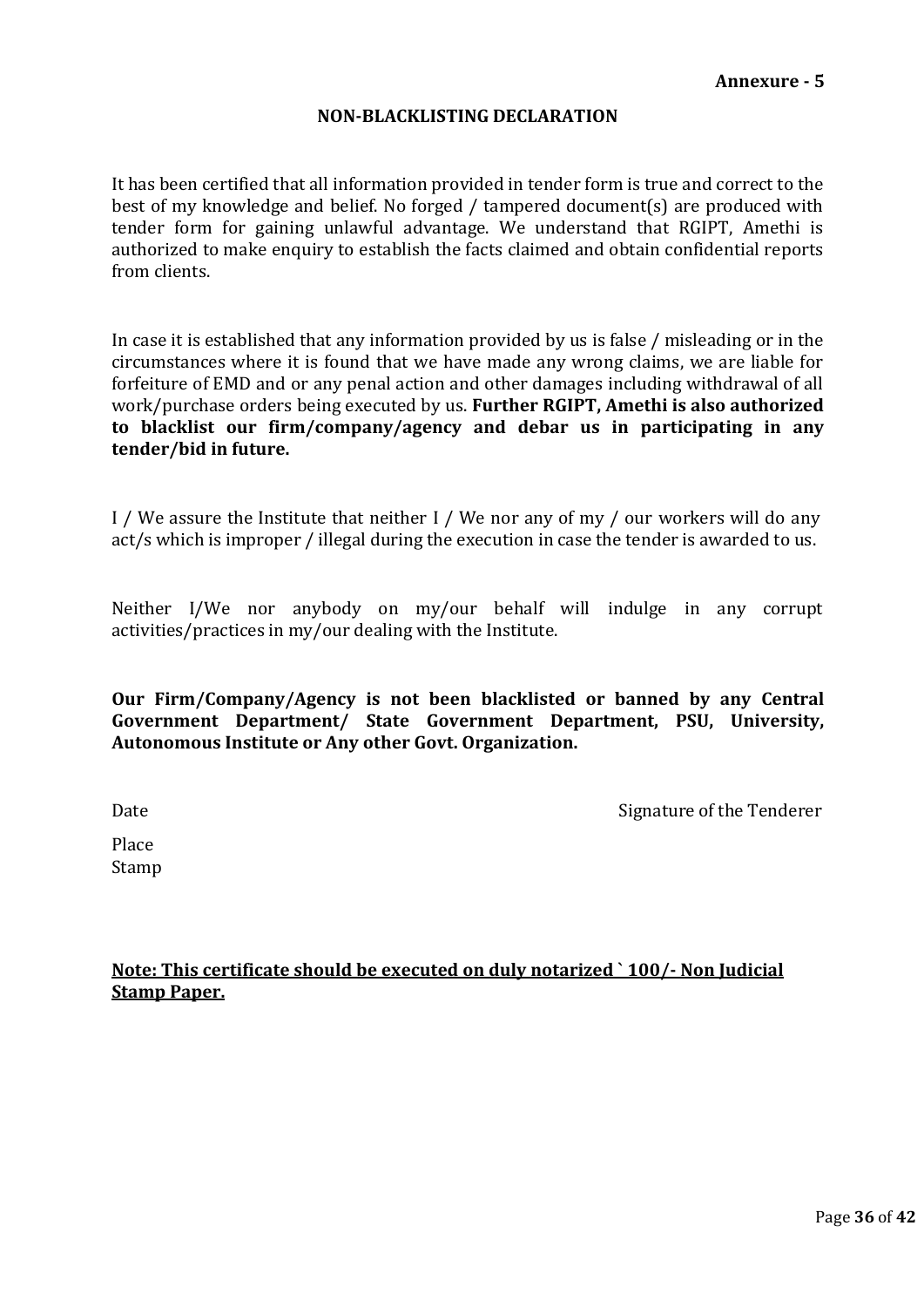# **List of Govt. Organization/Department/Institutes**

# **List of Government Organization/Department/Institutes for whom the Bidder has undertaken such work during last three years (must be supported with work orders)**

| $m$ $m$ $m$ $m$ $m$ $m$         |                               |                    |  |  |
|---------------------------------|-------------------------------|--------------------|--|--|
| <b>Name of the Organization</b> | <b>Name of Contact Person</b> | <b>Contact No.</b> |  |  |
|                                 |                               |                    |  |  |
|                                 |                               |                    |  |  |
|                                 |                               |                    |  |  |
|                                 |                               |                    |  |  |
|                                 |                               |                    |  |  |
|                                 |                               |                    |  |  |
|                                 |                               |                    |  |  |

(Signature of the Tenderer)

Name:

Seal of the Company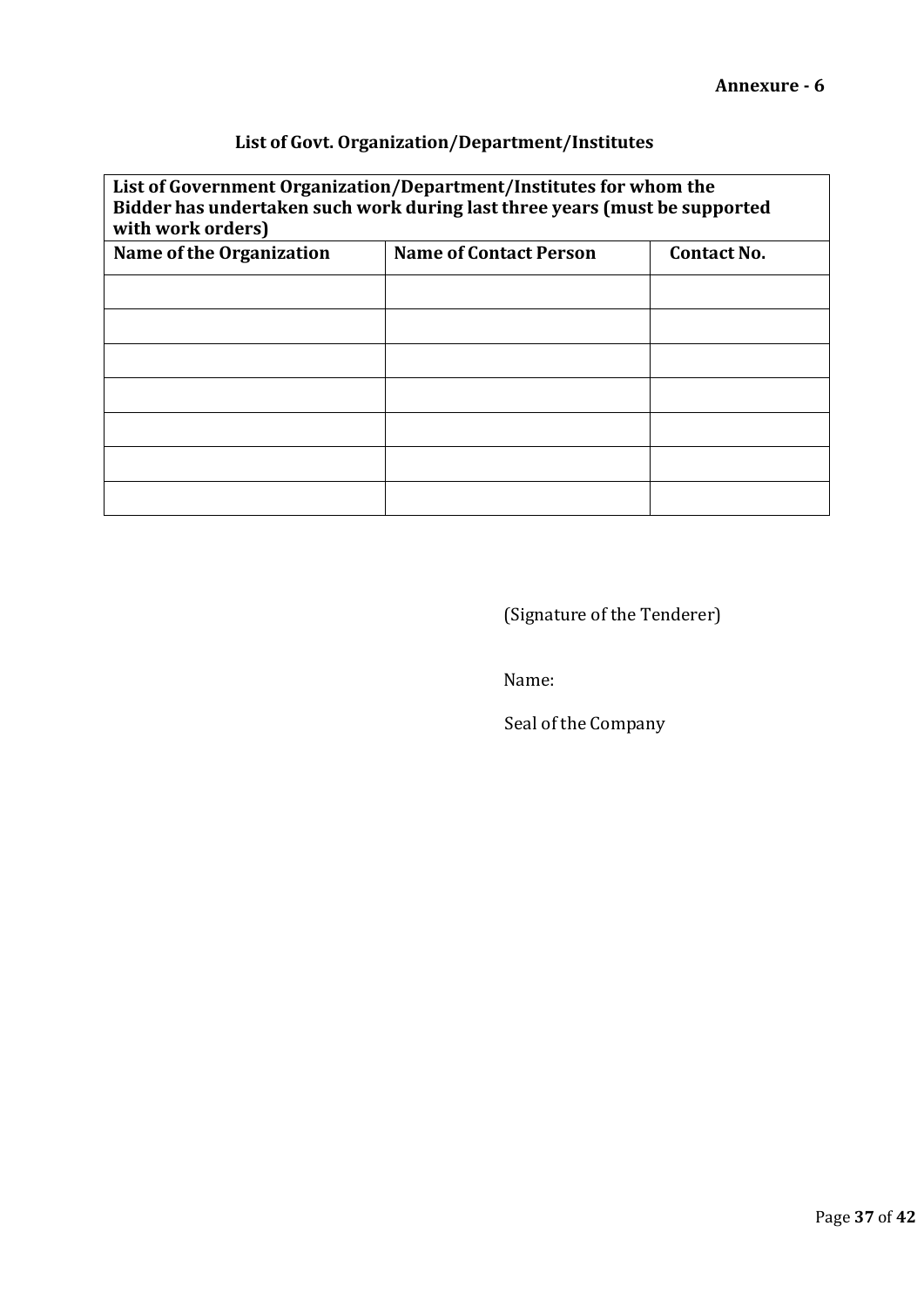

# **RAJIV GANDHI INSTITUTE OF PETROLEUM TECHNOLOGY**

# **FINANCIAL BID**

# **For Exemptions:-**

- **1.** For Customs duty exemption in terms of Govt. Notification No. 51/96- Customs dated 23.07.1996& 28/03 Customs dated 01.03.2003 and Central Excise duty Exemption in terms of govt. Notification No. 10/97- Central Excise dated 01.03.1997  $\&$  28/13-Central Excise dated 01.10.2013. Institute DSIR Notification No. TU/V/RG-CDE (1083)/2021 dated: 09.09.2021 Valid up to 31.08.2026
- **2.** For GST Exemption Notification No. 47/2017- Integrated tax (Rate).

# **The Company can bid in Foreign Currency or Indian Currency**

# **In the given format**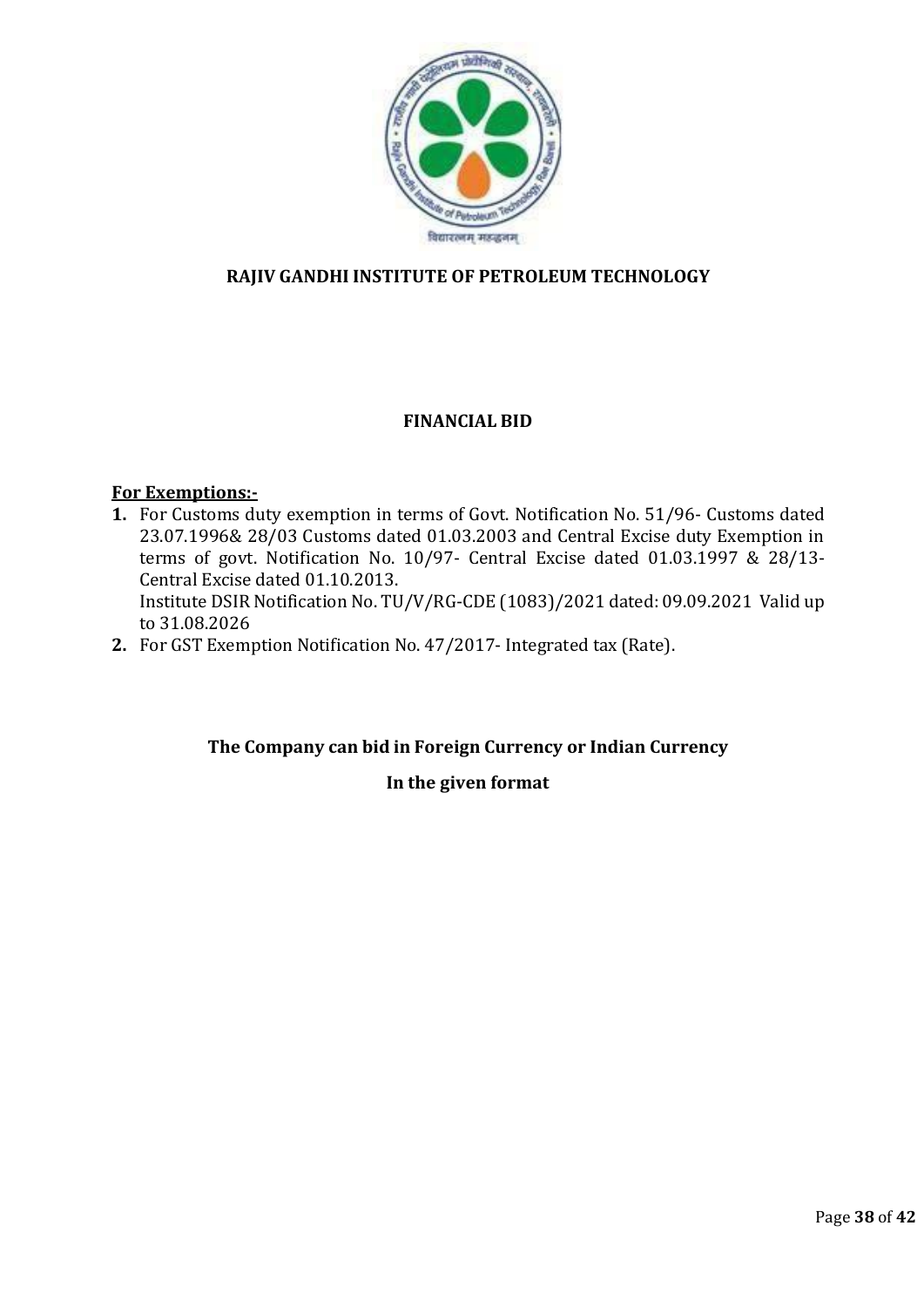#### **(To be filled in BoQ Format on CPP Portal)**

#### **A. Financial Bid in Indian Currency (For indigenous equipment) :**

#### **I. Name of the Bidder/Tenderer: Name & Model No of offered goods: Tender No.:**

| Tengel No                                                    |                                                                  |                   |  |  |
|--------------------------------------------------------------|------------------------------------------------------------------|-------------------|--|--|
| SI.                                                          | <b>Details</b>                                                   | <b>Total</b>      |  |  |
| No.                                                          |                                                                  | <b>Amount</b> (In |  |  |
|                                                              |                                                                  | INR)              |  |  |
| 1                                                            | Basic Cost of MULTICHANNEL ELECTROCHEMICAL                       |                   |  |  |
|                                                              | WORKSTATION SYSTEM with accessories defined in Technical         |                   |  |  |
|                                                              | Specifications Statement of the Tender                           |                   |  |  |
| 2                                                            | <b>Comprehensive Cost of Warranty</b>                            |                   |  |  |
| 3                                                            | <b>Add:</b> Packing & Forwarding Charges, If any                 |                   |  |  |
| 4                                                            | Add: Installation & Commissioning Charges, if any                |                   |  |  |
| 5 <sup>1</sup>                                               | <b>Add:</b> Transportation Charges up to RGIPT, Jais, Amethi, if |                   |  |  |
|                                                              | any                                                              |                   |  |  |
| 6                                                            | Add: GST (Taxes)                                                 |                   |  |  |
| Total Price (Sum of Sl. No 1 to 6) F.O.R RGIPT, Jais, Amethi |                                                                  |                   |  |  |
| Price                                                        |                                                                  |                   |  |  |

#### **Note: The Institute will provide DSIR & GST Exemption Certificate.**

#### **II. For Local Supplies -**

| SI.                                                          | <b>Details</b>                                                    | <b>Total</b>      |
|--------------------------------------------------------------|-------------------------------------------------------------------|-------------------|
| No.                                                          |                                                                   | <b>Amount</b> (In |
|                                                              |                                                                   | INR)              |
|                                                              | Cost of <b>Local Supplies</b> defined in Technical Specifications |                   |
|                                                              | Statement of the Tender Document (Please mention the              |                   |
|                                                              | items)                                                            |                   |
| 2                                                            | <b>Add:</b> Packing & Forwarding Charges, If any                  |                   |
| 3                                                            | <b>Add:</b> Installation & Commissioning Charges, if any          |                   |
| 4                                                            | <b>Add:</b> Transportation Charges up to RGIPT, Jais, Amethi, if  |                   |
|                                                              | any                                                               |                   |
| 5 <sup>1</sup>                                               | <b>Add:</b> Cost of Warranty                                      |                   |
| 6                                                            | Add: GST (Taxes)                                                  |                   |
| Total Price (Sum of Sl. No 1 to 6) F.O.R RGIPT, Jais, Amethi |                                                                   |                   |
| Price                                                        |                                                                   |                   |

- I. Total Bid price in Indian Currency (Equipment Cost with accessories): ……………………………...In words………………………………………………………………………
- II. Total Bid price in Indian currency (Local Supplies): ……………………………………… In words:…**…………………………………………………………………..…………………………..**

#### **Grand Total (I + II) = …………………………………………………………………………….…………..**

**In words: ……………………………………………………………………………………………………..…..…**

a) Indian Agents Name & Address

b) The cost of optional items shall be indicated separately.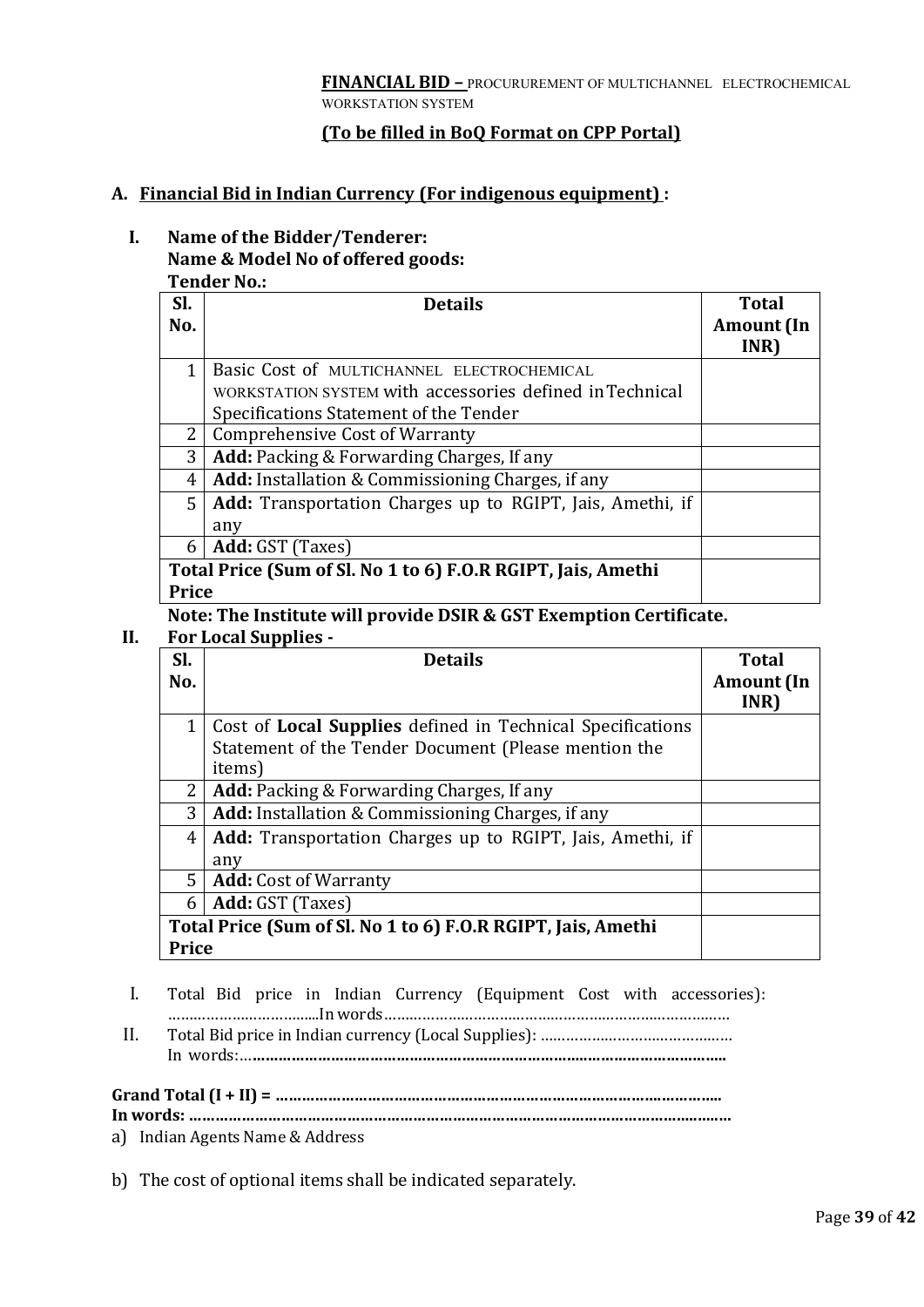c) In case the price quoted in Foreign Currency (Other than INR), for the purpose of comparison the Exchange Rate prevailing on the date of opening of Financial Bid will be considered.

Date

Signature of the Tenderer

Place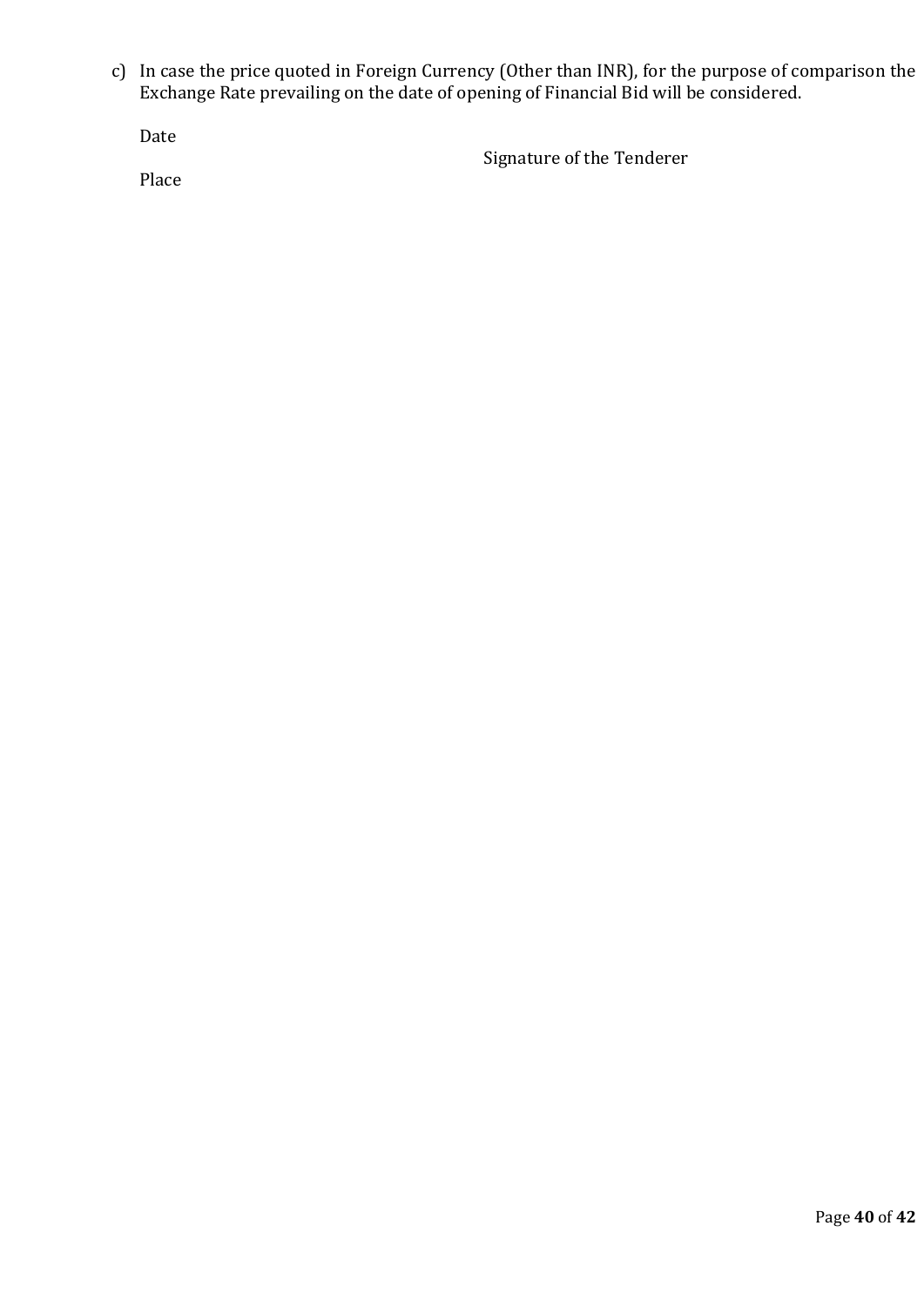# **B. Financial Bid in Foreign Currency ( For imported Equipment) :**

**Price Schedule Form: Price schedule for goods being offered from abroad In currency other than INR (Indian Rupees)**

#### **(Separate form to be used for each item offered) (ON THE LETTER HEAD OF THE COMPANY)**

# **TO BE**

#### **I. Name of the Bidder/Tenderer:**

#### **Name & Model No of offered goods:**

**Tender No.:**

(Separate Prices should be defined for each instrument)

| SI.                                         | <b>Details (Basic Cost of Equipment with accessories)</b>    | Price per     |
|---------------------------------------------|--------------------------------------------------------------|---------------|
| No.                                         |                                                              | unit in $(-)$ |
|                                             | Country of origin                                            |               |
|                                             | <b>Payment in Foreign Currency</b>                           |               |
| $\mathbf{1}$                                | C.I.F Price up to Indian Airport/port in foreign currency    |               |
| 2                                           | Total Price at Indian Airport /port (C.I.F)                  |               |
| <b>B.</b>                                   | <b>Reimbursement of Expenses (in Indian Rupees only)</b>     |               |
| 3                                           | **Custom Duty against DSIR certificate (Please mentioned %   |               |
|                                             | also)                                                        |               |
| 4                                           | Custom clearance and other charges, if any (with breakup)    |               |
| 5                                           | Inland Charges for Insurance & transportation to RGIPT Jais, |               |
|                                             | Amethi                                                       |               |
| 6                                           | Installation, commissioning and training Charges, if any     |               |
| 7                                           | Cost of Warranty                                             |               |
| Total Price F.O.R RGIPT, Jais, Amethi Price |                                                              |               |
| (Sum of Sl. No 1 to 7)                      |                                                              |               |

*\*\* RGIPT, Jais, Amethi have Custom/Excise Exemption Certificate.*

#### **II. For Local Supplies –**

| SI.          | <b>Details</b>                                                   | <b>Total</b>      |
|--------------|------------------------------------------------------------------|-------------------|
| No.          |                                                                  | <b>Amount</b> (In |
|              |                                                                  | INR)              |
| 1            | Cost of Local Supplies defined in Technical Specifications       |                   |
|              | Statement of the Tender Document (Please mention the             |                   |
|              | items) In INR only                                               |                   |
| $\mathbf{2}$ | <b>Add:</b> Packing & Forwarding Charges, If any                 |                   |
| 3            | <b>Add:</b> Installation & Commissioning Charges, if any         |                   |
| 4            | <b>Add:</b> Transportation Charges up to RGIPT, Jais, Amethi, if |                   |
|              | any                                                              |                   |
| 5.           | <b>Add:</b> Any other Charges, if applicable (Please specify)    |                   |
| 6            | Add: GST (Taxes)                                                 |                   |
|              | Total Price (Sum of Sl. No 1 to 6) F.O.R RGIPT, Jais, Amethi     |                   |
| <b>Price</b> |                                                                  |                   |